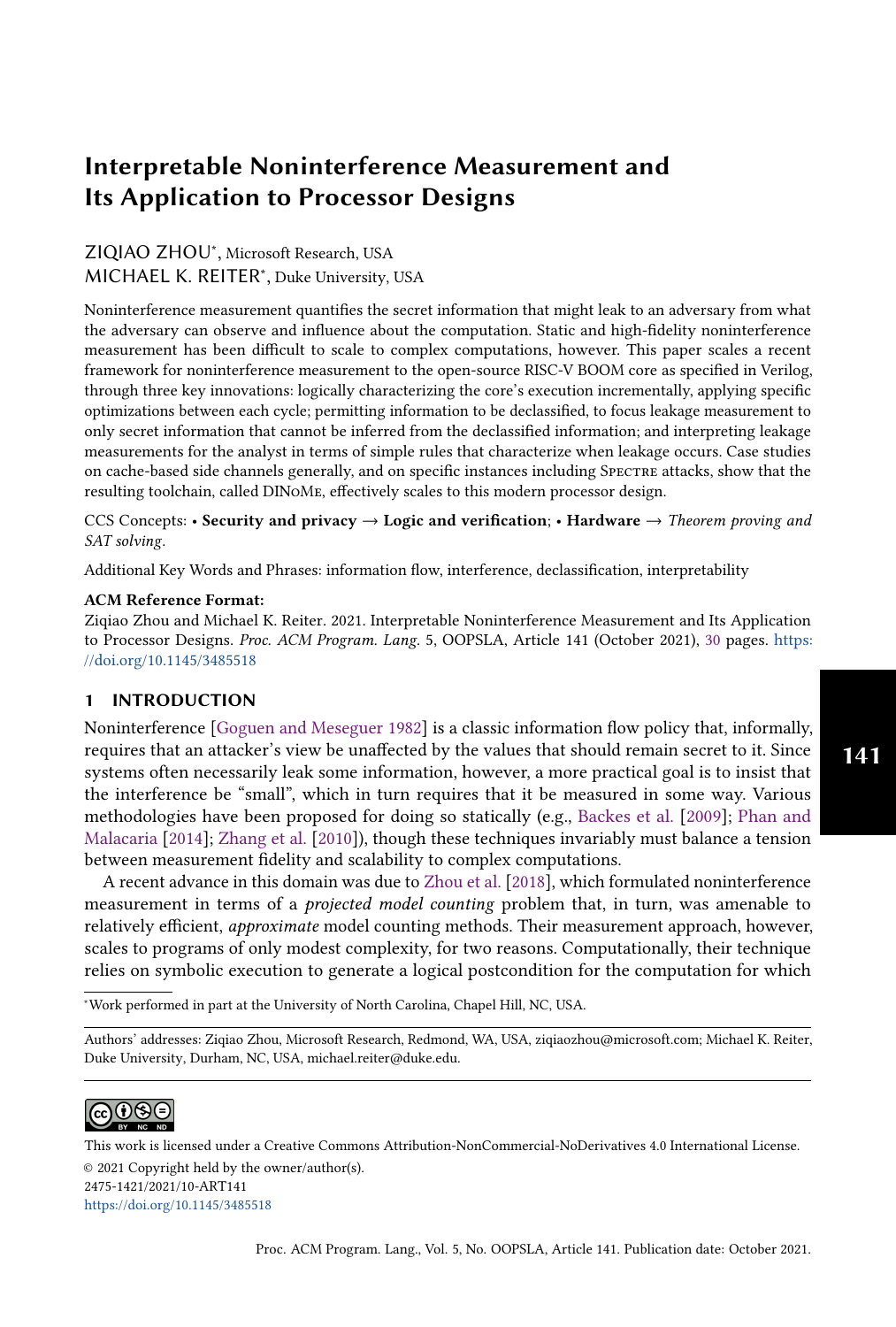noninterference is to be measured. For example, this step alone required six hours for Smaz and eight hours for Gzip, using 16 cores, for extracting postconditions to measure the risk of CRIME attacks [\[Kelsey 2002\]](#page-27-1) against these compression libraries. More qualitatively, while their technique provides a measurement of interference, it provides the analyst little assistance in interpreting the measurement or focusing the analysis on particular aspects of the leakage.

While noninterference measurement for arbitrary computations remains out of reach, in this paper we adapt the approach of [Zhou et al.](#page-29-2) [\[2018\]](#page-29-2) to address the previous shortcomings within a particularly important and complex domain, namely information leaks arising in hardware processors. Leakage of software secrets due to processor optimizations have attracted massive attention in recent years, especially since the discovery of vulnerabilities arising due to the footprint of speculative executions in processor caches (SPECTRE [\[Kocher et al.](#page-27-2) [2019\]](#page-27-2), MELTDOWN [\[Lipp et al.](#page-27-3) [2018\]](#page-27-3), and variants). Even though many defenses (e.g., [Tan et al.](#page-28-1) [\[2020\]](#page-28-1); [Wang and Lee](#page-28-2) [\[2007\]](#page-28-2); [Werner et al.](#page-28-3) [\[2019\]](#page-28-3); [Zhou et al.](#page-29-3) [\[2016\]](#page-29-3)) have been proposed to interfere with cache-based side channels, we are aware of no measurement methodology to compare designs and evaluate their effectiveness, working directly from their Verilog specifications. Adapting a technique like [Zhou](#page-29-2) [et al.](#page-29-2) [\[2018\]](#page-29-2) to do so, moreover, appears difficult: the sheer complexity of modern processor designs both necessitates greater support to help the analyst understand the factors contributing to the leakage and poses significant scaling challenges to such techniques.

In this paper, we present a methodology to measure and interpret leaks in processors, using three key advances:

- Our methodology enables analysts to *declassify* certain information, thereby focusing the measurement on any *other* leakage that might be occurring, i.e., leakage that cannot be inferred from the declassified information. For systems as complex as modern processors, this ability is essential to permit analysts to decompose and analyze leakage in a piecemeal fashion.
- The complexity of processor designs means that once leakage is measured, the exact conditions that cause this leakage might not immediately be evident. Our methodology therefore incorporates a method of interpreting the leakage, i.e., providing simple rules that indicate circumstances in which leakage will (or will not) occur. These rules facilitate analyst understanding of the root causes of leakage and can guide analysts to declassify leakage that can be ignored. Each such rule is additionally accompanied by a precision and recall, so that analysts can prioritize the rules they address. These rules are expressed in terms of conditions in which leakage occurs, enabling executions to be generated that demonstrate the leakage if desired but hiding the particulars of the executions from analysts if not.
- Since generating a logical postcondition for a processor's execution of a program en masse is intractable, we devise a method to build the postcondition one cycle at a time. To build single-cycle formulas, we abandon symbolic execution, as we found that applying it to hardware designs induces significant path explosion for even one CPU cycle. Instead, we extract the singlecycle formulas without solving for feasible paths, and then leverage a number of aggressive optimizations when stitching single-cycle formulas together to build the postcondition for the processor's multi-cycle execution.

Due to the focus of our methodology on support for declassification and interpretability, we call our tool that realizes it DINOME (for "Declassification and Interpretability for Noninterference Measurement").

To evaluate DINoMe, we apply it to evaluate leakage during execution on a RISC-V BOOM core [\[Celio et al.](#page-26-1) [2017\]](#page-26-1), a state-of-the-art public domain processor design. Our improvements to generating logical postconditions for execution permit DINoMe to do so for more than 100 cycles of this core. This, in turn, permits us to evaluate leakage from cache-based side channels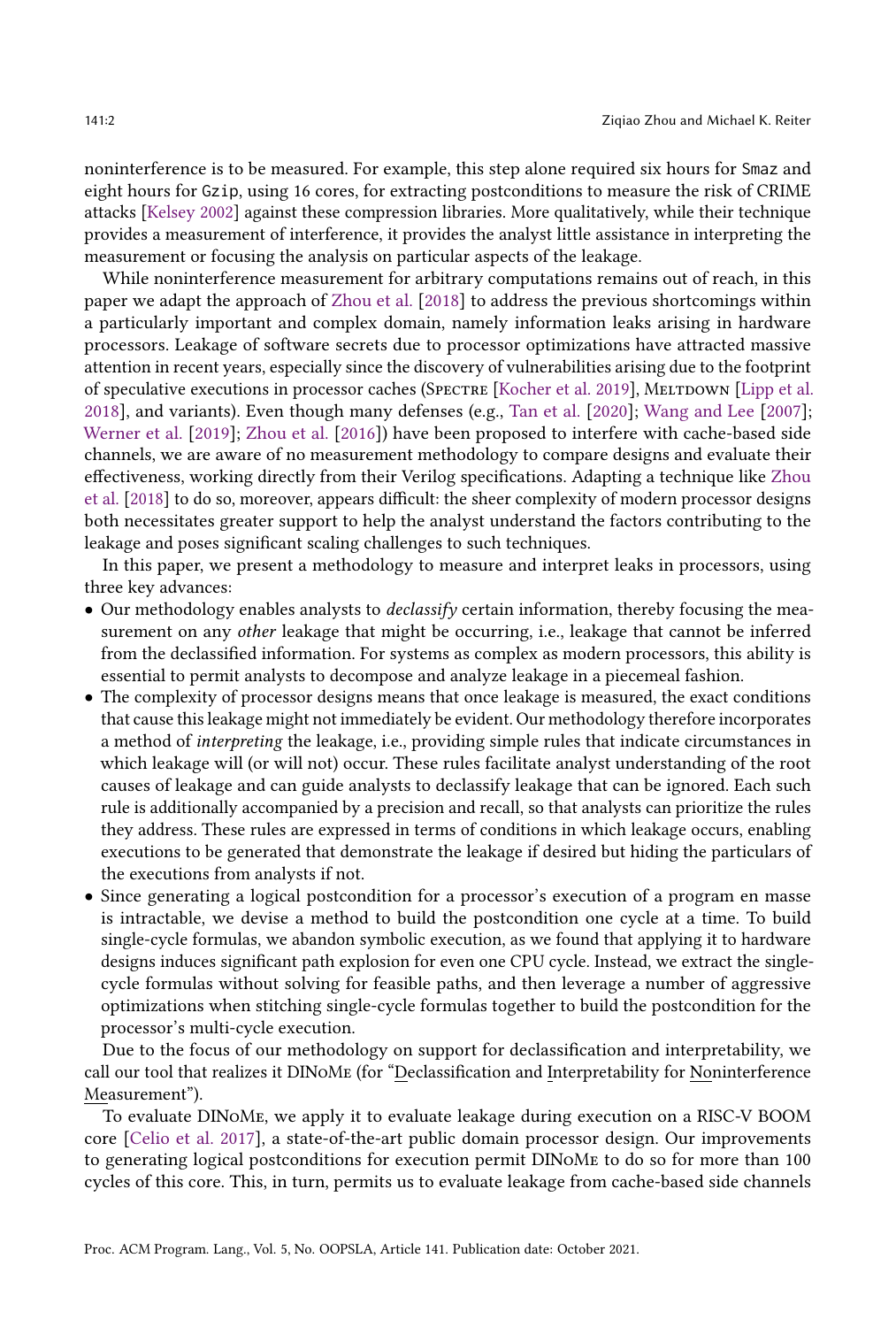(Prime+Probe [\[Osvik et al.](#page-28-4) [2006\]](#page-28-4) and Flush+Reload [\[Yarom and Falkner 2014\]](#page-28-5)) in various scenarios, including cryptographic key leakage in sliding-window based modular exponentiation (e.g., [Aciiçmez](#page-26-2) [\[2007\]](#page-26-2); [Percival](#page-28-6) [\[2005\]](#page-28-6)), leakage of secrets due to speculative execution, and how this leakage is (incompletely) mitigated by proposed improvements such as SCATTERCACHE [\[Werner](#page-28-3) [et al.](#page-28-3) [2019\]](#page-28-3) and PhantomCache [\[Tan et al.](#page-28-1) [2020\]](#page-28-1). In each case, we not only measure interference but also generate rules to explain why the leakage occurs, and in some cases refine our view of the leakage using declassification. Our performance evaluation of DINoMe indicates that these types of analyses complete in times ranging from seconds to under 15 minutes (using horizontal scaling), after an initial phase to assemble the logical postcondition of up to (only) two hours on (only) a single core.

The rest of this paper is structured as follows. We discuss related work in Sec. [2,](#page-2-0) and provide both background on the framework on which we build [\[Zhou et al.](#page-29-2) [2018\]](#page-29-2) and our introduction of declassification to it, our first contribution, in Sec. [3.](#page-3-0) We present our method for interpreting leakage in Sec. [4.](#page-7-0) We address implementation challenges in Sec. [5,](#page-10-0) and then evaluate DINoMe through several case studies in Sec. [6.](#page-14-0) We discuss DINoMe's performance in Sec. [7,](#page-24-0) its limitations in Sec. [8,](#page-25-0) and our conclusions in Sec. [9.](#page-26-3)

#### <span id="page-2-0"></span>2 RELATED WORK

To our knowledge, DINoMe is the first work to measure information leakage from an executable hardware specification instantiated with a software program, in a manner that supports declassification and interpretation of its leakage results.

Timing side-channel analysis. Constant-time verification (e.g., [Almeida et al.](#page-26-4) [\[2016\]](#page-26-4); [Barthe](#page-26-5) [et al.](#page-26-5) [\[2014\]](#page-26-5); [Blazy et al.](#page-26-6) [\[2019\]](#page-26-6); [Gleissenthall et al.](#page-27-4) [\[2019\]](#page-27-4); [Zhang et al.](#page-28-7) [\[2015\]](#page-28-7)) is a commonly used technique to analyze timing side channels. Software-level verification (e.g., [Almeida et al.](#page-26-4) [\[2016\]](#page-26-4); [Blazy et al.](#page-26-6) [\[2019\]](#page-26-6)) checks whether a software program runs in a constant time under specified hardware assumptions. For example, a software-level analysis [\[Almeida et al.](#page-26-4) [2016\]](#page-26-4) might conclude that a variable leaks if it is used in a branch condition or as an address in memory access. In a different approach, hardware-level verifiers (e.g., [Gleissenthall et al.](#page-27-4) [\[2019\]](#page-27-4); [Zhang et al.](#page-28-7) [\[2015,](#page-28-7) [2018\]](#page-29-4)) can formally verify the existence of timing side channels using cycle-precise logic derived from hardware specifications. These works check for timing dependencies on secret variables but do not quantify secret leakage due to timing variations in different executions.

Hardware leakage modeling. Some works use simplified hardware models instead of real designs (e.g., [Chattopadhyay et al.](#page-27-5) [\[2017\]](#page-27-5); [Doychev et al.](#page-27-6) [\[2013\]](#page-27-6); [Malacaria et al.](#page-27-7) [\[2018\]](#page-27-7)), which makes the computation target feasible but requires more domain knowledge and manual effort to construct the model. Black-box analysis of real systems avoids the use of domain knowledge through a datadriven method that uses sampled data in a real system for estimating the leakage (e.g., [Nilizadeh](#page-28-8) [et al.](#page-28-8) [\[2019\]](#page-28-8); [Oleksii et al.](#page-28-9) [\[2020\]](#page-28-9); [Song et al.](#page-28-10) [\[2001\]](#page-28-10)). In contrast, DINoMe measures leakage from hardware specifications written in a hardware design language.

Quantitative information flow. QIF (e.g., [Gray](#page-27-8) [\[1991\]](#page-27-8); [Smith](#page-28-11) [\[2009,](#page-28-11) [2011\]](#page-28-12)) represents information leakage through a numeric measurement; most mainstream QIF works (e.g., [Chapman and Evans](#page-27-9) [\[2011\]](#page-27-9); [Phan and Malacaria](#page-28-0) [\[2014\]](#page-28-0); [Zhang et al.](#page-29-1) [\[2010\]](#page-29-1)) use entropy as their measure [\[Seidenfeld](#page-28-13) [1986\]](#page-28-13). The use of entropy for measuring QIF in actual systems can lead to significant costs, due to the need to compute the input preimage per output value. In addition, real implementations tend to use the most conservative min-entropy measure; e.g., QIF-Verilog [\[Guo et al.](#page-27-10) [2019\]](#page-27-10) propagates a min-entropy label per gate and accumulates the leakage across all gates, which overestimates leakage due to its conservative leakage accumulation, especially in large, complex hardware designs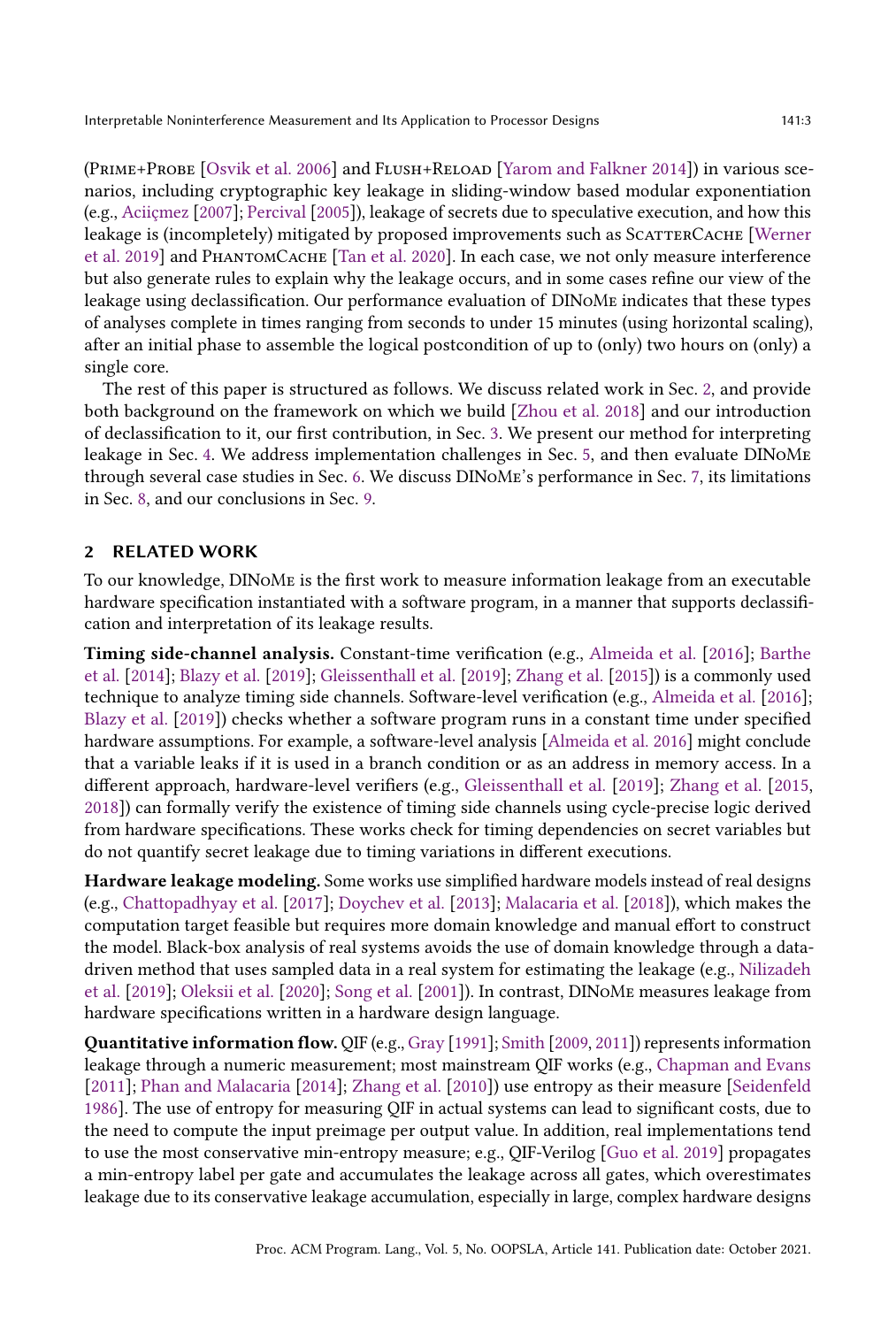(e.g., a CPU core). Entropy also does not distinguish between leaking a few bits in many executions or leaking more bits in a few cases. Alternatives to entropy-based leakage-e.g., differential privacy [\[Dwork et al.](#page-27-11) [2006\]](#page-27-11), noninterference measurement [\[Zhou et al.](#page-29-2) [2018\]](#page-29-2), classifier-based measurement [\[Chapman and Evans 2011\]](#page-27-9), and quantitative hyperproperties [\[Sahai et al.](#page-28-14) [2020;](#page-28-14) [Yasuoka and Terauchi 2014\]](#page-28-15)–measure the attacker's ability to distinguish some secret values from others. Those metrics do not accommodate declassification or leakage interpretability, our main concerns here.

Declassification. To rule out allowed leakage and focus on targeted leakage, information flow control research supports declassification policies to specify the secret information permitted to transfer to observable variables (e.g., [Banerjee et al.](#page-26-7) [\[2008\]](#page-26-7); [Chong and Myers](#page-27-12) [\[2004\]](#page-27-12); [Ferraiuolo](#page-27-13) [et al.](#page-27-13) [\[2017\]](#page-27-13); [Giacobazzi and Mastroeni](#page-27-14) [\[2018\]](#page-27-14); [McCall et al.](#page-28-16) [\[2018\]](#page-28-16); [Sabelfeld and Myers](#page-28-17) [\[2003\]](#page-28-17); [Sabelfeld and Sands](#page-28-18) [\[2009\]](#page-28-18)). However, while this work omits declassified information from its analysis, it does not quantitatively measure the remaining leakage in light of what the attacker can already infer from the declassified information. In contrast, our work adapts information leakage measurement to account for such inferences.

Leakage interpretability. To interpret quantitative leakage, domain-specific works (e.g., SPEECH-MINER [\[Xiao et al.](#page-28-19) [2020\]](#page-28-19), CacheBar [\[Zhou et al.](#page-29-3) [2016\]](#page-29-3)) use customized measures following a specific attack templates, forgoing general measures. Although those customized measures are more understandable when interpreting a specific attack vector, they are blind to leakage from different attacks not considered. One crucial improvement our work makes in evaluating information leakage is to generate an interpretable model to explain how leakage occurs. Already an emerging topic in machine learning (e.g., [Chen et al.](#page-27-15) [\[2018\]](#page-27-15); [Molnar](#page-28-20) [\[2019\]](#page-28-20)), interpretability is especially important in security evaluation, since it is not easy to draw a clear threshold to indicate when a system is secure enough, even with a perfect measure. Many methods for measuring leakage in software (e.g., [Chattopadhyay and Roychoudhury](#page-27-16) [\[2018\]](#page-27-16); [Godefroid et al.](#page-27-17) [\[2012\]](#page-27-17); [Wang et al.](#page-28-21) [\[2009\]](#page-28-21); [Zhou et al.](#page-29-2) [\[2018\]](#page-29-2)) generate a code path to help the analyst understand leakage. However, leakage in hardware-software joint codebases often exploits interactions between the two, which can manifest in many code-dependent paths. We are aware of no comparable work that explores an interpretable ML model to explain information-flow leakage, though the method we use to extract explanations in Sec. [4.3](#page-8-0) builds from previous work in interpretable ML (e.g., [Friedman and Popescu](#page-27-18) [\[2008\]](#page-27-18); [Ribeiro et al.](#page-28-22) [\[2016,](#page-28-22) [2018\]](#page-28-23)).

# <span id="page-3-0"></span>3 NONINTERFERENCE AND DECLASSIFICATION

We begin in Sec. [3.1](#page-3-1) by providing background on the noninterference measurement methodology of [Zhou et al.](#page-29-2) [\[2018\]](#page-29-2). We then discuss how we extend this methodology to support declassification, our first contribution, in Sec. [3.3.](#page-5-0)

# <span id="page-3-1"></span>3.1 Background on Noninterference Measure

To analyze the leakage from a procedure  $proc<sup>1</sup>$  $proc<sup>1</sup>$  $proc<sup>1</sup>$ , the procedure is modeled as having four different sets of formal parameters: a set Vars $_{\rm s}$  of secret input variables; a set Vars $_{\rm c}$  of attacker-controlled input variables; a set Vars<sub>i</sub> of other input variables; and a set Vars<sub>o</sub> of attacker-observable output variables. The actual parameter values assigned to those variables in an invocation of proc are given by maps  $\vec{s}$  :  $Vars_{\vec{s}} \rightarrow Vals_{\vec{s}}, \vec{c}$  :  $Vars_{\vec{c}} \rightarrow Vals_{\vec{c}}$ , and  $\vec{t}$  :  $Vars_{\vec{i}} \rightarrow Vals_{\vec{i}}$ , respectively; e.g.,  $\vec{f}(ivar) \in \text{Vals}_{\vec{i}}$  represents the value passed in variable *ivar*  $\in \text{Vars}_{\vec{i}}$ . The attacker-observable outputs of the procedure are defined by the map  $\vec{o}$  :  $Vars_{\vec{o}} \rightarrow Vals_{\vec{o}}$ . Accordingly, we denote the

<span id="page-3-2"></span><sup>&</sup>lt;sup>1</sup>Different from the definition used by [Zhou et al.](#page-29-2) [\[2018\]](#page-29-2), which is for a software procedure, our  $proc(\vec{c}, \vec{r}, \vec{s})$  includes both the software and hardware logic.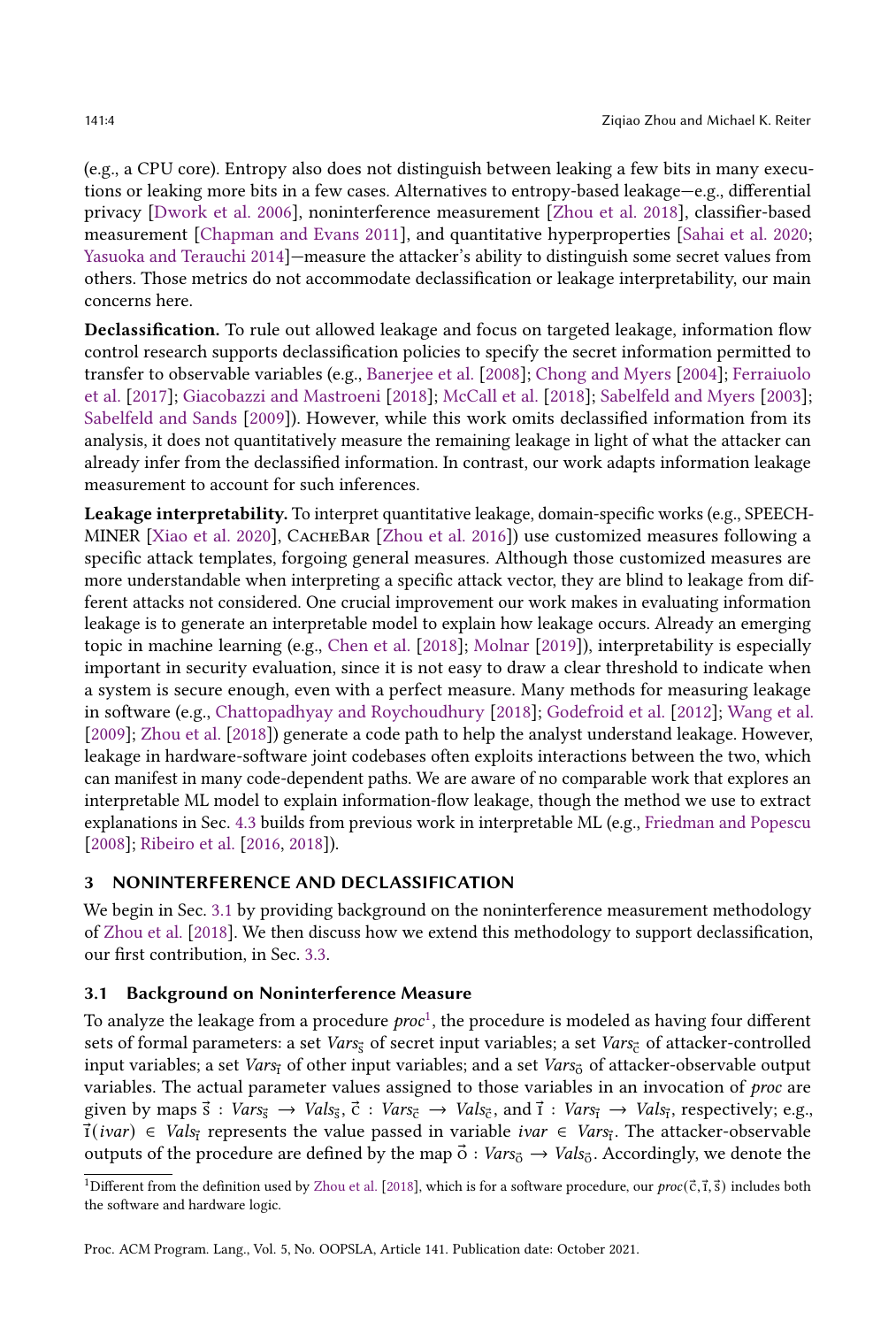procedure

$$
\vec{o} \leftarrow \text{proc}(\vec{c}, \vec{1}, \vec{s})
$$

We assume that *proc* is deterministic; a nondeterministic *proc* can be rendered deterministic by providing the random values as inputs, say  $\vec{\iota}$  ('coins'). A given *proc* can then be characterized by a logical postcondition  $\Pi_{proc}(\vec{c}, \vec{o}, \vec{t}, \vec{s})$  that constrains how the values in  $\vec{o}$  relate to those in  $\vec{c}, \vec{t}$ , and  $\vec{s}$  in any execution. Without loss of generality, below we assume *Vars* contains a single variable svar, i.e.,  $Vars_{\vec{s}} = \{svar\}.$ 

The basic idea of the metric developed by [Zhou et al.](#page-29-2) [\[2018\]](#page-29-2) is to quantify the difficulty the attacker has in distinguishing between  $\overline{s}(svar) \in S$  and  $\overline{s}(svar) \in S'$  for random, disjoint sets *S*, *S'*, based on the  $\langle \vec{c}, \vec{o} \rangle$  pairs possibly available to it in the two cases, denoted  $Y_s, Y_{S'}$ , i.e.,

$$
X_S = \left\{ \langle \vec{c}, \vec{o}, \vec{t} \rangle \middle| \exists \vec{s} : \Pi_{proc}(\vec{c}, \vec{o}, \vec{t}, \vec{s}) \land \vec{s}(\text{svar}) \in S \right\}
$$
  

$$
Y_S = \left\{ \langle \vec{c}, \vec{o} \rangle \middle| \exists \vec{t} : \langle \vec{c}, \vec{o}, \vec{t} \rangle \in X_S \right\}
$$

[Zhou et al.](#page-29-2) [\[2018\]](#page-29-2) specifically explored the Jaccard distance between  $Y_S$  and  $Y_{S'}$  to measure the difficulty an attacker would have in distinguishing between  $\vec{s}(svar) \in S$  and  $\vec{s}(svar) \in S'$ . To better capture the importance of  $\vec{\textbf{i}}$  in the leakage, however, they further replaced  $Y_S \cap Y_{S'}$  with  $\hat{X}_{S,S'},$  $where<sup>2</sup>$  $where<sup>2</sup>$  $where<sup>2</sup>$ 

$$
\begin{aligned}\n\check{X}_{S,S'} &= X_S \cup X_{S'} \\
\hat{X}_{S,S'} &= \left\{ \langle \vec{\mathbf{C}}, \vec{\mathbf{O}}, \vec{\mathbf{I}} \rangle \left| \langle \vec{\mathbf{C}}, \vec{\mathbf{O}}, \vec{\mathbf{I}} \rangle \in \check{X}_{S,S'} \land \langle \vec{\mathbf{C}}, \vec{\mathbf{O}} \rangle \in Y_S \cap Y_{S'} \right\}\n\end{aligned}
$$

In this way, the number of values  $\vec{\rm i}$  for  $\langle\vec{\rm c},\vec{\rm o}\rangle$  exposed in  $\hat X_{S,S'}$  serves as the "weight" of that  $\langle\vec{\rm c},\vec{\rm o}\rangle$ pair. When  $\langle \vec{c}, \vec{0}, \vec{1} \rangle$  is from

$$
\tilde{X}_{S,S'} = \tilde{X}_{S,S'} \setminus \hat{X}_{S,S'} \tag{1}
$$

an attacker can distinguish if  $\vec{s}(svar)$  is from S or S'. [Zhou et al.](#page-29-2) [\[2018\]](#page-29-2) thus suggested the measure  $\hat{J}_n$ , where

$$
\hat{J}(S, S') = |\tilde{X}_{S, S'}| / |\tilde{X}_{S, S'}| = 1 - |\hat{X}_{S, S'}| / |\tilde{X}_{S, S'}|
$$
\n(2)

$$
\hat{J}_n = \underset{S, S': |S| = |S'|}{\text{avg}} \quad \hat{J}(S, S')
$$
\n
$$
\hat{J}(S, S') = \underset{S \cap S' = \emptyset}{\text{avg}} \quad \hat{J}(S, S')
$$
\n
$$
(3)
$$

As discussed by [Zhou et al.](#page-29-2) [\[2018,](#page-29-2) Sec. III], when *n* is small,  $\hat{J}_n$  measures how frequently leakage occurs, whereas when  $n$  is large, it measures how much information about the secret leaks, when leakage occurs.

#### 3.2 Motivating Examples

To see this measure applied to simple programs, consider the two programs with a secret shown in Fig. [1\(a\)](#page-5-1) and Fig. [1\(b\).](#page-5-1) The procedure in Fig. 1(a) returns a random value between  $0 - -7$  or a fixed value 8 depending on whether  $\vec{s}$  ('secret') mod 32 < 16 if  $\vec{c}$  ('test') mod 32 > 15 and returns a fixed value 9 otherwise. The second procedure in Fig. [1\(b\)](#page-5-1) returns the five least significant bits of  $\vec{s}$  ('secret') &  $\vec{c}$  ('test'). Directly measuring the two procedures using  $\hat{J}_n$  leads to different leakage measures, as it should, as shown in Fig. [1\(e\).](#page-5-1)

Some sources of information leakage may be inevitable or intentional; e.g., a bank website may not mask the last four digits of a user's social security number when displaying it to her browser, and

<span id="page-4-0"></span><sup>&</sup>lt;sup>2</sup>Our definition of  $\hat{X}_{S,S'}$  differs from [Zhou et al.](#page-29-2) [\[2018\]](#page-29-2), which only requires ⟨c̊, o̊, t̊) ∈  $X_S$ . Ours has the same essential properties but is symmetric with respect to  $S$  and  $S'$  and so is easier to work with.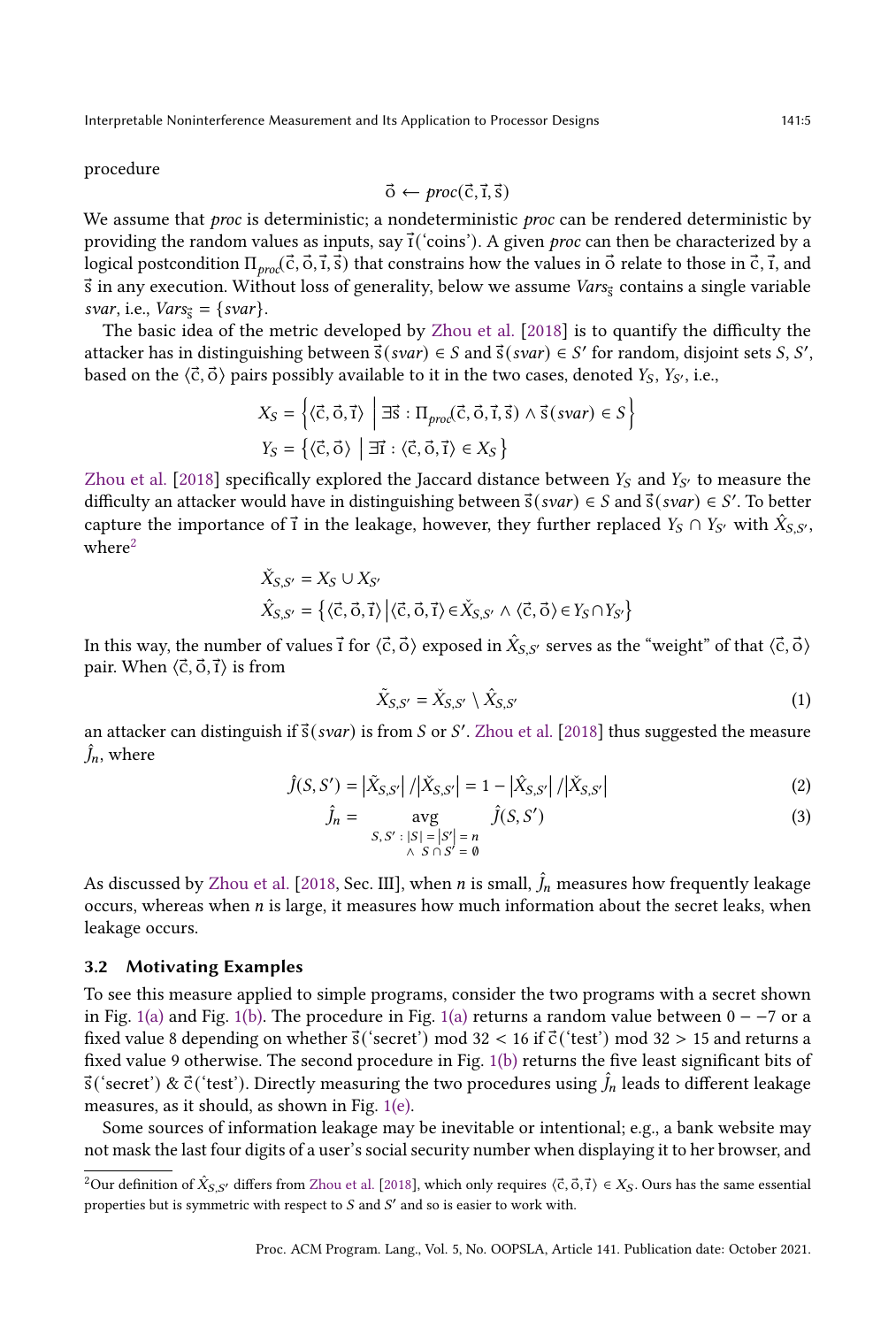141:6 Ziqiao Zhou and Michael K. Reiter

<span id="page-5-1"></span>

Fig. 1. Motivating examples for declassification (Sec. [3.3\)](#page-5-0) and interpretation (Sec. [4\)](#page-7-0)

so the site intentionally "leaks" that portion to a malicious browser. In the context of the preceding example, now suppose the leakage of the four least significant bits of the secret is intended (similar to the SSN example). Since the  $\tilde{J}_n$  curve only reflects the total interference, including the portion *intended* to leak (i.e., the four least significant bits), the  $\hat{J}_n$  curves shown in Fig. [1\(e\)](#page-5-1) mislead us to conclude that Fig.  $1(a)$  is more secure than Fig.  $1(b)$ . In truth, they both additionally leak the fifth least significant bit, which is the only leakage that matters.

#### <span id="page-5-0"></span>3.3 Declassification

To exclude such intended leakage from the analysis, it will be helpful to provide a method to exempt some identified information leakages specified by the analyst, allowing the analysis to focus on the leakage that remains. Specifically, our methodology seeks to assess the degree to which a procedure permits secrets to be distinguished by the attacker using attacker-observable and declassified information but not by the declassified information alone.

Let  $\vec{\Delta} \leftarrow \delta(\vec{c}, \vec{t}, \vec{s})$  denote the allowed information exposure (e.g., for a website requiring SSN,  $\vec{\Delta}$ is the last four digits), and let

$$
\Pi_{\text{proc}, \delta}(\vec{c}, \vec{o}, \vec{\Delta}, \vec{t}, \vec{s}) \leftarrow \Pi_{\text{proc}}(\vec{c}, \vec{o}, \vec{t}, \vec{s}) \land \Pi_{\delta}(\vec{c}, \vec{\Delta}, \vec{t}, \vec{s})
$$

where  $\Pi_\delta(\vec{c}, \vec{\Delta}, \vec{t}, \vec{s})$  is a logical postcondition for  $\delta$  that relates  $\vec{\Delta}$  to  $\vec{c}, \vec{t}$ , and  $\vec{s}$ . Then, we can define the attacker's accessible set  $Y_S^{\delta}$  of  $\langle \vec{c}, \vec{o}, \vec{\Delta} \rangle$  tuples and allowed accessible set  $D_S^{\delta}$  consistent with chosen secret set  $S$  by

$$
X_{S}^{\delta} = \left\{ \langle \vec{c}, \vec{o}, \vec{\Delta}, \vec{t} \rangle \middle| \exists \vec{s} : \vec{s}(\text{svar}) \in S \land \Pi_{\text{proc}, \delta}(\vec{c}, \vec{o}, \vec{\Delta}, \vec{t}, \vec{s}) \right\}
$$
  
\n
$$
Y_{S}^{\delta} = \left\{ \langle \vec{c}, \vec{o}, \vec{\Delta} \rangle \middle| \exists \vec{t} : \langle \vec{c}, \vec{o}, \vec{\Delta}, \vec{t} \rangle \in X_{S}^{\delta} \right\}
$$
  
\n
$$
D_{S}^{\delta} = \left\{ \langle \vec{c}, \vec{\Delta} \rangle \middle| \exists \vec{o}, \vec{t} : \langle \vec{c}, \vec{o}, \vec{\Delta}, \vec{t} \rangle \in X_{S}^{\delta} \right\}
$$

Since the declassified information is allowed to leak, we are concerned only with cases where the secret is distinguishable by  $\langle\vec{\mathsf{c}},\vec{\mathsf{o}},\vec{\mathsf{\Delta}}\rangle$  but not by  $\langle\vec{\mathsf{c}},\vec{\mathsf{\Delta}}\rangle$ . Here, we define a set  $\tilde X_{S,S'}^{\delta}$  to include the

Proc. ACM Program. Lang., Vol. 5, No. OOPSLA, Article 141. Publication date: October 2021.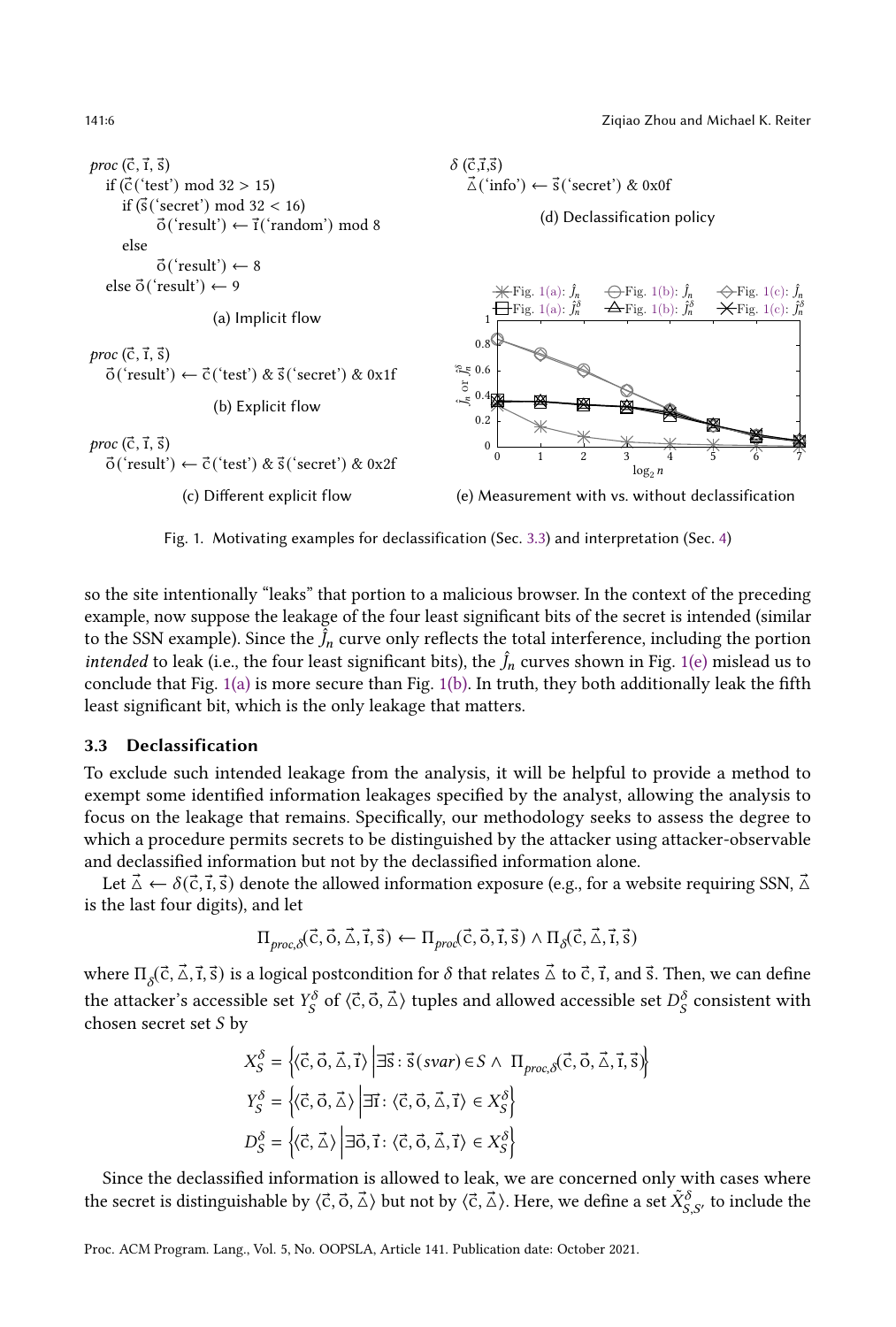<span id="page-6-0"></span>

Fig. 2. Declassification example

tuples  $\langle \vec{\rm c}, \vec{\rm o}, \vec{\rm \Delta} \rangle$  that leak whether the secret is in  $S$  or  $S'$ , assuming  $\langle \vec{\rm c}, \vec{\rm \Delta} \rangle$  is equivalent.

$$
\check{X}_{S,S'}^{\delta} = \left\{ \langle \vec{c}, \vec{o}, \vec{\Delta}, \vec{t} \rangle \middle| \begin{aligned} \langle \vec{c}, \vec{o}, \vec{\Delta}, \vec{t} \rangle \in X_S^{\delta} \cup X_{S'}^{\delta} \\ \wedge \quad \langle \vec{c}, \vec{\Delta} \rangle \in D_S^{\delta} \cap D_{S'}^{\delta} \end{aligned} \right\}
$$
(4)

$$
\hat{X}_{S,S'}^{\delta} = \left\{ \langle \vec{c}, \vec{o}, \vec{\Delta}, \vec{\mathbf{i}} \rangle \middle| \begin{array}{c} \langle \vec{c}, \vec{o}, \vec{\Delta}, \vec{\mathbf{i}} \rangle \in \check{X}_{S,S'}^{\delta} \\ \wedge \langle \vec{c}, \vec{o}, \vec{\Delta} \rangle \in Y_{S}^{\delta} \cap Y_{S'}^{\delta} \end{array} \right\}
$$
(5)

$$
\tilde{X}_{S,S'}^{\delta} = \check{X}_{S,S'}^{\delta} \setminus \hat{X}_{S,S'}^{\delta} \tag{6}
$$

Thus, we can use an alternative metric

$$
\hat{J}^{\delta}(S, S') = \left| \tilde{X}_{S, S'}^{\delta} \right| / \left| \tilde{X}_{S, S'}^{\delta} \right| \tag{7}
$$

<span id="page-6-2"></span><span id="page-6-1"></span>
$$
\hat{J}_n^{\delta} = \underset{\begin{array}{c} S, S': |S| = |S'| = n \\ \wedge S \cap S' = \emptyset \end{array}}{\text{avg}} \hat{J}^{\delta}(S, S') \tag{8}
$$

Returning to the examples in Fig. [1\(a\)](#page-5-1) and Fig. [1\(b\)](#page-5-1) with declassification of the four least signifi-cant bits (Fig. [1\(d\)\)](#page-5-1), the  $\hat{J}_n^\delta$  curves show the same quantitative leakage (Fig. [1\(e\)\)](#page-5-1), as they should.

To further illustrate the the impact of declassification, consider the simple procedure shown in Fig. [2\(a\).](#page-6-0) In this procedure,  $\vec{s}(svar)$  is an 8-bit value, and proc outputs the lowest 4 bits as  $\vec{o}(ovar)$ . The declassification policy shown in Fig. [2\(b\)](#page-6-0) allows the *i*-th to *j*-th bits of  $\vec{s}(svar)$  to be released. We evaluate  $\hat{J}_n^\delta$  with differently parameterized declassification policies in Fig. [2\(c\).](#page-6-0) Specifically, when the lowest 4 bits ( $i = 0$ ,  $j = 3$ ) are declassified, then the additional leakage from *proc* is nothing, which is demonstrated by the " $proc + \delta_{0-3}$ " curve. When the declassification policy declassifies all but the lowest 4 bits ( $i = 4$ ,  $j = 7$ ), then the additional leakage by *proc* is maximized, as shown by the "proc +  $\delta_{4-7}$ " curve. Intuitively, if  $\vec{o}$  (ovar) and  $\vec{\triangle}$  (dvar) do not overlap (e.g., "proc +  $\delta_{4-7}$ " and "*proc* +  $\delta_{4-5}$ "), then the  $\hat{J}_n^{\delta}$  curve should be higher than  $\hat{J}_n$ , whereas if  $\vec{\phi}$  (*ovar*) includes all of  $\vec{\triangle}$  (*dvar*) (e.g., "*proc* +  $\delta_{0-3}$ " and "*proc* +  $\delta_{0-1}$ "), then  $\hat{J}_n$ <sup>8</sup> should be lower than  $\hat{J}_n$ . A hybrid case occurs when  $\vec{\sigma}$ (*ovar*) includes a portion of  $\vec{\Delta}$ (*dvar*) (e.g., "*proc* +  $\delta_{2-5}$ "), where  $\hat{J}_n$ <sup>5</sup> is lower than  $\hat{J}_n$  when *n* is small but becomes larger when  $n$  is large. This is consistent with the interpretation that  $\hat{J}_n^\delta$  with small *n* primarily reflects the number of secret values for which interference occurs [\[Zhou et al.](#page-29-2) [2018\]](#page-29-2); e.g., when  $n = 1$ , two secret values share bits 0–1 (and so cannot be distinguished by bits 0-3 after declassifying bits 2-5) in 25% of cases, but share bits 0-3 (and so cannot be distinguished using them) in only 6.25% of cases. Larger  $n$ , in contrast, better reflects the amount of leakage that occurs [\[Zhou et al.](#page-29-2) [2018\]](#page-29-2). For example, in a random partition of all  $2^8$  values into sets S and S' of equal size (i.e.,  $n = 2^7$ ), every value for bits 2–5 is represented in both S and S' with high probability.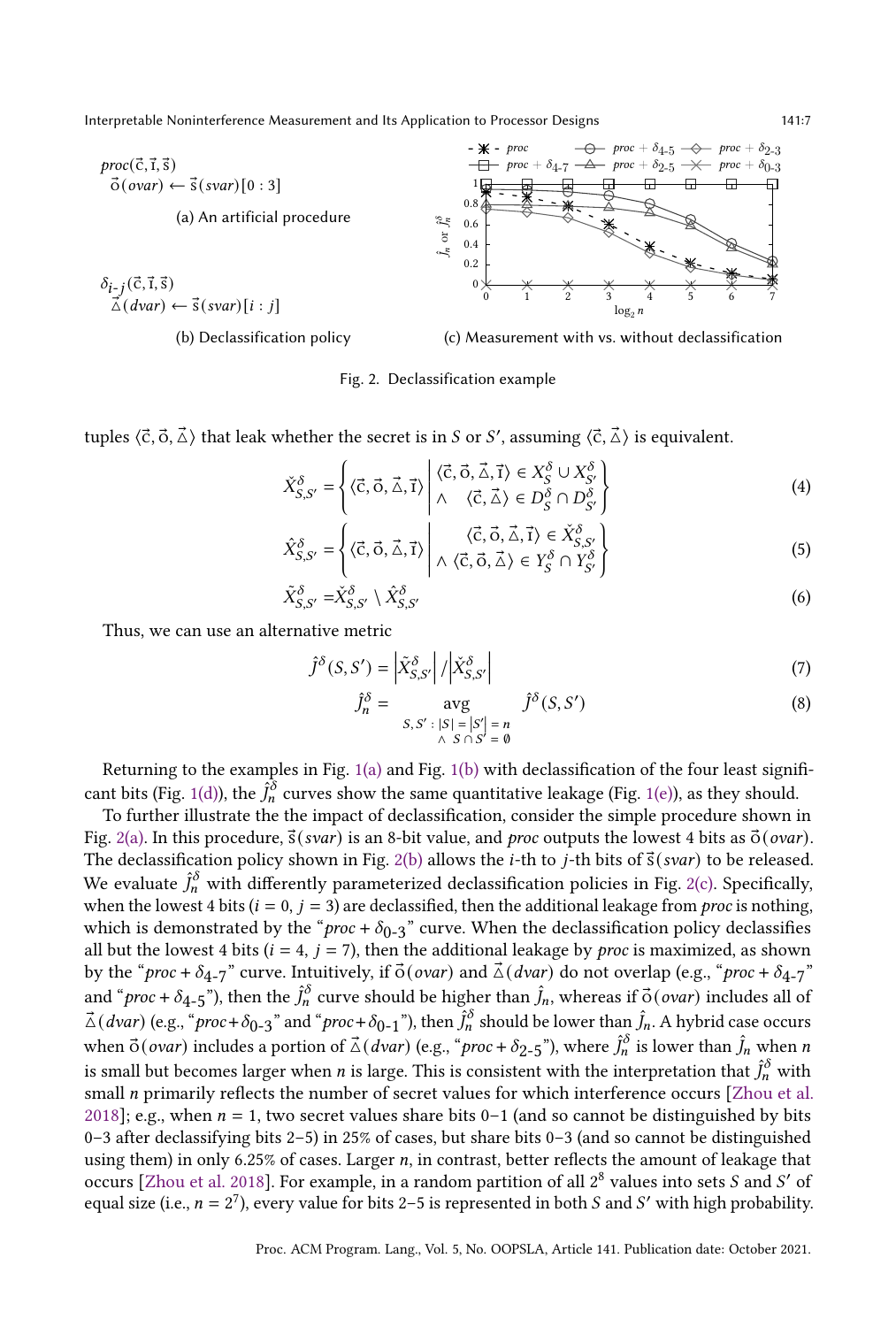In conjunction with the additional bits  $0-1$  output in  $\vec{O}$  (yielding six bits of the secret value in total), however, these bits give the attacker greater distinguishing power than do bits  $0-3$  alone.

# <span id="page-7-0"></span>4 INTERPRETING LEAKAGE

Our metric measures the additional interference of a secret with values observable by the attacker, beyond that implied by declassified information. For this to be useful to an analyst, however, we need to explain how this leakage occurs. Specifically, while the conditions under which leakage occurs are already present in the procedure postcondition, it is difficult to understand the formula without further help (e.g., see Sec. [6.6\)](#page-22-0).

#### 4.1 Motivating Examples for Interpretation

Consider again the motivating examples in Fig. [1\(a\)](#page-5-1) and Fig. [1\(b\).](#page-5-1) The two procedures own quite different outputs but still leak the same additional information about the secret after declassification (i.e., both leak the fifth least significant bit of the secret when  $\vec{c}$  ('test')'s fifth bit is 1 and nothing otherwise). To cut through the differences in code style and concrete values, DINoMe derives the condition when a pair of secrets are distinguishable using paired samples of input. Thus, the interference rule for both cases becomes  $|\vec{s}$  ('secret')  $[4] - \vec{s}'$  ('secret')  $[4]$  > 0  $\wedge$   $\vec{c}$  ('test')  $[4]$  = 1. This rule shows the equivalence of these procedures' leakages after declassification.

In addition, interpreting leakage can differentiate cases with the same amount of leakage but different conditions in which that leakage occurs. For example, the procedure in Fig. [1\(c\),](#page-5-1) which reveals the four least significant bits and the sixth bit of the secret when the sixth bit of  $\vec{c}$  ('test') is 1, leaks the same amount of information about a different portion of the secret under a different attack condition. A quantitative leakage measurement with the same four low-order bits declassified will not distinguish Fig. [1\(c\)](#page-5-1) from Fig. [1\(b\)](#page-5-1) (see Fig. [1\(e\)\)](#page-5-1). Through DINOME's interpretation, we provide a slightly different interference rule for Fig. [1\(c\),](#page-5-1) however:  $|\vec{s}|$  ('secret')[5]−s̃' ('secret')[5]| >  $0 \wedge \vec{c}$  ('test') [5] = 1.

Though these motivating examples seem small and readable even when using different coding styles and output values, real-world code can become difficult to understand, particularly when spanning different levels of abstraction (e.g., a processor and the code it is executing). It is here we expect our interpretation of interference to simplify investigating leakage. Learning from the previous examples, our interpretation should achieve two goals. First, the interference interpretation for the same functionality should be consistent no matter how the functionality is implemented. Second, the interference interpretation should distinguish two procedures if they leak information in different ways, even when they leak the same amount.

#### 4.2 Noninterference and Interference Tuples

Our first step toward providing an intuitive explanation for the leakage that occurs is to train a binary classifier to classify 4-tuples  $\langle \vec{c}, \vec{r}, \vec{s}, \vec{s}' \rangle$  into those that illustrate leakage occurring (i.e., that permit the attacker to distinguish  $\vec{s}(svar)$  and  $\vec{s}'(svar)$  from the resulting output  $\vec{o}$ ) and those that do not. When using declassification, the interference tuples should only include those where the secrets can be distinguished using  $\vec{c}, \vec{0}, \vec{\Delta}$  but not using just  $\vec{c}, \vec{\Delta}$ .

More specifically, we define the interference set IS based on  $(6)$ . That is, when the attacker chooses  $\vec{c}$ , if an observable value is feasible for  $\langle \vec{r}, \vec{s} \rangle$  for some  $\vec{r}$  but is never possible for  $\langle \vec{r}', \vec{s}' \rangle$  for any  $\vec{i}'$  that shares a declassification value with  $\langle \vec{t}, \vec{s} \rangle$ , then  $\langle \vec{c}, \vec{t}, \vec{s}, \vec{s}' \rangle$  is added to IS:

<span id="page-7-1"></span>
$$
IS = \left\{ \langle \vec{c}, \vec{1}, \vec{s}, \vec{s}' \rangle \middle| \exists \vec{o}, \vec{\Delta} : \langle \vec{c}, \vec{o}, \vec{\Delta}, \vec{1} \rangle \in X_S^{\delta} \land \langle \vec{c}, \vec{\Delta} \rangle \in D_{S'}^{\delta} \cap D_{S'}^{\delta} \land \langle \vec{c}, \vec{o}, \vec{\Delta} \rangle \in Y_S^{\delta} \setminus Y_{S'}^{\delta} \right\}
$$
(9)

where  $S = {\vec{s}(svar)}$  and  $S' = {\vec{s}'(svar)}$ .

Proc. ACM Program. Lang., Vol. 5, No. OOPSLA, Article 141. Publication date: October 2021.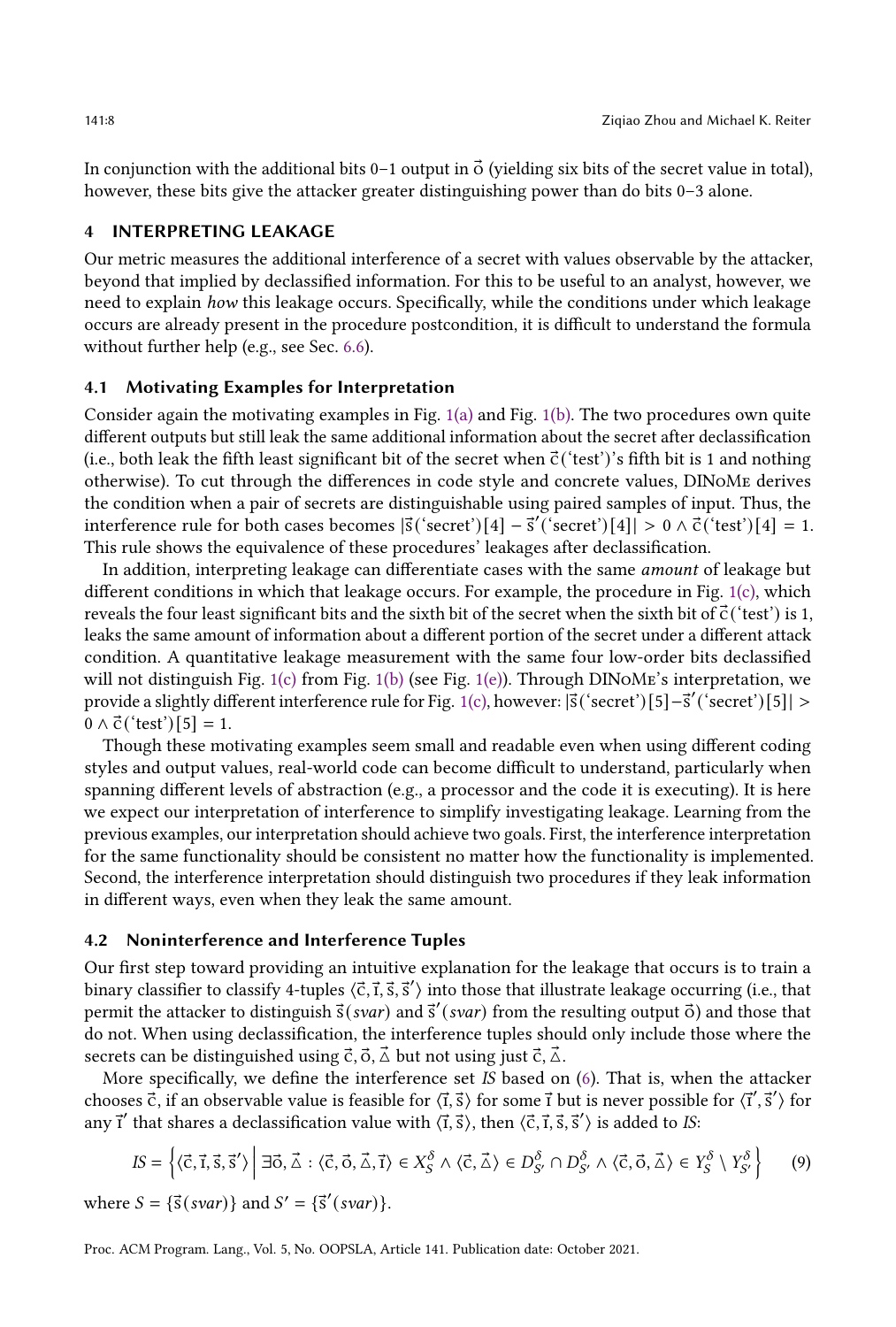The noninterference set  $NS$  should include two types of tuples. For an attacker-chosen  $\vec{c}$ , if there is a observable value  $\vec{o}$  that is feasible for an  $\langle \vec{t}, \vec{s} \rangle$  pair and an  $\langle \vec{t}', \vec{s}' \rangle$  pair, tuple  $\langle \vec{c}, \vec{t}, \vec{s}, \vec{s}' \rangle$  belongs to NS as it is an example where no interference occurs. In addition, for an attacker-chosen  $\vec{c}$ , if there is a declassification value  $\vec{\triangle}$  that is feasible for  $\langle \vec{t}, \vec{s} \rangle$  but not  $\langle \vec{t}', \vec{s}' \rangle$  for any  $\vec{t}',$  then  $\langle \vec{c}, \vec{t}, \vec{s}, \vec{s}' \rangle$ should also be added to NS, as  $\vec{s}$  and  $\vec{s}'$  can already be distinguished using the declassified value:

<span id="page-8-1"></span>
$$
NS = \left\{ \langle \vec{c}, \vec{1}, \vec{s}, \vec{s}' \rangle \middle| \exists \vec{o}, \vec{\Delta} : \langle \vec{c}, \vec{o}, \vec{\Delta}, \vec{1} \rangle \in X_S^{\delta} \land \langle \vec{c}, \vec{o}, \vec{\Delta} \rangle \in Y_S^{\delta} \cap Y_{S'}^{\delta} \right\}
$$
  

$$
\cup \left\{ \langle \vec{c}, \vec{1}, \vec{s}, \vec{s}' \rangle \middle| \exists \vec{o}, \vec{\Delta} : \langle \vec{c}, \vec{o}, \vec{\Delta}, \vec{1} \rangle \in X_S^{\delta} \land \langle \vec{c}, \vec{\Delta} \rangle \in D_S^{\delta} \setminus D_{S'}^{\delta} \right\}
$$
(10)

where  $S = {\vec{s}(svar)}$  and  $S' = {\vec{s}'(svar)}$ .

Since NS and IS are large in practical scenarios, enumerating all tuples is generally infeasible. Instead, we generate samples in each set to train a machine learning model, from which explanations of the leakage will be extracted (as described below). Doing so with modern SAT solvers, however, typically results in samples that cover NS and IS unevenly, since solvers generally enumerate the next solution by simply adding a conflict constraint to block out previous solutions; as a result, the next solution found is typically close to the previous. Another drawback of using this "blocking" method to sample is that we cannot parallelize the sampling.

For this reason, we sample from NS and IS using hash-based sampling (cf., [Zhou et al.](#page-29-2) [\[2018\]](#page-29-2)). Specifically, we sample a limited number of solutions by adding a random universal hashing constraint to the formula given to the solver. Due to the hash function's universality, we can run multiple samplers in parallel to generate a large number of uniformly distributed solutions. In most cases, the sizes of the sampled sets  $\hat{N}S$  and  $\hat{I}S$  differ either due to differences in the sizes of  $NS$  and IS or due to the solving difficulty of one set compared to the other. We associate a sample weight to each element so the weight of each set is equal in the training process described below.

#### <span id="page-8-0"></span>4.3 Interpretation through a Rule-Based Method

Given  $\hat{N}$ S and  $\hat{I}$ S—i.e.,  $\langle \vec{\text{c}}, \vec{\text{1}}, \vec{\text{s}}, \vec{\text{s}}'\rangle$  tuples labeled according to whether they illustrate noninterference or interference—we could train an interpretable machine-learning model and then extract rules to explain to the user what gives rise to interference. A natural such model to consider is a decision tree. In a decision tree, each decision node (i.e., interior node) is a predicate on features of a  $\langle \vec{c}, \vec{\imath}, \vec{s}, \vec{s}' \rangle$ tuple, and its two children correspond to a true or false evaluation of this predicate on a tuple, respectively. A  $\langle \vec{c}, \vec{\imath}, \vec{s}, \vec{s}' \rangle$  tuple is classified by traversing the tree from its root, following the branch from each decision node corresponding to the result of evaluating the predicate at that node on the tuple. Each leaf is labeled with an estimate of the probability that a tuple constrained by the predicates' evaluations from the root to that leaf is in IS. We will discuss what features we include in the process of building decision trees in Sec. [4.4,](#page-9-0) but an example might be individual variables (e.g., cvar).

A single decision tree can easily grow to be deep and complex, and it can miss some useful combinations of predicates since each decision predicate is highly influenced by the splits above it in the tree. To make the decision tree model more powerful in finding useful predicates, we used a decision-tree ensemble called gradient boosted trees [\[Friedman 2001\]](#page-27-19). This process produces  $m$ trees denoted  $T_1, \ldots, T_m$ , with associated weights. If we denote by  $T_j(\langle \vec{c}, \vec{\textbf{i}}, \vec{s}, \vec{\textbf{s}}'\rangle)$  the real number stored at the leaf to which  $\langle \vec{c}, \vec{\iota}, \vec{s}, \vec{s}' \rangle$  is assigned by  $T_j$ , then the weighted sum of  $T_j(\langle \vec{c}, \vec{\iota}, \vec{s}, \vec{s}' \rangle)$ for  $j = 1, ..., m$  is an estimate of the probability that  $\langle \vec{c}, \vec{\imath}, \vec{s}, \vec{s}' \rangle \in IS$ .

To interpret tree ensembles, rule-based classifiers (e.g., RuleFit [\[Friedman and Popescu 2008\]](#page-27-18), Slipper [\[Cohen and Singer 1999\]](#page-27-20), Pre [\[Fokkema 2020\]](#page-27-21)) were introduced to bridge the interpretability of a decision tree with the modeling power of a tree ensemble. Our toolchain leverages Skope-rules [\(https://skope-rules.readthedocs.io/\)](https://skope-rules.readthedocs.io/) to generate logical rules from the tree ensemble. Specifically,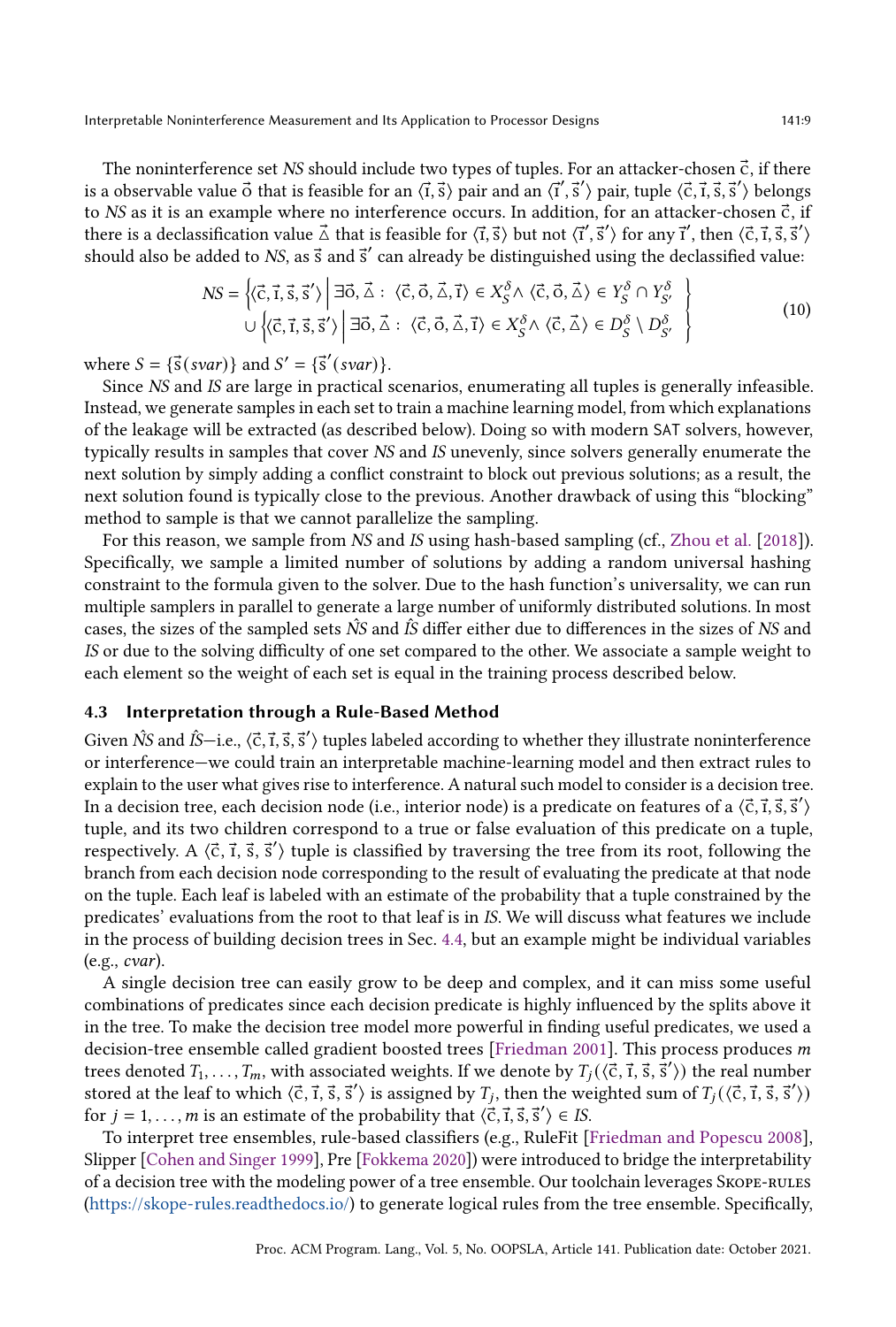consider any path from the root to a leaf in a tree  $T_j$ , and let  $\pi_{j,1},\ldots,\pi_{j,\ell}$  denote the predicates along that path that evaluated to true. So, for example, if the first predicate encountered in  $T_j$ , say  $\text{``c'}(cvar) = 1$ ", evaluated to false, then  $\pi_{i,1} = \text{``c'}(cvar) \neq 1$ ". Then, Skope-rules constructs a rule by conjoining  $\pi_{i,1}, \ldots, \pi_{i,\ell}$ , with the caveat that it limits the number of predicates included in any rule by heuristically pruning them.

Each such rule has a precision and recall, which we evaluate using a validation set held out from  $\hat{N}S$  and  $\hat{S}$  during training. That is, the *recall* of a rule is the fraction of validation samples held out from  $\hat{I}S$  for which the rule evaluates to true, and its *precision* is the fraction of validation samples (from  $\hat{I}S$  or  $\hat{N}S$ ) for which the rule evaluates to true that were held out from  $\hat{I}S$ . We further prune rules by iteratively removing conjuncts from a long rule if the precision of the resulting rule is at least 95% of the original. We then rank order rules according first to precision, and then according to recall.

### <span id="page-9-0"></span>4.4 Feature Engineering

The utility of the rule generation described in the previous section depends critically on the features of each  $\langle \vec{c}, \vec{i}, \vec{s}, \vec{s}' \rangle$  tuple exposed when training the tree ensemble, from which the predicates making up the decision nodes of each tree are formed. One factor that makes feature engineering especially critical here is that the SAT solver used to produce elements of  $\hat{I}S$  and  $\hat{N}S$  requires that the conditions defining IS and NS (i.e., conditions [\(9\)](#page-7-1) and [\(10\)](#page-8-1))

<span id="page-9-1"></span>

Fig. 3. Finding linear combinations of features near anchor points

be presented to the SAT solver in terms of binary variables only. As such, each solution generated by the SAT solver is expressed as an assignment to these binary variables. While for some hardware logic, a binary representation of the relevant variables is most natural, for other types of logic (e.g., on integers), it is not. For this reason, we augment each binary solution returned by the SAT solver (i.e., each  $\langle \vec{c}, \vec{\imath}, \vec{s}, \vec{s}' \rangle$  tuple) with additional features.

- Type-aware features: First, we reconstruct features in a type-aware way from their binary representations. For example, if a variable was initially an integer before being reduced to a collection of binary variables in the formula presented to the SAT solver, we recover the integer value from the bit-vector solution and include it as a feature on which the tree ensemble can trained. With such type-aware features, predicates such as, e.g.,  $\vec{s}(svar) < 15$  can be learned in a search for simple predicates testing only a single feature, i.e., unary predicates.
- Symmetric features: Due to the symmetry of  $\vec{s}$  and  $\vec{s}'$ , an interference rule could be trivially transformed to another valid interference rule by exchanging  $\vec{s}$  and  $\vec{s}'$ . For example, when a rule is  $\vec{s}(svar)[0] = 0 \wedge \vec{s}'(svar)[0] = 1$ , there must be a rule  $\vec{s}(svar)[0] = 1 \wedge \vec{s}'(svar)[0] = 0$ . Thus, we create  $\vec{s}(svar)[i] - \vec{s}'(svar)[i]$  for each bit *i* in svar.
- Linear combinations of multiple variables: Unary predicates will be unable to naturally capture some relationships resulting in leakage. For example, if leakage happens only when  $\vec{s}(svar) > \vec{c}(cvar)$ , permitting only unary predicates will result in a boundary characterized point-by-point, e.g., " $\vec{s}(svar) \geq \theta \wedge \vec{c}(svar) < \theta$ " where  $\theta = 1, 2, \dots$  We thus expanded our feature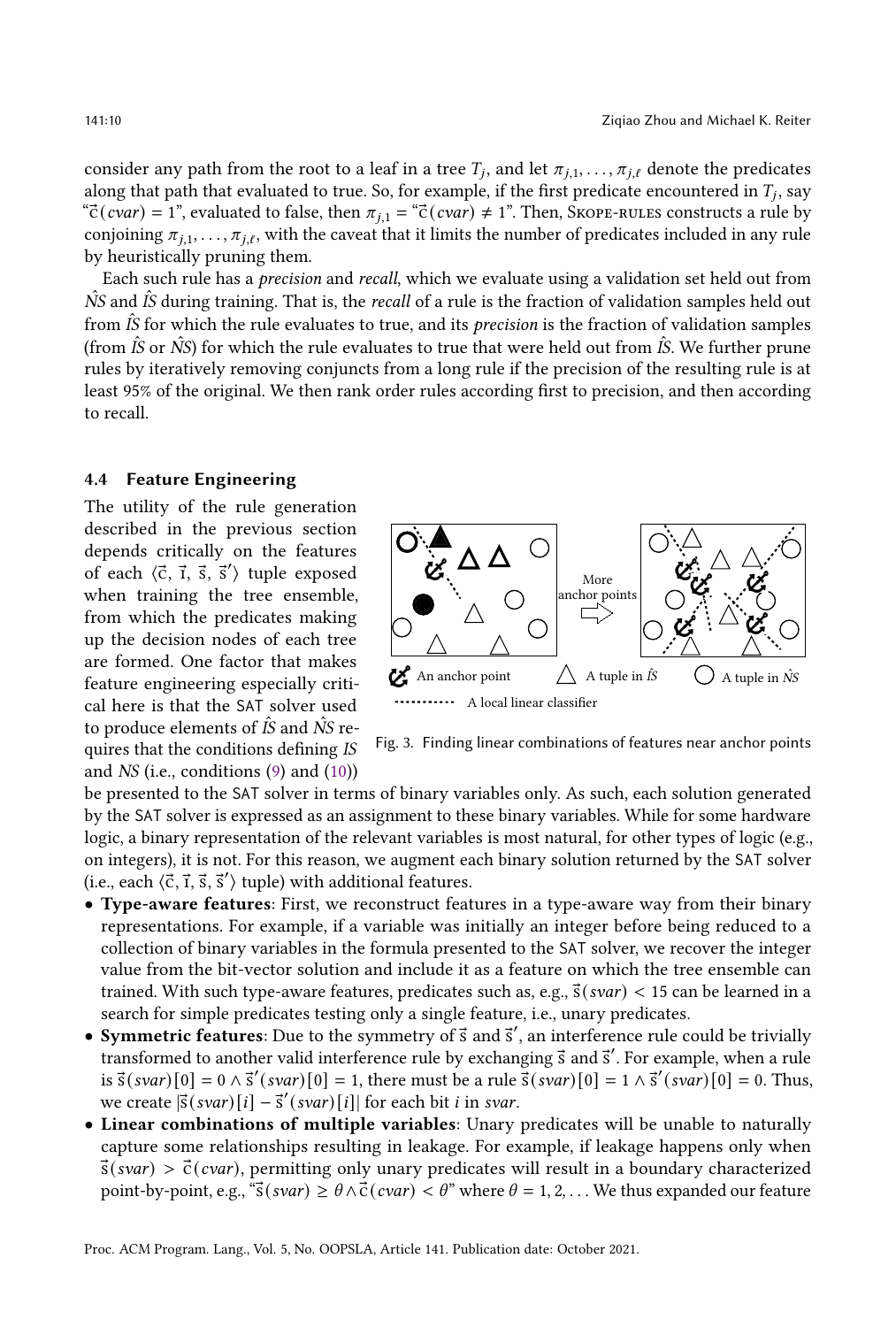<span id="page-10-2"></span>

Fig. 4. DINoMe workflow

set to permit linear combinations of some features (e.g.,  $\vec{s}(svar) - \vec{c}(cvar)$ ), chosen by a linear classifier.

To accommodate branching in the procedure that results in discontinuities in the boundary between sample sets IS and NS, we opted for a *local* linear classifier (e.g., [Fan](#page-27-22) [\[1993\]](#page-27-22); [Ribeiro et al.](#page-28-23) [\[2018\]](#page-28-23)). That is, we pick *anchor points*, around each of which we train a local classifier that best separates the *nearby* samples in  $\hat{IS}$  and  $\hat{NS}$ . (See Fig. [3.](#page-9-1)) To select anchor points, we first find pairs of  $\langle \vec{c}, \vec{r}, \vec{s}, \vec{s}' \rangle$  tuples, one from  $\hat{IS}$  and one from  $\hat{NS}$ , that are neighbors in one feature (i.e., after ranking all tuples by this feature, the pair are adjacent in the ranking) and then take the pair's midpoint tuple as their per-feature means. We select anchors uniformly at random from these midpoints. For each anchor, we train a linear classifier using the tuples in  $\hat{IS}$  and  $\hat{NS}$  that are within a threshold Euclidean distance from the anchor. The linear combination of features used in this linear classifier is then added as another feature to each  $\langle \vec{\mathsf{c}}, \vec{\mathsf{i}}, \vec{\mathsf{s}}, \vec{\mathsf{s}}' \rangle$  tuple.

# <span id="page-10-0"></span>5 IMPLEMENTATION

We developed  $\text{DINoMg}^3$  $\text{DINoMg}^3$  for evaluating and interpreting leakage, described in Sec. 3–[4,](#page-7-0) with an eye toward applying it to evaluate and understand leakage from hardware designs. Though our declassification and interpretation methodologies are not limited to hardware designs, we believe they will be most useful in complicated cases where developers need to understand the interactions between low-level and high-level code. To capture such cases, we define the procedure proc to be a hardware design, say written in Verilog, in its initial state but with a predefined program stored in its memory. DINoMe enables the user to annotate the configuration by marking components of the hardware state as attacker-controlled (i.e., in *Vars<sub>c</sub>*), attacker-observable (in *Vars<sub>õ</sub>*), secret (in *Vars<sub>õ</sub>*), or otherwise unknown to the attacker (in  $\textit{Vars}_{\textit{i}}$ ). DINOME workflow for analyzing this "procedure" is illustrated in Fig. [4.](#page-10-2) Our system converts this "procedure," which we continue to denote proc, to a cycle-accurate logical formula  $\Pi_{proc}$  that characterizes hardware execution of the program and that relates  $\vec{c}$ ,  $\vec{o}$ ,  $\vec{r}$ , and  $\vec{s}$ . The user can also declare a declassification function  $\delta$  that operates on the hardware state of the system (we will give examples below), from which DINoMe similarly produces a logical formula  $\Pi_{\delta}$  that characterizes how the declassified information  $\vec{\Delta}$  relates to inputs  $\vec{\rm c}$ ,  $\vec{\rm r}$ , and  $\vec{\rm s}$  in the execution of  $proc$ . From  $\Pi _{proc}$  and  $\Pi _{\cal S}$  DINoMe generates  $\hat{J}^\delta_n$  for varying n (see [\(8\)](#page-6-2)) and, if requested, sample sets  $\hat{I}S$  and  $\hat{N}S$  from IS (see [\(9\)](#page-7-1)) and NS (see [\(10\)](#page-8-1)), respectively. These sets seed the generation of the rules for interpreting leakage, as discussed in Sec. [4.](#page-7-0)

Below we discuss particular challenges we encountered when building DINoMe and how we overcame them. We focus on how to extract  $\Pi_{proj}(\vec{c}, \vec{0}, \vec{1}, \vec{s})$  in Sec. [5.1.](#page-11-0) In Sec. [5.2,](#page-12-0) we describe how we calculate our interference measure using projected model counting. Finally, we discuss our technique for sampling to create  $\hat{I}S$  and  $\hat{N}S$  in Sec. [5.3.](#page-13-0)

<span id="page-10-1"></span><sup>3</sup><https://github.com/DINoMe-Project/DINoMe>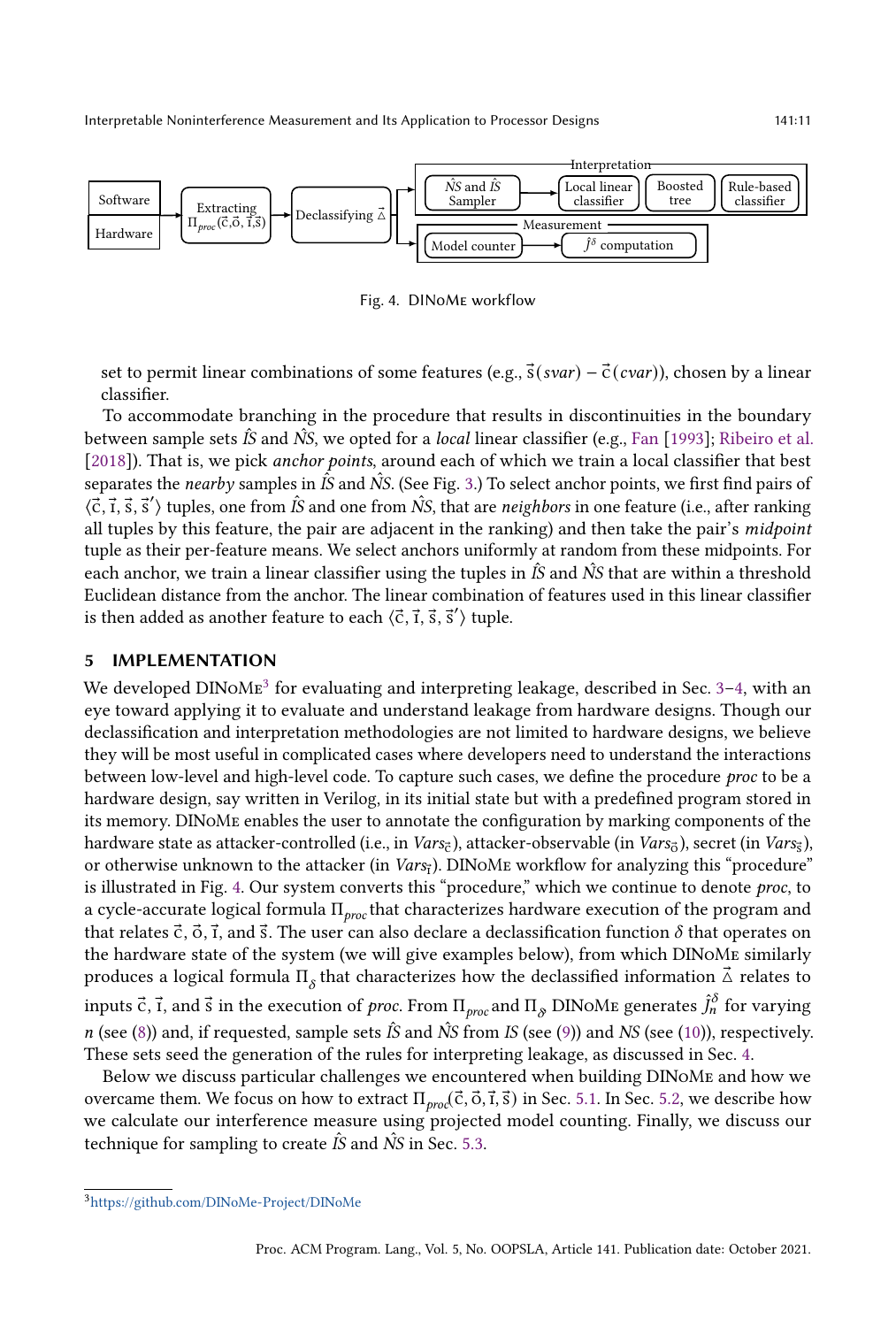### <span id="page-11-0"></span>5.1 Extracting  $\Pi_{proc}(\vec{c}, \vec{o}, \vec{l}, \vec{s})$

To analyze the leakage from *proc*, we need an accurate postcondition  $\Pi_{proc}(\vec{c}, \vec{o}, \vec{t}, \vec{s})$  for *proc*. In practice, generating a postcondition for an arbitrary procedure is not trivial. Especially here, where our concern is detecting leakage from a processor implementation when running an application–i.e., the procedure *proc* includes numerous cycles of a cycle-accurate implementation of the processor logic as well as the software logic-the postcondition will be quite large.

Our general strategy to construct  $\Pi_{proc}(\vec{c}, \vec{0}, \vec{1}, \vec{s})$  in these circumstances is to assemble it one cycle at a time. Yosys [\[Wolf \[n.d.\]\]](#page-28-24) provides a framework to convert the Verilog code for a processor design to its internal register-transfer level (RTL) intermediate language, optimize or modify the design using a series of passes, and finally translate the design to targeted formula through its backend pass. The SMT2 back-end pass defines a data structure for each hardware module representing the module's temporary hardware state, a function to implement the module's state transition from one cycle to the next, and an initialization function to initialize the module's state. To incorporate the software logic of proc, we compile the software to its hardware-readable assembly and load the assembly into the instruction memory unit.

To mark the symbolic variables, the analyst defines a configuration file to mark as symbolic each input parameter of *proc* (in this case, *svar*, *ivar*, and *cvar*), which can be a software variable located at a fixed location in the memory unit or a wire/register inside the hardware module. Our modified SMT2 backend pass in Yosys then tracks the constraints associated with this symbolic data throughout a cycle execution. Specifically, it outputs a logical postcondition  $\tau_{proc}(\vec{r}^{t-1},\vec{r}^t)$ that relates fully symbolized hardware state  ${\vec {\rm H}}^{t-1}: Vars_{\vec {\rm H}} \to Vals_{\vec {\rm H}}$  at the end of cycle  $t-1$  to the hardware state  ${\vec{\textbf{h}}}^t$  that results from executing cycle  $t.$  Since the hardware state includes memory units, registers, etc.,  $\tau_{proc}$  ( $\vec{\mu}^{t-1}$ ,  $\vec{\mu}^t)$  with fully symbolized  $\vec{\mu}^{t-1}$  is too large to naively extend to cover multiple cycles. We also use the pass to generate initialization logic  $\Psi_{proc}^0(\vec{c},\vec{1},\vec{s},\vec{n}^0)$  that concretely characterizes the first-cycle starting state  ${\vec {\rm H}}^{0}$  (upon a reset) except for the configured symbolic inputs svar, ivar, and cvar.

Using the transition logic, we construct a cycle-accurate postcondition  $\Psi^T_{proc}$  representing the logic between symbolic inputs and its internal hardware state one cycle at a time, leveraging the entire hardware state as an "observable" output of the cycle.

$$
\Psi_{proc}^T(\vec{c}, \vec{t}, \vec{s}, \vec{H}^T) \leftarrow \Psi_{proc}^0(\vec{c}, \vec{t}, \vec{s}, \vec{H}^0) \wedge \bigwedge_{t=1}^T \tau_{proc}(\vec{H}^{t-1}, \vec{H}^t)
$$

We finally define  $\Pi_{proc}(\vec{c},\vec{o},\vec{t},\vec{s})$  by defining  $\vec{o}$  in terms of the sequence of hardware states  $\langle \vec{n}^t \rangle_{t=0}^T$ using a formula  $\Gamma(\langle \vec{H}^t \rangle_{t=0}^T, \vec{o}).$ 

<span id="page-11-1"></span>
$$
\Pi_{\text{proc}}(\vec{c}, \vec{o}, \vec{t}, \vec{s}) \leftarrow \Psi_{\text{proc}}^T(\vec{c}, \vec{t}, \vec{s}, \vec{H}^T) \wedge \Gamma(\langle \vec{H}^t \rangle_{t=0}^T, \vec{o}) \tag{11}
$$

For example, in cache-based side channels, the observable parameters are whether there is a cache hit/miss during the execution, which is constructed using the values of the s2\_hit register across the execution (as demonstrated in Sec. [6.3\)](#page-17-0).

Applying a correct combination of techniques to simplify  $\Pi_{proc}(\vec{c}, \vec{o}, \vec{t}, \vec{s})$  is critical to scaling the sampling of IS and NS to create  $\hat{I}S$  and  $\hat{N}S$  and to count  $\left| \tilde{X}_{S,S'}^{\delta} \right|$  $\int$  and  $\dot{X}^{\delta}_{S,S'}$ to compute  $\hat{J}_n^{\delta}$ . See [Zhou](#page-29-5) [\[2020\]](#page-29-5) for a discussion of these simplifications.

To correctly measure leakage, the postcondition for *proc* must be complete and sound. Completeness means that if  $\langle \vec{c}, \vec{i}, \vec{s}, \vec{o} \rangle$  is feasible for *proc*, then  $\langle \vec{c}, \vec{i}, \vec{s}, \vec{o} \rangle$  satisfies  $\Pi_{proc}(\vec{c}, \vec{o}, \vec{i}, \vec{s})$ . Soundness means that if  $\langle \vec{c}, \vec{1}, \vec{3}, \vec{O} \rangle$  is infeasible for *proc*, then  $\langle \vec{c}, \vec{1}, \vec{3}, \vec{O} \rangle$  does not satisfy  $\Pi_{prop}(\vec{c}, \vec{O}, \vec{1}, \vec{3})$ . Here,

Proc. ACM Program. Lang., Vol. 5, No. OOPSLA, Article 141. Publication date: October 2021.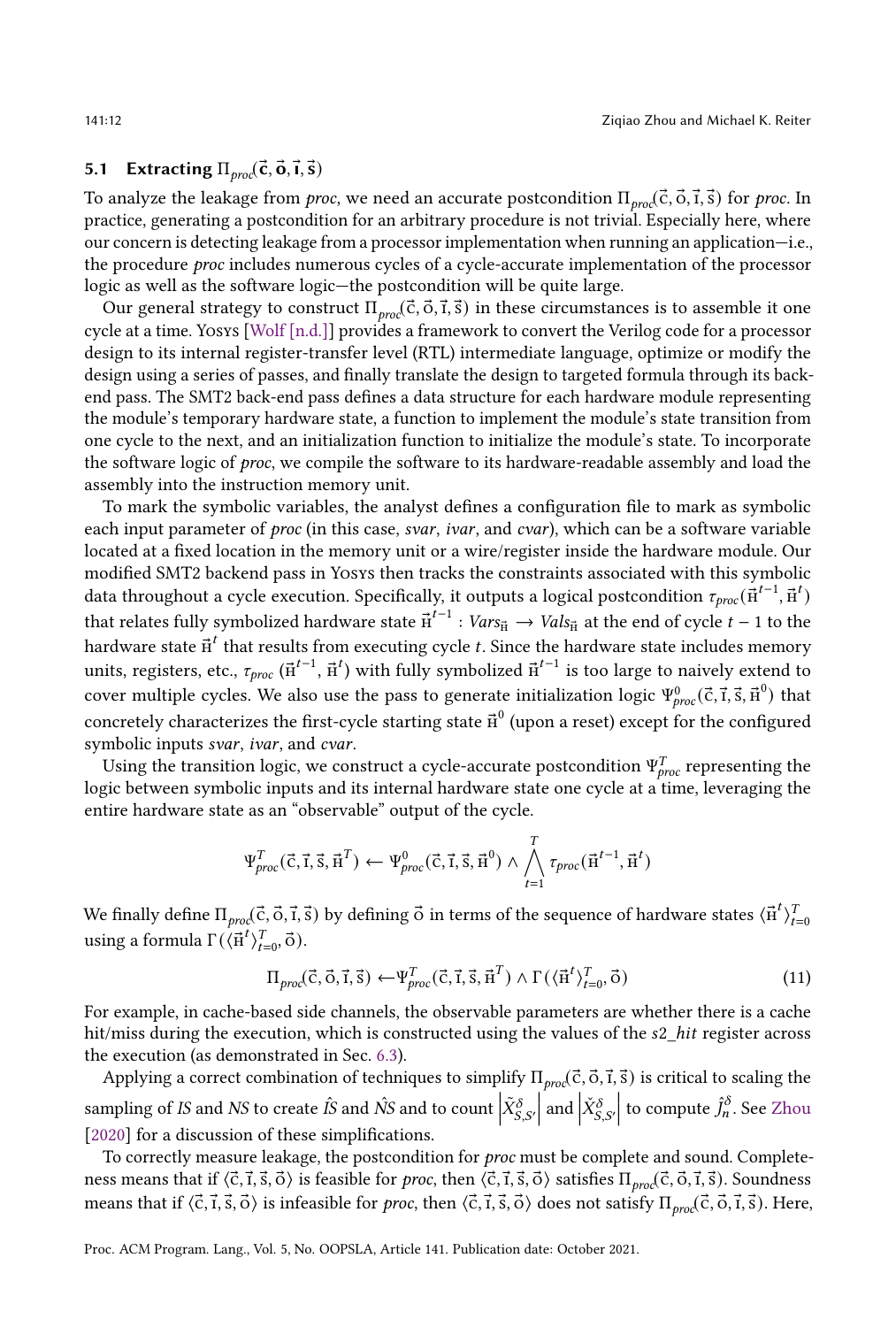$\Pi_{prop}(\vec{c}, \vec{b}, \vec{t}, \vec{s})$  is derived from the hardware transition logic  $\tau_{proc}$ . Since  $\tau_{proc}$  represents how the  ${\rm next}$  hardware state is derived from the previous hardware state $^4$  $^4$  and is derived from the actual hardware design, our postcondition is consistent with the real verilog code, provided that the Yosys SMT2 backend pass is correct.

In our experiments, we selected  $T$  to ensure the termination of the execution, based on our knowledge gained by studying the CPU. A more conservative method would be to track the CPU pipeline and call the SAT solver each cycle to check whether the last instruction has certainly committed. We have confirmed that adding more cycles after the termination of the execution does not affect  $\Pi_{proc}$  meaningfully, as the additional cycles do not process any valid opcodes and so only trivially change the hardware state.

#### <span id="page-12-0"></span>5.2 Measurement with Declassification using Projected Model Counting

Using CryptoMiniSAT 5.0 as the basic solver, we implemented a counter to estimate the numerator and the denominator in the measurement  $\hat{J}^\delta(S,S')$  in [\(8\)](#page-6-2).

5.2.1 Computing  $\hat{J}^{\delta}(S, S')$ . To compute  $\hat{J}^{\delta}(S, S')$ , we need to count the sizes of  $\tilde{X}_{S, S'}^{\delta}$  and  $\check{X}_{S, S'}^{\delta}$ . Directly counting  $\tilde X^\delta_{S,S'}$  is not easy as the set difference operation introduces a "forall" quantifier. Fortunately, since  $\left|\tilde{X}_{S,S^{\prime}}^{\delta}\right|$  $= \begin{vmatrix} \check X^\delta_{S,S'} \end{vmatrix}$  $\left| \hat{X}_{S,S}^{\delta}\right|$ , it suffices to count  $\check X^\delta_{S,S'}$  and  $\hat X^\delta_{S,S'}$  for each sample pair *S*, *S'*. Intuitively, counting  $\check{X}^{\delta}_{S,S'}$  could be expressed as a projected model counting task [\[Aziz et al.](#page-26-8) [2015\]](#page-26-8) over  $\langle \vec{c}, \vec{o}, \vec{r}, \vec{s} \rangle$  in a quantifier-free SAT problem with two copies of  $\Pi_{p\alpha\alpha}$ shown in  $\check{F}$  below.  $\check{F}$ is translated to a CNF proposition where it uses v bit variables to represent  $\langle \vec{c}, \vec{o}, \vec{\Delta}, \vec{r} \rangle$  and others to represent  $\langle \vec{s}, \vec{s}', \vec{\imath}, \vec{\imath}' \rangle$  and auxiliary variables.

$$
\check{F} \leftarrow \left(\Pi_{\text{proc}}(\vec{c}, \vec{o}, \vec{t}, \vec{s}) \lor \Pi_{\text{proc}}(\vec{c}, \vec{o}, \vec{t}', \vec{s}')\right) \land \Pi_{\delta}(\vec{c}, \vec{\Delta}, \vec{t}, \vec{s}) \land \Pi_{\delta}(\vec{c}, \vec{\Delta}, \vec{t}', \vec{s}') \land \left(\left(\vec{s}(svar) \in S \land \vec{s}'(svar) \in S'\right) \lor \left(\vec{s}'(svar) \in S \land \vec{s}(svar) \in S'\right)\right)
$$
\n(12)

Following [Zhou et al.](#page-29-2) [\[2018\]](#page-29-2), two random, disjoint sets  $S$  and  $S'$  of expected size  $n$  are specified with distinct strings  $p, \hat{p} \in \{0, 1\}^b$  where  $n = |\mathbb{S}| / 2^b$  for  $\mathbb S$  being the domain of all possible secret values, and specifically with the constraint that for a fixed hash function, the hash of each  $s \in S$  is p and the hash of each  $s' \in S'$  is  $\hat{p}$ .

For  $\hat X^\delta_{S,S'}$ , we can define another projected model counting task over  $\langle\vec{\rm c},\vec{\rm o},\vec{\rm \Delta},\vec{\rm 1}\rangle$  in a quantifier-free SAT problem  $\hat{F}$  shown below.  $\hat{F}$  uses the logical postcondition  $\Pi_{proc}$  twice, where the first copy is for the execution with a secret  $\vec{s}(svar) \in S$  and the second checks for existence of a secret  $\vec{s}'(svar) \in S'$ leading to a result  $\vec{o}$  also possible with  $\vec{s}$ .  $\hat{F}$  also checks the existence of some secret (denoted by  $\vec{s}''(svar)$ ) in the secret set S' leading to the equivalent declassification value  $\vec{\triangle}$  so that we can ensure the  $\vec{s}$  and  $\vec{s}'$  cannot be distinguished by  $\vec{\triangle}$ .

<span id="page-12-3"></span><span id="page-12-2"></span>
$$
\hat{F} \leftarrow \Pi_{proc,\delta}(\vec{c}, \vec{o}, \vec{\Delta}, \vec{t}, \vec{s}) \land \vec{s}(svar) \in S \land \Pi_{proc}(\vec{c}, \vec{o}, \vec{t}', \vec{s}') \land \vec{s}'(svar) \in S' \land \Pi_{\delta}(\vec{c}, \vec{\Delta}, \vec{t}'', \vec{s}'') \land \vec{s}''(svar) \in S' \n(13)
$$

5.2.2 Optimizations for Counting  $\tilde{X}_{S,S'}^{\delta}$  and  $\check{X}_{S,S'}^{\delta}$ . Enumerating all solutions to [\(12\)](#page-12-2) and [\(13\)](#page-12-3) using a solver is intractable. To estimate the number of solutions to each instead, we used the approximate model counting technique due to [Chakraborty et al.](#page-26-9) [\[2013\]](#page-26-9), specifically the approach taken by [Soos](#page-28-25)

<span id="page-12-1"></span><sup>4</sup>[Unlike software, hardware code \(e.g., verilog\) does not use do-while loops within one cycle for which the number of](#page-28-25) [iterations is determined dynamically. In our case studies, we found that the one-cycle logic for](#page-28-25) BOOM is correspondingly [simple, enabling the completeness and soundness of](#page-28-25)  $\tau_{\text{proc}}$ .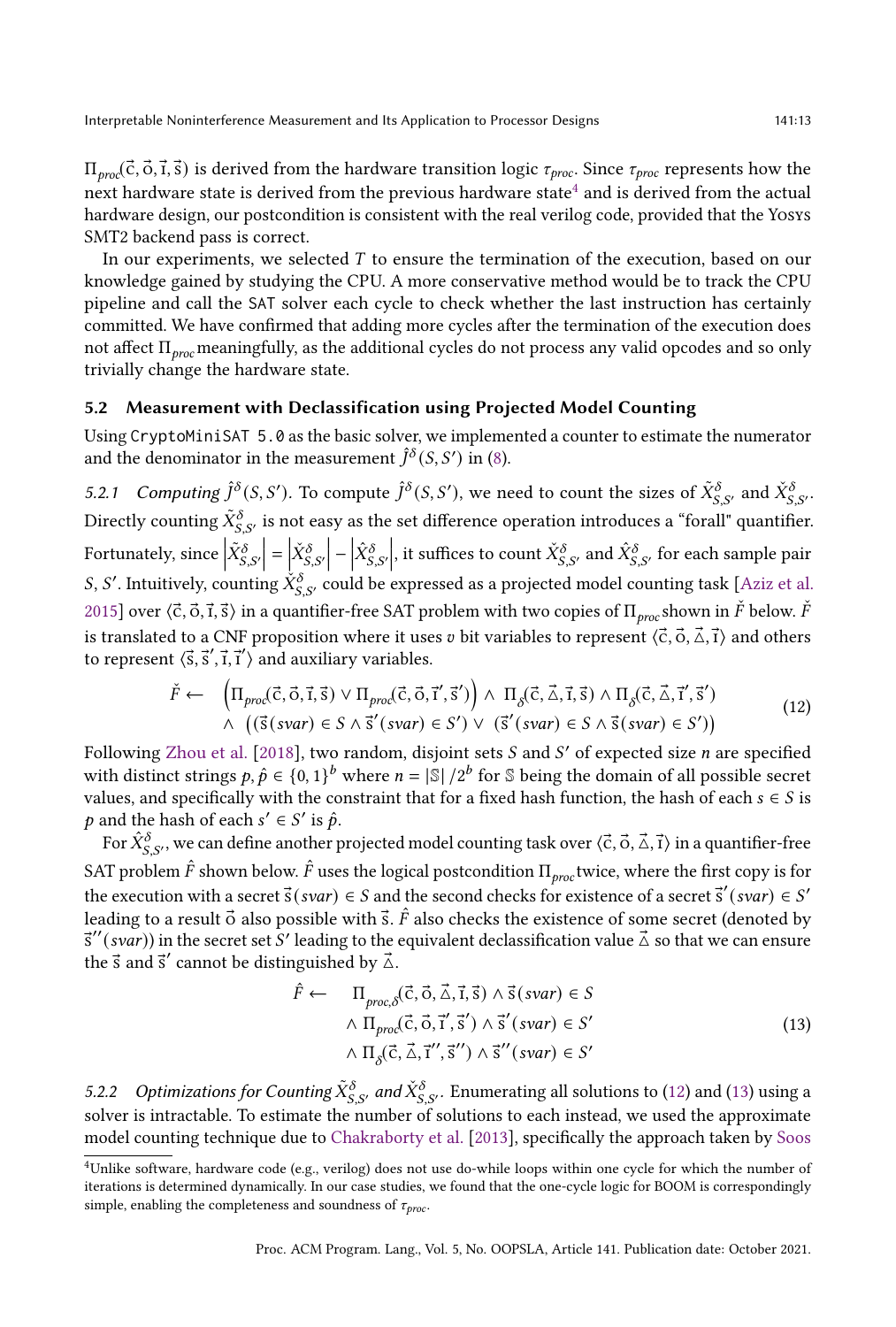E-Solver with *H* and *p* generates 
$$
\langle \vec{c}, \vec{1}, \vec{s}, \vec{s}', \vec{o}, \vec{\Delta} \rangle
$$
 satisfying  
\n
$$
\Pi_{\text{proc}, \delta}(\vec{c}, \vec{o}, \vec{\Delta}, \vec{1}, \vec{s}) \land \Pi_{\text{proc}, \delta}(\vec{c}, \vec{o}', \vec{\Delta}, \vec{1}', \vec{s}') \land \vec{o} \neq \vec{o}' \land H(\langle \vec{c}, \vec{1}, \vec{s}, \vec{s}' \rangle) = p
$$
\n(16)

F-Solver cancels 
$$
\langle \vec{c}, \vec{1}, \vec{s}, \vec{s}', \vec{o}, \vec{\Delta} \rangle
$$
 satisfying (16) if there is some  $\vec{1}''$  satisfying  $\Pi_{\text{proc}, \delta}(\vec{c}, \vec{o}, \vec{\Delta}, \vec{1}', \vec{s}')$  (17)

#### <span id="page-13-2"></span><span id="page-13-1"></span>Fig. 5. Generating examples in  $\hat{I}S$  using EF-solver

[and Meel](#page-28-25) [\[2019\]](#page-28-25). That is, by specifying a randomly selected hash function  $\hat{H}^{\hat{b}}:\{0,1\}^{v}\to\{0,1\}^{\hat{b}}$ and an output  $\hat{p} \in \{0,1\}^{\hat{b}}$  as an additional constraint, we can estimate  $\left|\hat{X}_{S,S'}^{\delta}\right|$  $\vert$  using the average value of multiple estimations of  $\left| \hat{Z}_\mathcal{S}^{\hat{p}} \right|$ ,′ with some error  $\epsilon$  and confidence  $\delta$  (i.e.,  $\left| \hat{X}_{S,S'}^{\delta} \right|$  $\left| \approx \hat{Z}_{S}^{\hat{p}} \right|$ ,′  $\propto$   $2^{b}$ ). Similarly, we could estimate  $\big| \dot{X}^{\dot\delta}_{S,S'}$  $\left| \begin{array}{c} 1 \end{array} \right|$  using  $\check{Z}_S^{\check{p}}$ .p<br>S,S' ·

$$
\hat{Z}_{S,S'}^{\hat{p}} = \left\{ \langle \vec{c}, \vec{o}, \vec{\Delta}, \vec{t} \rangle \middle| \langle \vec{c}, \vec{o}, \vec{\Delta}, \vec{t} \rangle \in \hat{X}_{S,S'}^{\delta} \land \hat{H}^{\hat{p}}(\langle \vec{c}, \vec{o}, \vec{\Delta}, \vec{t} \rangle) = \hat{p} \right\}
$$
(14)

$$
\check{Z}_{S,S'}^{\check{p}} = \left\{ \langle \vec{c}, \vec{o}, \vec{\Delta}, \vec{t} \rangle \middle| \langle \vec{c}, \vec{o}, \vec{\Delta}, \vec{t} \rangle \in \check{X}_{S,S'}^{\delta} \land \check{H}^{\check{b}}(\langle \vec{c}, \vec{o}, \vec{\Delta}, \vec{t} \rangle) = \check{p} \right\}
$$
(15)

This optimization for model counting will limit the number of calls to the SAT solver by constraining the number of solutions available, and thus make the counting more scalable for large set size. Thus,  $\hat{J}^{\delta}$  (*S*, *S'*) is estimated using the average value of  $1 - \left| \hat{Z}_{S}^{\hat{p}} \right|$ ,′  $\left| / \check{Z}_{S}^{\check{p}} \right|$  $S, S'$ for various  $\hat{p}, \check{p}$ .

Our primary departure from the implementation by [Soos and Meel](#page-28-25) [\[2019\]](#page-28-25) lies in utilizing task-specific properties in our counting tasks to reduce redundant effort in solution searching. Specifically, since  $\hat X^\delta_{S,S'}\subseteq \check X^\delta_{S,S'}$ , we ensure that  $\hat X^\delta_{S,S'}\cap \check Z^\check p_{S,S'}\subseteq \hat Z^\hat p_S$  $\int_{S,S'}^p$  in our counting by defining  $\hat{H}^{\hat{b}}(\langle \vec{c}, \vec{o}, \vec{\Delta}, \vec{\tau} \rangle)$  to be the  $\hat{b}$ -bit prefix of  $\check{H}^{\check{b}}(\langle \vec{c}, \vec{o}, \vec{\Delta}, \vec{\tau} \rangle)$  for  $\hat{b} \leq \check{b}$ . Then once we have generated solutions in  $\check{Z}^{\check{p}}_{\mathcal{S}}$  $(\phi_{S,S'}, \phi)$ , we speed up finding solutions in  $\hat{Z}_{S,S'}^{\hat{P}}$  for  $\hat{b} = \check{b}$  (and so  $\hat{p} = \check{p}$ ) by first checking each solution in  $\check{Z}^{\check{p}}_{S,S'}$  to see if it satisfies  $\hat{F}$  (i.e., is in  $\hat{X}^{\delta}_{S,S'}\cap\check{Z}^{\check{p}}_{S,S'}).$  Only if insufficient solutions are found with  $\hat{b}=\check{b}$  is  $\hat{b}$  reduced and the solver used to generate additional solutions in  $\hat{Z}^{\hat{p}}_{S,S'}$  for  $\hat{p}$  a  $\hat{b}$ -bit prefix of  $\check{p}$ .

In Sec. [6,](#page-14-0) we set the error  $\epsilon = 0.4$  and confidence  $\delta = 0.9$  in this method to estimate the sizes of  $\tilde X^\delta_{S,S'}$  and  $\check X^\delta_{S,S'}$ , from which  $\hat J^\delta(S,S')$  is estimated using [\(8\)](#page-6-2). For each set size  $n$ , we compute  $\hat J^\delta_n$ using  $\geq 100$  hash functions, i.e., implicit selection of pairs S, S' of expected size n.

# <span id="page-13-0"></span>5.3 Sampling  $\hat{N}S$  and  $\hat{I}S$  for Interpretable Learning

Similar to the counting process, to construct  $\hat{N}S$  and  $\hat{I}S$ , the sampler will select hash functions H randomly from a family and output values p randomly from its range to solve for tuples  $\langle \vec{c}, \vec{\iota}, \vec{s}, \vec{s}' \rangle$ for which  $H(\langle \vec{c}, \vec{r}, \vec{s}, \vec{s}' \rangle) = p$  (and are in NS or IS, respectively). In the following experiments, we will generate up to 100,000 solutions for each of  $\hat{N}S$  and  $\hat{I}S$ , where 70% used for training and 30% used for validation.

We cannot directly encode set difference, used in [\(9\)](#page-7-1) and [\(10\)](#page-8-1), using an equivalent quantifier-free formula. To implement a sampler to generate solutions in the set difference, we will use one solver ("E-Solver") to search for candidate solutions and another ("F-Solver") cancel candidates; this is a commonly used algorithm for an SMT solver to solve exist-forall problems (e.g., see [Dutertre](#page-27-23) [\[2015\]](#page-27-23)).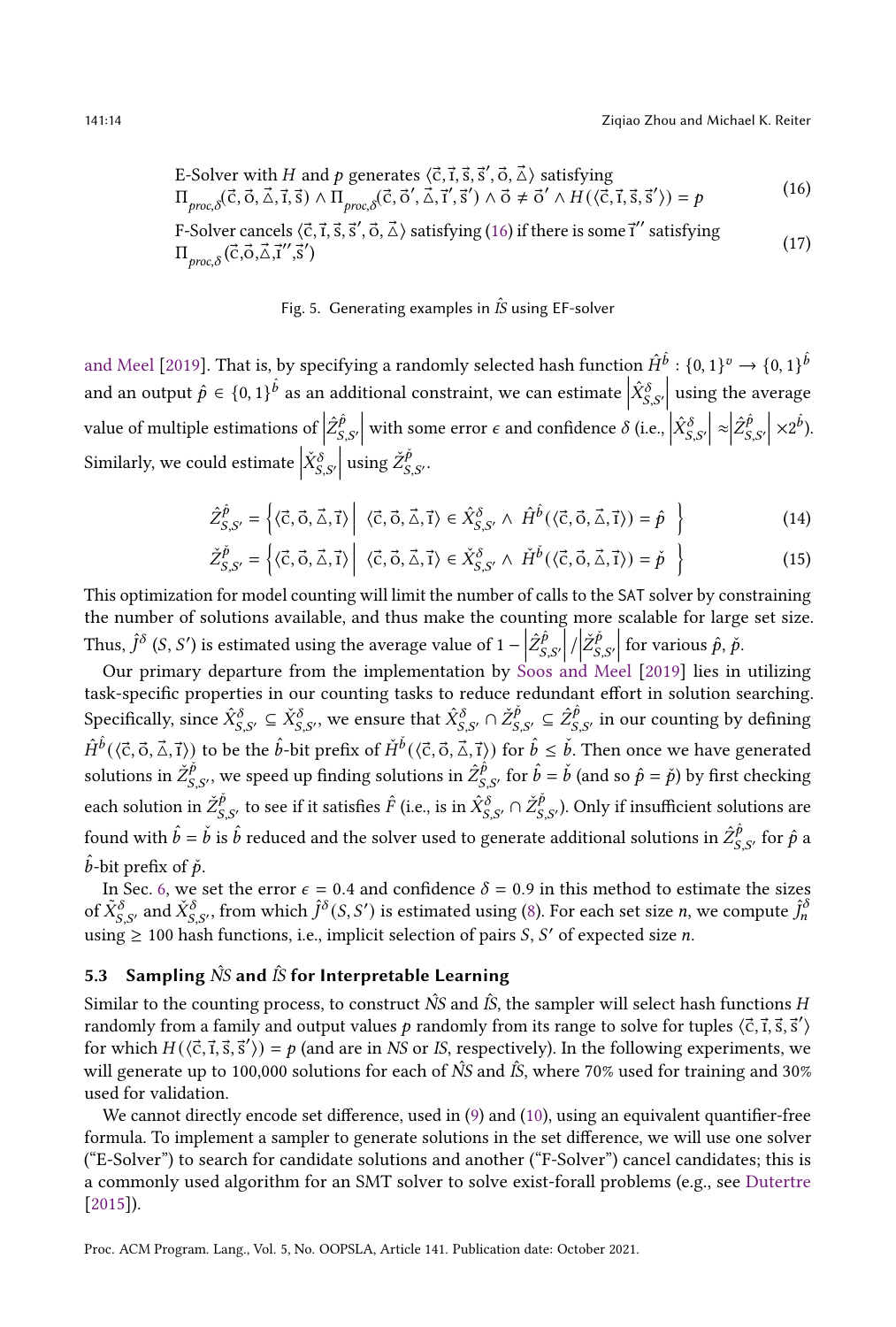Here, we will illustrate sampling IS, while sampling NS is similar. The sampler first uses the E-Solver to generate feasible solutions  $\langle \vec{c}, \vec{r}, \vec{s}, \vec{s}' \rangle$  (see [\(16\)](#page-13-1)) that guarantee, for an attacker's chosen  $\vec{c}$ , the observable value  $\vec{o}$  derived from  $\vec{s}$  with  $\vec{t}$  could be different from an observable  $\vec{o}'$  generated by  $\vec{s}'$  with some  $\vec{i}'$  when the declassified value  $\vec{\Delta}$  is the same. However, it does not guarantee the  $\vec{o}$ is never feasible for  $\vec{s}$ . To further test whether the  $\langle \vec{c}, \vec{\iota}, \vec{s}, \vec{s}' \rangle$  is in  $\hat{I}S$ , we use the F-Solver to test whether  $\langle \vec{s}', \vec{r}' \rangle$  for some  $\vec{r}''$  could generate  $\vec{o}$  with  $\langle \vec{s}, \vec{r} \rangle$  when they share the declassification value  $\vec{\triangle}$ , to check whether we need to cancel the solution. That is,  $\langle \vec{c}, \vec{t}, \vec{s}, \vec{s}' \rangle$  satisfying [\(16\)](#page-13-1) but not [\(17\)](#page-13-2) will be included in  $\hat{IS}$ .

After generating enough  $\langle \vec{c}, \vec{r}, \vec{s}, \vec{s}' \rangle$  tuples in  $\hat{N}$ S and  $\hat{I}$ S, the interpretation module trains local support vector machine (SVM) classifiers [\[Fan et al.](#page-27-24) [2008\]](#page-27-24) around each of 50 anchor points, after ruling out data whose normalized Euclidean distance (i.e., after scaling each attribute to a value between 0 and 1, use Euclidean distance divided by the number of attributes) is more than 0.2 from the anchor. Then a logistic regression model for NS and IS is learned using a gradient boosted tree implementation xgboost [\[Chen and Guestrin 2016\]](#page-27-25). To generate the interpretable models, we implemented the rule learner using Skope-rules.

# <span id="page-14-0"></span>6 CASE STUDIES

In this section, we illustrate DINoMe by describing its application to the BOOM core [\(https://github.](https://github.com/riscv-boom/riscv-boom) [com/riscv-boom/riscv-boom\)](https://github.com/riscv-boom/riscv-boom), an open-source RISC-V core that is susceptible to cache-based side channels and Spectre attacks. The goal of these case studies is to illustrate our methodology and to show how it can be useful to system analysts. Our method is also applicable to other side channels, not only cache-based ones. Analysts can specify the secret to protect and define their side channels using attacker-controlled and attacker-observable variables but, critically, not the specific attacker algorithm.

- We applied DINoMe to evaluate cache-based side-channel leakage due to secret-dependent memory accesses. With different BOOM configurations (i.e., number of cache ways  $w$  and whether to share memory), the case studies show how  $\hat{J}^{\delta}_n$  curves reveal the effects of the configurations on the leakage. We also implemented and evaluated two possible mitigations, namely SCATTER-CACHE [\[Werner et al.](#page-28-3) [2019\]](#page-28-3) and PHANTOMCACHE [\[Tan et al.](#page-28-1) [2020\]](#page-28-1), which reduce but do not eliminate the cache leakage. Our measurements using  $\hat{J}^{\delta}_n$  illustrate which mitigation is better for a specific BOOM setting.
- We used DINoMe to assess leakage via cache-based side channels from a modular exponentiation function commonly used in cryptographic algorithms. The rule-based interpretation explains how to choose attacker-controlled variables and which portion of the secret is leaked.
- We evaluated software code snippets causing speculative execution. This case study demonstrates how to use declassification to focus on leakage caused by speculative execution (i.e., by declassifying other leakage to reveal it) and how to generate an efficient interpretable rule set. We found that some software with a short speculation window is insufficient to cause memory leakage in the latest version of BOOM.

# 6.1 BOOM Configurations

In the following experiments, we used pocket-size hardware modules to replace the modules in the BOOM v2.2.3 configuration. A simplified diagram is shown in Fig. [6.](#page-15-0) Analyzing artificially small but otherwise faithful configurations of a system is not uncommon in model checking, for example (e.g., [Ball et al.](#page-26-10) [\[2004\]](#page-26-10); [Pnueli et al.](#page-28-26) [\[2002\]](#page-28-26)). Specifically, we set the cache line size to bbytes = 64B and the total L1 data cache size to 1KB (16 cache lines in total). We then varied the cache ways w and sets c (i.e., subject to  $w \times c = 16$ ) in Sec. [6.3](#page-17-0) but used a fixed setting  $c = 2$ ,  $c = 8$  for other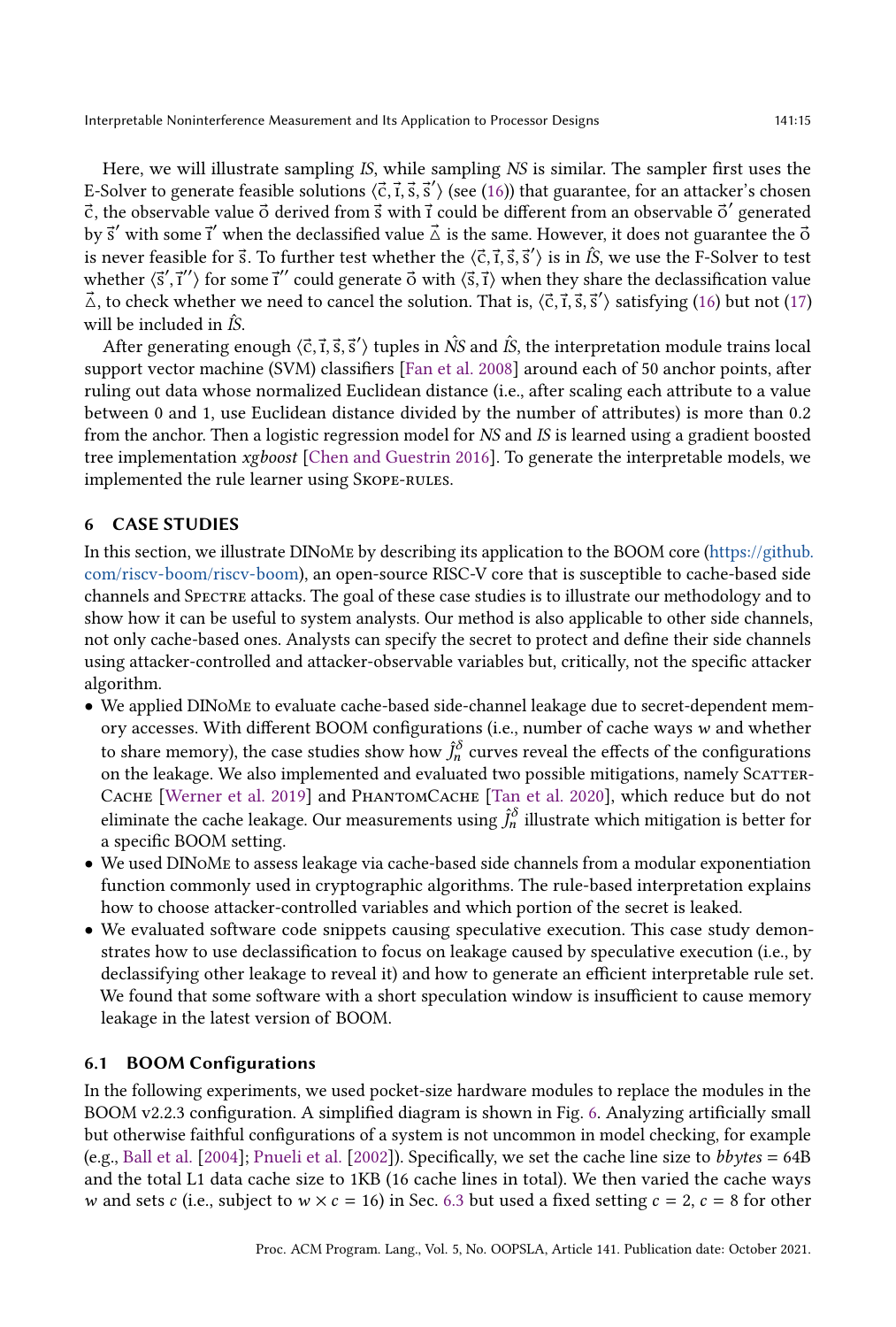<span id="page-15-0"></span>



Fig. 7. GShare branch predictor's logical architecture

evaluations. BOOM only provides a configurable associative L1 cache module using a random replacement policy. To compare different cache designs, we implemented two side-channel-resistant cache modules, as described in Sec. [6.4.](#page-18-0) For the main memory, we set the memory size to 4KB and thus a memory address is only 12 bits. For evaluation purposes, we used the upper half of the memory address space as instruction memory and the lower half as data memory. To simplify the following analysis, we removed the page table walker module and assumed virtual addresses were the same as physical addresses. For the instruction fetch, we set the fetch width to 4 and configured the L1 instruction cache to a 1KB, 8-set, 2-way cache with a customized prefetching module that preloaded the software workload at the first cycle.

One feature of BOOM is that it supports speculative execution, with which we will experiment in Sec. [6.6.](#page-22-0) Speculative execution leverages a branch predictor, for which we used the GShare branch predictor. The logical structure of GShare is shown in Fig. [7.](#page-15-0) When a prediction request arrives for a branch instruction, the GShare predictor derives a value  $b$ *idx* from the certain bits (denoted 'idx' in Fig. [7\)](#page-15-0) in the instruction address and an instruction history register and then uses  $bidx$ to index into a table to which we refer as 'bpd'. Each entry of the 'bpd' table includes a label called 'CFI' and a 2-bit 'state', of which one bit indicates whether the entry holds a strong or weak prediction and the other bit holds that prediction (i.e., whether the branch will be taken or not). If the 'bpd{bidx}.CFI' value matches the 'CFI' portion of the instruction address, then the predictor uses the 'bpd{ $bids$ ', state' value to make a branch prediction. The GShare predictor will globally tune entries based on executions in any user's domain. Thus, an attacker can easily affect the 'bpd' table before victim's execution, and so we include 'bpd' in  $\textit{Vars}_{\mathbf{\vec{c}}}$ . In our evaluation, we fix the number of 'bpd' entries to 4 so that only 2 bits in the instruction address are used as 'idx' while another 2 bits (= $\log_2$ (fetch width)) are used as its 'CFI' label.

In the following case studies, we added the 'bpd' table in the GShare module to Vars<sub>c</sub> and registers in the L1 data cache module including the cache metadata, the replacement state (i.e., the linear-feedback shift register (LFSR) for the random replacement policy), and the memory-to-cache mapping (if using a nonfixed mapping) to  $\textit{Vars}_{\textbf{i}}$ .

In cache-based side channel attacks,  $\vec{c}$  and  $\vec{o}$  are not directly represented in the hardware state or in victim's code, and so it is necessary to define them through an adversary model. We assume that the adversary has access to 16 memory blocks  $block_1, \, block_2, \, \ldots, \, block_\ell, \, \ldots, \, block_{16}$  aligned to cache lines, which is sufficient to control the cache as our L1 data cache consists of only 16 cache lines in our experiments. Specifically,  $\vec{c}$  ('load') [ $\ell$ ] indicates whether the adversary loads (1) or flushes (0)  $block_\ell$ , while  $\vec{o}('hit')[\ell]$  indicates whether the adversary observes a cache hit (1) or miss (0) when accessing  $block_{\ell}$ . The following section illustrates how to automatically construct these.

#### <span id="page-15-1"></span>6.2 Defining  $\vec{c}$  and  $\vec{o}$  for Cache-Based Side Channels

The most common cache-based side-channel attacks are Prime+Probe, Flush+Reload, and their variants (e.g., see [Yarom and Falkner](#page-28-5) [\[2014\]](#page-28-5); [Zhang et al.](#page-29-6) [\[2012\]](#page-29-6)). In a Prime+Probe attack, the attacker loads memory blocks to fill (Prime) cache sets, permits the victim computation to run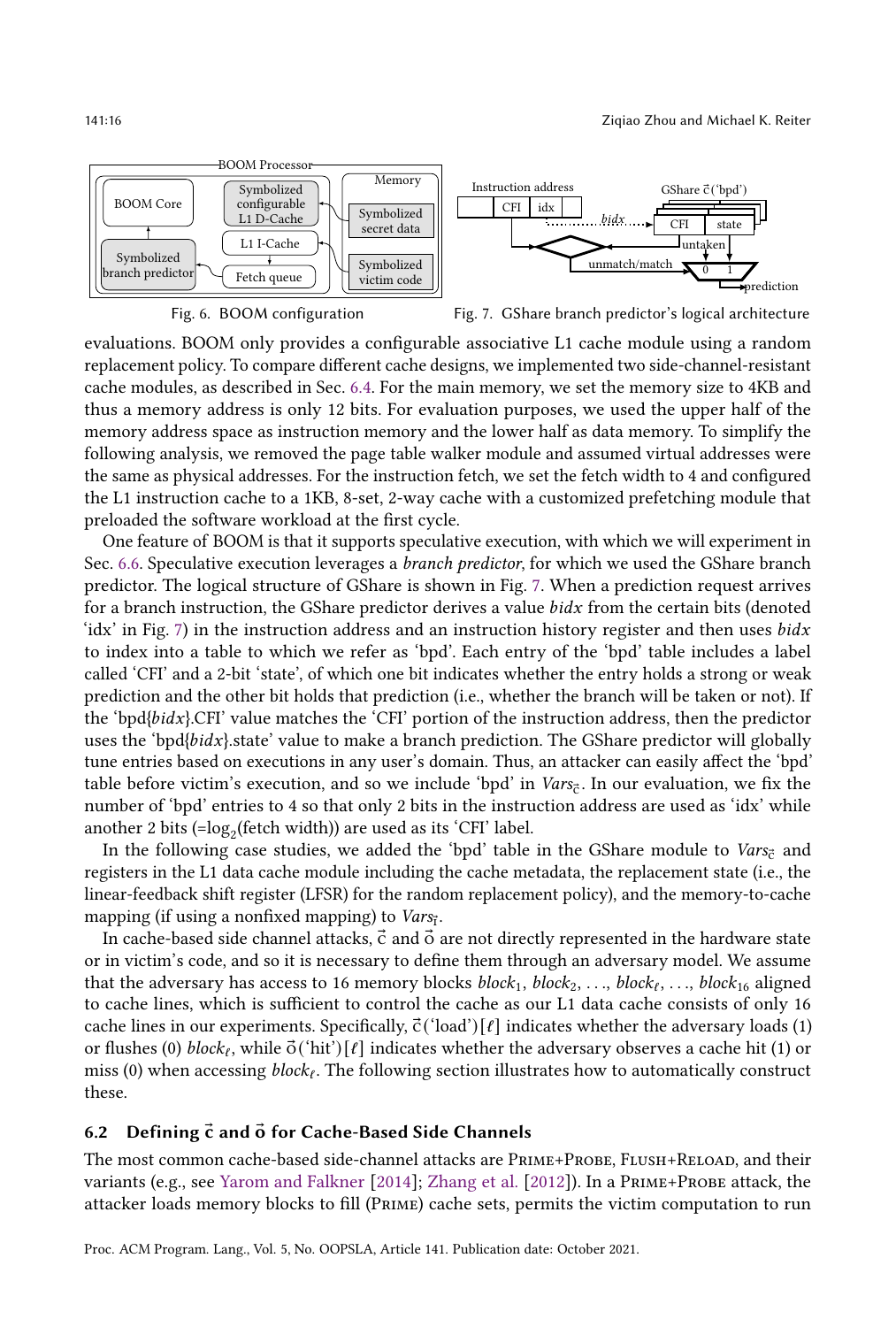for a PRIME+PROBE interval, and then reads (PROBES) these same blocks to determine which were evicted by the victim computation during the PRIME+PROBE interval. In a FLUSH+RELOAD attack, the attacker FLUSHes a shared-memory block from cache and then, after a FLUSH+RELOAD interval, accesses (Reloads) the block to determine whether the block was brought back into the cache by the victim computation.

To model side channel attacks in our framework, it is necessary to model the effects on the cache of the phases before victim execution (the PRIME and FLUSH steps) and to define  $\vec{o}$  to include the results of the phases after victim execution (the PROBE and RELOAD steps). To do so, we assume that the adversary has access to memory blocks  $block_1, block_2, ..., block_m$  aligned to cache lines, and we define the RISC-V assembly routine acc (see above) by which the adversary can access the block with index  $\ell = \hat{\vec{c}}$  ('blockIdx') and empty  $\hat{\vec{s}}$ .

 $acc\, (\hat{\vec{c}}, \hat{\vec{r}}, \hat{\vec{s}})$ li s0, 0x2000000 add s1, s0,  $\ell$ sll s1, s1, 6 lbu a2, 0(s1)

Starting from hardware state  $\hat{\vec{\pi}}_{\ell}^{0}$  (=  $\hat{\vec{\tau}}$ ) that is completely symbolic, we generate the per-cycle logical postcondition  $\tau_{acc}(\hat{\vec{H}}_t^{t-1},\hat{\vec{H}}_t^t)$  for each  $0 < t \leq \hat{T}$  as in Sec. [5.1,](#page-11-0) where we empirically choose  $\hat{T} = 45.$ 

We use these postconditions in two ways. First, we use them to extract a constraint  $\Gamma(\langle \vec{n}^t \rangle_{t=1}^T, \vec{o})$ that defines the attacker's observations  $\vec{o}$  in terms of the hardware states  $\langle \vec{H}^t \rangle_{t=1}^T$  induced by the execution (see [\(11\)](#page-11-1)). A naive attempt to do so would be to simply include in  $\vec{o}$  the metadata for each cache line at every step of the execution. However, this would grant too much power to an attacker, who should not be given access to the tag values and the exact locations of blocks inside a set. Instead, we permit only a weaker attacker (cf., abstract noninterference [\[Giacobazzi and Mastroeni](#page-27-26) [2004\]](#page-27-26)) by defining the constraint  $\Gamma(\langle \vec{n}^t \rangle_{t=1}^T, \vec{o})$  that represents the view of cache hits and misses immediately observable by the adversary, by:

$$
\vec{\mathbf{o}}(\hat{\mathbf{h}}\mathbf{it}')[\ell] = \left(\begin{array}{c} (\hat{\vec{\mathbf{h}}}_{\ell}^{0} = \vec{\mathbf{h}}^{T}) \wedge \left(\bigwedge_{t=1}^{\hat{T}} \tau_{acc}(\hat{\vec{\mathbf{h}}}_{\ell}^{t-1}, \hat{\vec{\mathbf{h}}}_{\ell}^{t})\right) \\ \wedge \left(1 - \bigvee_{t=0}^{\hat{T}} \text{CACHEMISS}(\hat{\vec{\mathbf{h}}}_{\ell}^{t}, block_{\ell})\right)\end{array}\right)
$$

for  $\ell = \hat{\vec{\mathsf{c}}}$  ('blockIdx'). Неге, СаснеMiss is a BOOM-defined Verilog code snippet that, intuitively, checks a set of cache lines where  $block_{\ell}$  might reside and returns 1 (in a register called s2\_hits) if none of those cache lines has a valid tag matched with  $block_\ell$  (and returns 0 otherwise). In this way, we characterize the procedure *acc* using a logical postcondition without manually modeling CACHEMISS.

Second, we permit the attacker to control which of its blocks are loaded into the cache before the victim runs. Specifically, the predicate  $\Psi_{proc}^0(\vec{c},\vec{t},\vec{s},\vec{h}^0)$  that controls the initial hardware state from which the victim executes is modified to constrain which of the attacker's blocks are present in cache, as communicated through a reserved variable 'load' ∈ *Vars* $_{\rm\vec{c}}$ , for which the  $\vec{c}$  ('load') is a bit vector of length  $m$ . That is, attacker block  $block_{\ell}$  should be loaded before the victim runs if and only if  $\vec{c}$  ('load')  $[\ell] = 1$ . To effect this in  $\Psi_{proc}^0(\vec{c}, \vec{\iota}, \vec{s}, \vec{H}^0)$ , we construct  $\Psi_{proc}^0(\vec{c}, \vec{\iota}, \vec{s}, \vec{H}^0)$  to include

$$
\vec{C}(\text{load'})[t] = \begin{pmatrix} (\hat{\vec{H}}_t^0 = \vec{H}^0) \wedge \left( \wedge_{t=1}^{\hat{T}} \tau_{acc} (\hat{\vec{H}}_t^{t-1}, \hat{\vec{H}}_t^t) \right) \\ \wedge \left( 1 - \vee_{t=0}^{\hat{T}} \text{CACHEMISS} (\hat{\vec{H}}_t^t, block_t) \right) \end{pmatrix}
$$

Of course, we rename variables to ensure no conflicts between copies of  $\hat{\vec{\pi}}^t_\ell$  included within the  $\vec{c}$  ('load')  $\lceil \ell \rceil$  and  $\vec{o}$  ('hit')  $\lceil \ell \rceil$  constraints.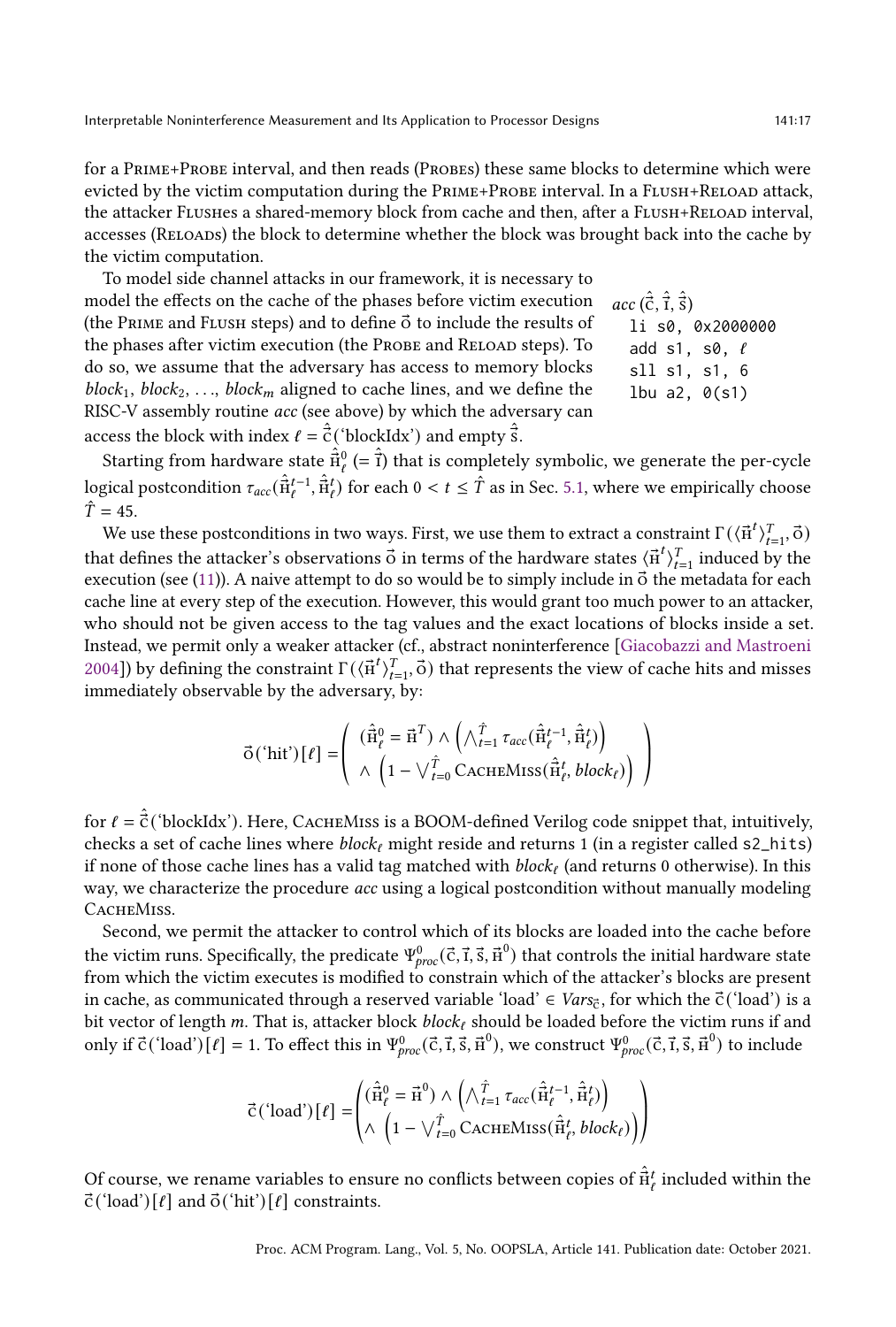141:18 Ziqiao Zhou and Michael K. Reiter

<span id="page-17-1"></span>

#### <span id="page-17-0"></span>6.3 Cache-Based Side Channels

In this section, we evaluate cache-based side channels under different memory isolation and cache configurations.

<span id="page-17-3"></span>6.3.1 Without Shared Memory. Here, we target a victim's RISC-V

proc  $(\vec{c}, \vec{i}, \vec{s})$ li s0, 0x2000010 add  $s1$ ,  $s0$ ,  $\vec{s}$  ('secret') sll s1, s1, 6 lbu a2, 0(s1) assembly proc to access a secret-indexed memory block not shared with the attacker, by setting the base address in s0 to a value 0x2000010, in contrast to the one used in attacker's process acc (see Sec. [6.2\)](#page-15-1). We experimented with different numbers of cache sets c including  $c = 1$  (i.e., 16-way, 1-set, fully associative),  $c = 2$ (i.e., 8-way, 2-set),  $c = 4$  (i.e., 4-way, 4-set),  $c = 8$  (2-way, 8-set), and  $c = 16$  (i.e., 1-way, 16-set, direct-mapped). As shown in Fig. [8\(a\),](#page-17-1)  $\hat{J}_n$ 

increases when the number of sets increases. Specifically, there is no leakage  $(\hat{J}_n = 0 \text{ for all } n)$  when  $c = 1$ . Using fewer cache sets, each cache set is shared by more memory blocks, and so an attacker will have more difficulty distinguishing one execution from others. When  $1 < c < 16$ ,  $\hat{J}_n$  decreases as *n* grows, since the attacker can learn only  $log_2(c)$  bits about the secret and thus may be unable to distinguish secrets in large sets (i.e., large  $n$ ).

An example interference rule for IS generated as described in Sec. [4](#page-7-0) with the highest precision (1.00) and a recall  $\approx$  0.04 in a 2-way, 8-set cache is:

<span id="page-17-2"></span>
$$
\left\{\begin{array}{ccc} \vec{s}(\text{'secret'})[2] \ge 1 & \wedge & \vec{s}(\text{'secret'})[1] < 1 \\ \wedge & \vec{s}(\text{'secret'})[0] \ge 1 & \wedge & \vec{s}'(\text{'secret'})[0] < 1 \end{array}\right\} \wedge \left\{\begin{array}{ccc} \vec{c}(\text{'load'})[5] \ge 1 \\ \wedge & \vec{c}(\text{'load'})[13] \ge 1 \end{array}\right\} \tag{18}
$$

Our approach could not directly represent  $\vec{c}$  ('load')  $[\ell] \equiv \vec{s}$  ('secret') mod c. So, the trees in the model split the dataset based on the cache set index. In this rule, the  $\vec{s}$  and  $\vec{s}'$  conjuncts concretize the least significant 3 bits of  $\vec{s}$ ('secret') (i.e.,  $\vec{s}$ ('secret')  $\equiv 5 \mod 8$ ) using  $\vec{s}$ ('secret')  $[2] \geq 1 \land$  $\vec{s}$  ('secret') [1] <  $1 \wedge \vec{s}$  ('secret') [0]  $\geq 1$  and the lowest bit of  $\vec{s}'$  ('secret') (i.e.,  $\vec{s}'$  ('secret')  $\equiv 0 \mod 2$ ) using  $\vec{s}'$  ('secret') [0] < 1. The  $\vec{c}$  conjuncts are  $\vec{c}$  ('load') [5]  $\geq 1$  and  $\vec{c}$  ('load') [13]  $\geq 1$ ; note that 13 ≡ 5 mod 8. That is, an attacker could load all blocks *block<sub>ℓ</sub>* with  $\ell$  ≡ 5 mod 8 into cache to distinguish a secret  $\vec{s}$  ('secret')  $\equiv$  5 mod 8 from  $\vec{s}'$  ('secret') mod 8  $\in$  {0, 2, 4, 6}.

There were many other top-ranking rules similar to [\(18\)](#page-17-2), each focusing on one residue class of the secret value modulo *c* where  $c = 8$  and constraining  $\vec{c}$  ('load')  $[\ell] = 1$  for all  $\ell$  with that residue class modulo c. Each such rule works for  $\frac{1}{8}$  of  $\vec{s}$  ('secret')'s domain and  $\frac{1}{2}$  of  $\vec{s}'$  ('secret')'s domain, thus only for  $\frac{1}{8} \times \frac{1}{2} \approx 0.06$  of secret pairs. The recall rate 0.04 < 0.06 indicates that priming the corresponding cache set ensures (i.e.,  $precision = 1.0$ ) the interference but is not necessary to cause it.

Analogously, we can generate rules for the noninterference set NS, as well. One example with precision 1.0 (i.e., that ensures noninterference) and recall 0.11 constrains the secret's least-significant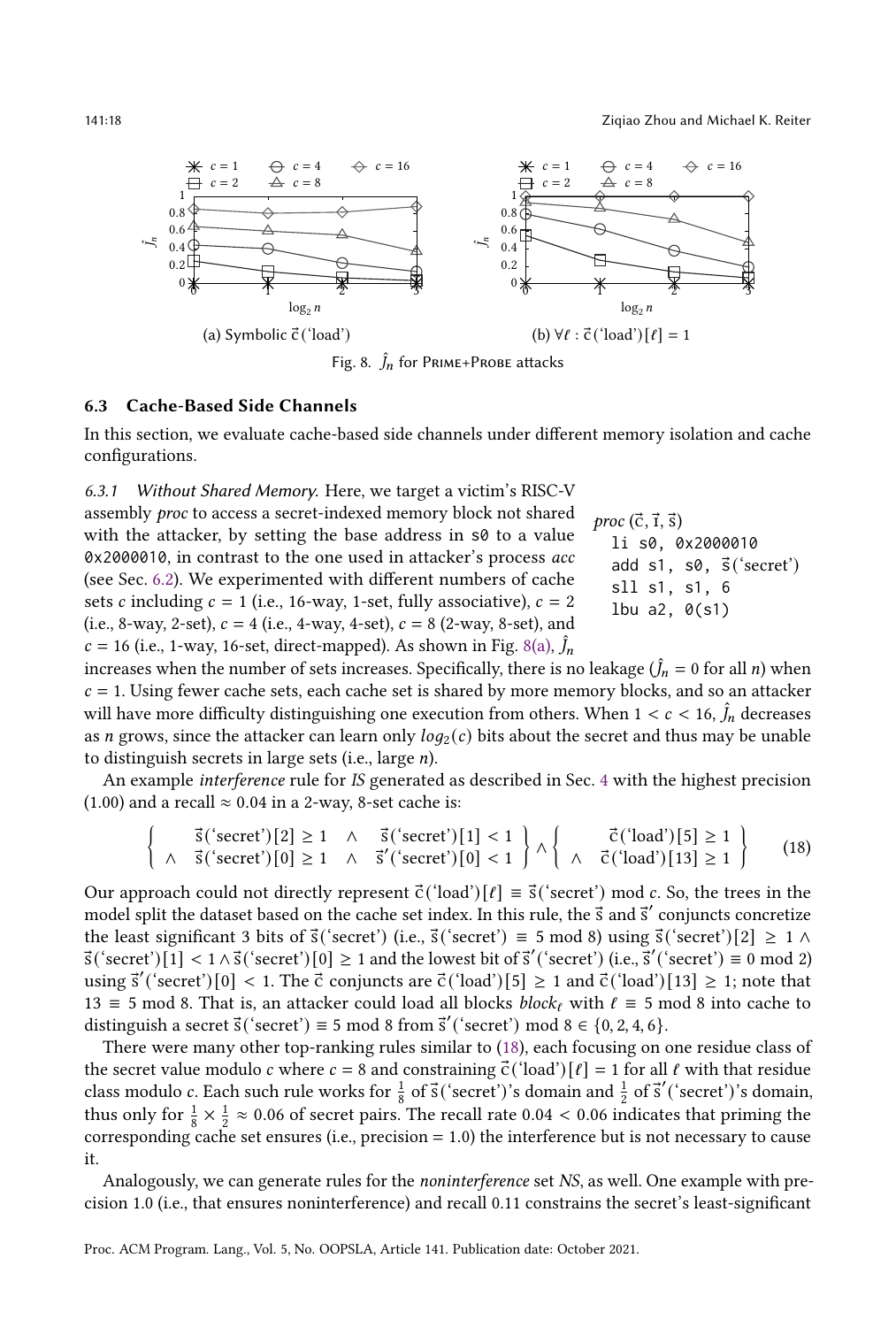<span id="page-18-0"></span>

Fig. 10. Cache modules in 2-way, 4-set configure

3 bits to be the same for  $\vec{s}$  and  $\vec{s}'$ :

$$
|\vec{s}('secret')[2] - \vec{s}'('secret')[2]| < 1
$$
  
\n
$$
\land |\vec{s}('secret')[1] - \vec{s}'('secret')[1]| < 1
$$
  
\n
$$
\land |\vec{s}('secret')[0] - \vec{s}'('secret')[0]| < 1
$$
\n(19)

This analysis illustrates that an attacker can easily distinguish  $\vec{s}$  ('secret') and  $\vec{s}'$  ('secret') when priming a cache set used by  $\vec{s}$  ('secret') or  $\vec{s}'$  ('secret') but not both. It is therefore safe to assume that the attacker will Prime the cache using all its controlled memory blocks to maximize the chances for leakage. The  $\hat{J}_n$  measure under this specific attack is shown in Fig. [8\(b\).](#page-17-1) The worst case will leak all of the 4-bit secret when using high-granularity memory-to-cache mapping, i.e., where  $c = 16.$ 

6.3.2 With Shared Memory. To evaluate the leakage due to shared memory (i.e., with FLUSH+RELOAD attacks), we allow the attacker to control and observe all memory blocks used by the victim by setting the base to 0x2000000 in *proc* instead of to 0x2000010. The  $\hat{J}_n$  curves are similar and close to 1 for all settings, indicating that the leakage does not have much correlation with  $w$ . An example rule for interference derived using the methodology of Sec. [4,](#page-7-0) having a precision of 1.0 and recall of  $\approx 0.04$ , is



<span id="page-18-1"></span>Fig. 9.  $\hat{J}_n$  for FLUSH+RELOAD attacks with symbolic  $\vec{c}$  ('load')

$$
\vec{s}'\left(\text{'secret'}\right) < 2 \land \vec{s}'\left(\text{'secret'}\right) \ge 1 \land \vec{c}\left(\text{'load'}\right)[1] < 1\tag{20}
$$

That is, if  $\vec{s}'$  ('secret') = 1 then  $\vec{c}$  ('load') [1] = 0 results in interference. Indeed, the other top-ranked rules for this example (not shown) were roughly 32 similar rules, each one setting  $\vec{c}$  ('load')  $\lceil \ell \rceil = 0$ for a specific secret value  $\vec{s}$  ('secret') =  $\ell$  or  $\vec{s}'$  ('secret') =  $\ell$ . The intuition behind these rules is that an attacker can precisely detect if  $\vec{s}$  ('secret') =  $\ell$  by setting  $\vec{c}$  ('load')  $\ell$ ] = 0 (i.e., Flushing  $block_\ell$  so he can later RELOAD it), and similarly for  $\vec{s}'$  ('secret'). Going further, if an attacker sets  $\vec{c}$  ('load')  $[\ell] = 0$  for all  $\ell$ , he can detect the victim's access to any  $block_{\ell}$ , where  $\hat{J}_n = 1$  for all  $n$ .

#### 6.4 Side-Channel-Resistant Cache Designs

To demonstrate the power of DINoMe in comparing different implementations, we evaluate two cache designs for mitigating side channels, namely SCATTERCACHE [\[Werner et al.](#page-28-3) [2019\]](#page-28-3) and PHANTOMCACHE [\[Tan et al.](#page-28-1) [2020\]](#page-28-1). Unfortunately, Verilog specifications of these are unavailable, and so we implemented two simplified cache modules (which we continue to refer to as SCATTERCACHE and PHANTOMCACHE) in BOOM following their paper designs.

SCATTERCACHE maps a memory block to a cache line using a cryptographic index derivation function computed using the block's physical address and a private key. As shown in Fig. [10\(a\),](#page-18-0) to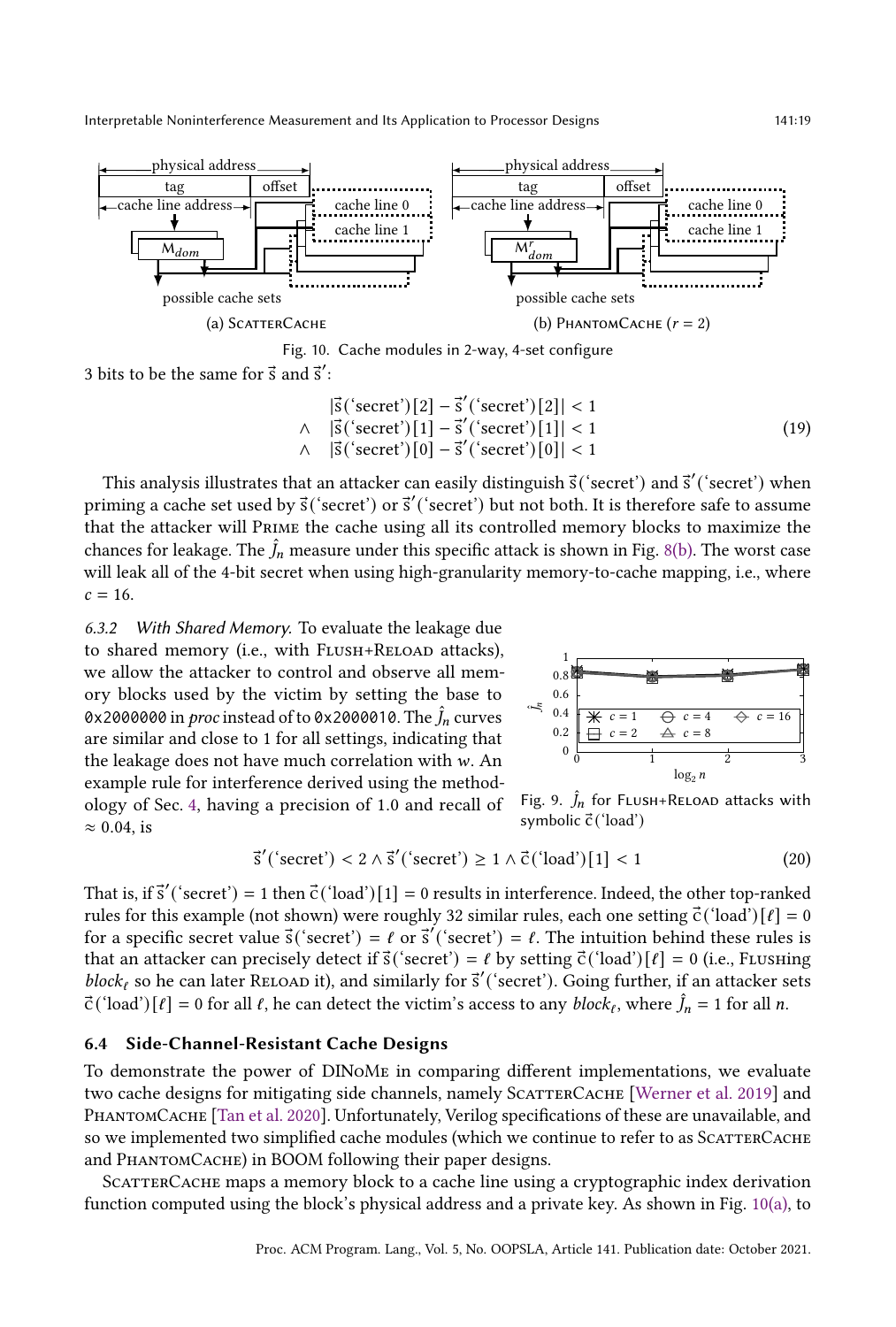<span id="page-19-2"></span>

Fig. 11. Memory sharing enabled with  $\forall \ell : \vec{c}$  ('load')  $[\ell] = 0$  (FLUSH+RELOAD attack)

simulate this index derivation without choosing a concrete function, we use a symbolic look-up table denoted by  $M_{dom}$  per security domain  $dom (dom = 0$  denotes the victim's domain and  $dom = 1$ denotes the attacker's) to store the mapping from memory address to cache line. For security domain  $dom$ , its access to memory contents at physical address paddr and so with block address baddr = [*paddr*/bbytes] is mapped to cache lines with way index k and set index  $j = M_{dom} \{baddr\}$ {k} for  $k = 0, 1, \ldots, w - 1$ . Similarly, for PHANTOMCACHE, we used a domain-specific memory-to-cache mapping (shown in Fig. [10\(b\)\)](#page-18-0) represented by  $M_{dom}^r$  to allow a memory block to use cache lines in *up to r* cache sets indexed by  $M_{dom}^r\{baddr\}\{k\}$  for  $k = 0, 1, ..., r$ .<sup>[5](#page-19-0)</sup> In the following evaluation, we have  $M_{dom}, M_{dom}^r \in Vars_{\overline{i}}$ .

6.4.1 Random Memory-to-Cache Mappings. First, we experimented without memory sharing when assuming the memory-to-cache mapping is completely unknown to the attacker. We ended up with  $\hat{J}_n = 0$  for all *n* in both SCATTERCACHE and PHANTOMCACHE. The attacker cannot tell which memory blocks are accessed by the victim, as a memory block could be mapped to any cache line if the mapping is unknown. Thus, we focused on the leakage analysis when memory sharing is enabled.

Intuitively, Flush+Reload is the best attacker strategy for a normal cache design when memory sharing is enabled. However, for a new cache design, it may not be clear that it is still the best. Our leakage rules provide some insight for SCATTERCACHE and PHANTOMCACHE. For example, one top-ranking rule for SCATTERCACHE, with precision  $\geq 0.80$  and recall of  $\approx 0.02$ , is:

<span id="page-19-1"></span>
$$
\vec{s}('secret')[3] \ge 1 \quad \land \quad \vec{s}('secret')[2] < 1 \quad \land \quad \vec{s}('secret')[1] < 1 \quad \land \quad \vec{s}('secret')[0] < 1 \quad \land \quad \vec{t}(M_0\{8\}\{1\}) \ge 5 \quad \land \quad \vec{t}(M_1\{8\}\{1\}) \ge 5 \quad \land \quad \vec{c}'(load')[8] < 1 \tag{21}
$$

This rule is similar to  $(20)$  but with some additional predicates about  $M_0$ . Specifically,  $(21)$  adds  $\overline{T}(M_0{\{8\}}{1}) \ge 5 \wedge \overline{T}(M_1{\{8\}}{1}) \ge 5$  to the rule when setting  $\overline{C}$  ('load') [8] = 0 (i.e., attacker Flushes block<sub>8</sub>) and  $\vec{s}$  ('secret') = 8, which indicates that the block<sub>8</sub> should occupy line  $k = 1$  in set  $j = 5$  in both the victim's and attacker's domains to ensure leakage about whether  $\vec{s}$  ('secret') = 8 when the attacker RELOADS block<sub>8</sub>.

Thus, an attacker should Flush+Reload all blocks that could share cache lines between victim's and attacker's domain to cause more leakage. Since the memory-to-cache mapping is unknown, an attacker may FLUSH+RELOAD all shared memory blocks. The resulting  $\hat{J}_n$  is shown in Fig. [11\(a\)](#page-19-2) for SCATTERCACHE and Fig. [11\(b\)](#page-19-2) for PHANTOMCACHE.  $\hat{J}_n$  is high when  $n$  is large, indicating the attacker can precisely determine  $\vec{s}$  ('secret') when leakage occurs. Our results indicate that lower cache set granularity leaks more: In Fig. [11\(a\),](#page-19-2)  $c = 1$  leaks the most, which is similar to the normal cache. When  $c > 1$ , the leakage is reduced.

<span id="page-19-0"></span> $^5$ In contrast to the original paper [\[Tan et al.](#page-28-1) [2020\]](#page-28-1), we do not force each memory block to map to  $r$  unique cache sets, i.e., we do not constrain  $M_{dom}^r \{baddr\} \{k\} \neq M_{dom}^r \{baddr\} \{k'\}$  for  $k \neq k'$ .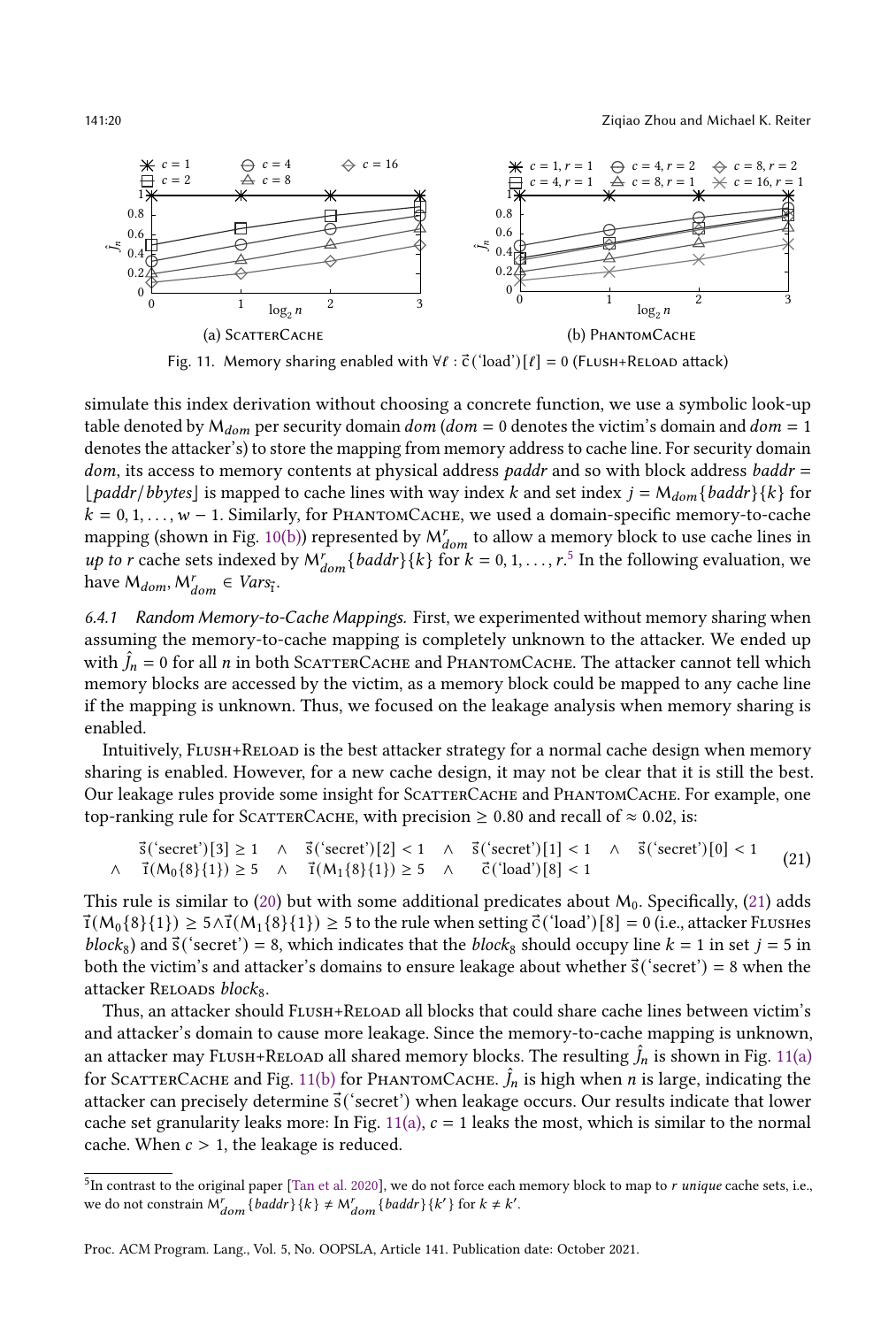<span id="page-20-1"></span><span id="page-20-0"></span>

Fig. 13. Memory sharing enabled (FLUSH+RELOAD attack),  $\vec{\Delta}("info") \leftarrow \vec{\mathsf{I}}(M)$  (or  $\vec{\mathsf{I}}(M^r)$ )

Overall, with same cache set granularity,  $\hat{J}_n$  is higher with PHANTOMCACHE with  $r = 2$  than PHANTOMCACHE with  $r = 1$  and SCATTERCACHE. This is because setting  $r = 2$  allows one physical address to be mapped to more cache sets and so gains more chance to share cache lines across domains.

We also see that  $\hat{J}_n$  for ' $c = 8$ ,  $r = 2$ ' is close to that for ' $c = 4$ ,  $r = 1$ ', as randomly mapping to 2 out of 8 sets is similar to mapping to 1 out of 4 cache sets. Our evaluation results suggests that ScatterCache and PhantomCache eliminate side-channel leakage when there is no shared memory and largely restrict it when there is shared memory, if the address-to-cache mapping is random and remains unknown to the attacker.

6.4.2 Declassifying the Memory-to-Cache Mapping. When  $\vec{\tau}(M)$  is unknown to the attacker, our previous analysis shows that cache-based side channels are mitigated. [Werner et al.](#page-28-3) [\[2019\]](#page-28-3) also discussed the possibility of this mapping being disclosed to the attacker, however, through a profiling procedure. If we declassify  $\vec{1}$ (M), the interference  $\hat{J}^{\delta}_n$  will increase: Fig. [12\(a\)](#page-20-0) shows  $\hat{J}^{\delta}_n$ due to Prime+Probe attacks in this case, and Fig. [13\(a\)](#page-20-1) shows the impact of this declassification on Flush+Reload attacks.

Similarly, using  $\vec{\triangle}$  ('info')  $\leftarrow$   $\vec{\tau}$ (M'), we evaluate PHANTOMCACHE's leakage when the random mapping is declassified; results are shown in Fig. [12\(b\)](#page-20-0) and Fig. [13\(b\).](#page-20-1) Comparing Fig. [12\(b\)](#page-20-0) and Fig. [12\(a\),](#page-20-0) РнамтомСасне's leakage (measured by  $\hat{J}_n^\delta$ ) for unshared memory is higher than Scaт-TERCACHE's when  $r = 1$ . The strength of PHANTOMCACHE is revealed when r increases, since it allows memory blocks to map to more than one cache set. Specifically, the leakage for SCATTER-CACHE's ' $c = 4$ ' is much less than PHANTOMCACHE's ' $c = 4$ ,  $r = 1$ ' but is similar to PHANTOMCACHE's  $c = 4$ ,  $r = 2$ . However, PHANTOMCACHE with  $r = 2$  provides weaker protection for FLUSH+RELOAD than PHANTOMCACHE with  $r = 1$  and SCATTERCACHE.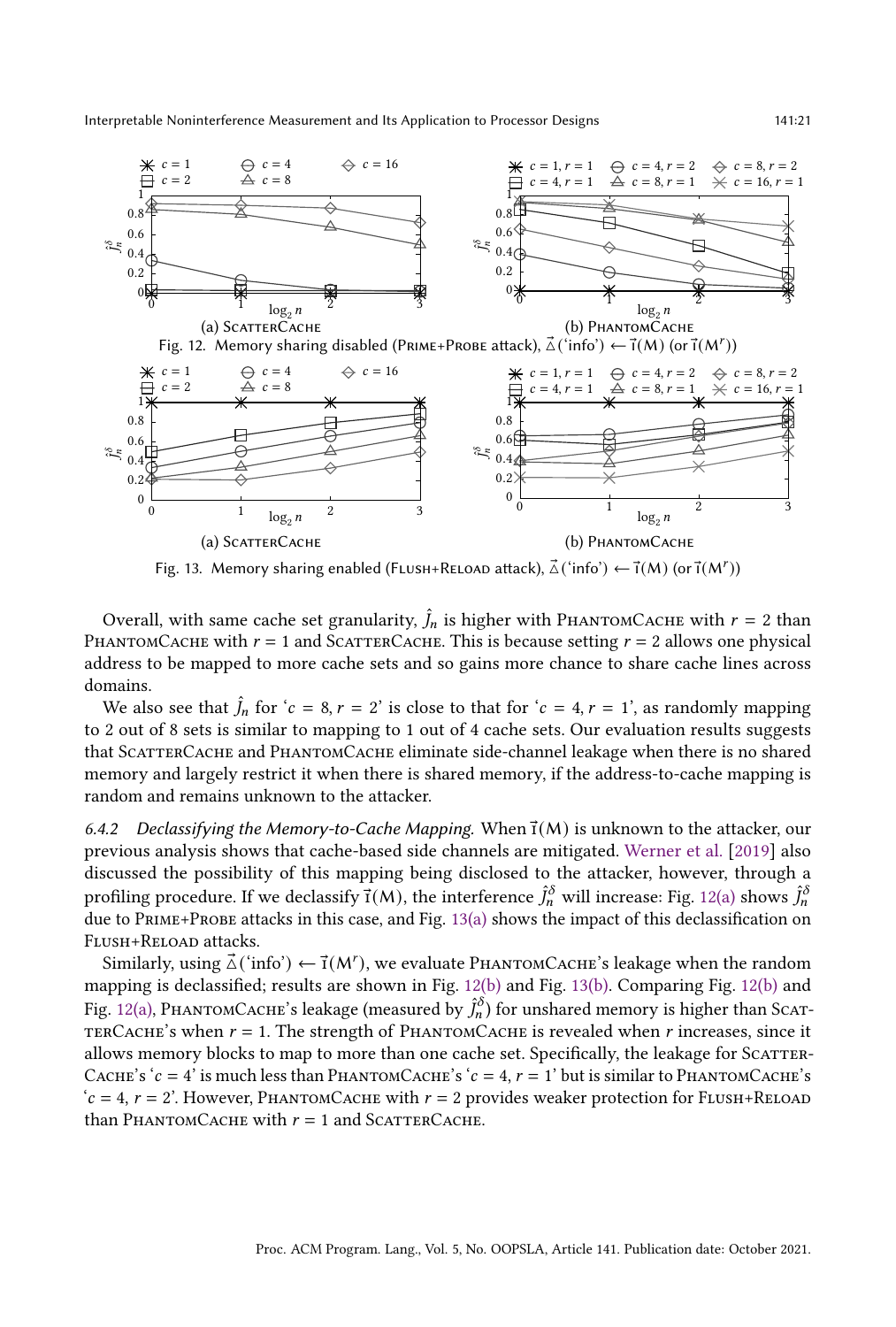#### <span id="page-21-1"></span>6.5 Leaking Exponent in Modular Exponentiation

The evaluations in Sec. [6.3](#page-17-0) and Sec. [6.4](#page-18-0) focused on whether the adversary could detect the victim's access to a particular memory block, which is a well-known vector of information leakage. To further demonstrate the utility of our framework in measuring this type of leakage, here we consider a classic example whereby the secret is not a memory address, but rather is a cryptographic secret that, due to the algorithm in use, can influence the victim's cache footprint.

<span id="page-21-0"></span>

|    |                                  | $proc(\vec{c}, \vec{i}, \vec{s})$                |
|----|----------------------------------|--------------------------------------------------|
|    | 1: function MODEXP $(b,d)$       | li sp. 0x80000400<br>$1i$ $a0,1$                 |
| 2: | $e \leftarrow 1$                 | 1i a2, M                                         |
| 3: | for $i \leftarrow n$ to 1 do     | 1i a3, $\vec{s}(d_i)$                            |
| 4: | $e \leftarrow e \times e \mod M$ | .oneIteration:                                   |
| 5: | if $d_i \neq 0$ then             | mulw a0,a0,a0                                    |
| 6: | $e \leftarrow e \times b[d_i]$   | $remw = a0, a0, a2$                              |
| 7: | end if                           | begz a3, NextIteration                           |
| 8: | end for                          | s11 a5, a3, 2                                    |
|    | 9: return $e$                    | $add$ $a5$ , sp, $a5$                            |
|    | 10: end function                 | <b>lw</b> $a5,0(a5)$                             |
|    |                                  | $mu1w$ $a0$ , $a0$ , $a5$<br>$remw = a0, a0, a2$ |
|    | (a) Algorithm                    | (b) Assembly for one iteratior                   |

(b) Assembly for one iteration

The particular example we evaluate here is modular exponentiation as used in algorithms such as RSA. A textbook im-

Fig. 14. Sliding window modular exponentiation.  $d$  is the private key where each  $d_i$  ( $i = 1, ..., n$ ) is a W-bit value.

plementation of modular exponentiation uses a sliding-window method that is known to leak information in caches [\[Bernstein et al.](#page-26-11) [2017;](#page-26-11) [Zhang et al.](#page-29-6) [2012\]](#page-29-6). As shown in Fig. [14\(a\),](#page-21-0) the algorithm leverages some small powers  $b[k]$  of a base b (where  $k < 2^W - 1$ ) to compute a larger power. Accesses to those precomputed powers is determined by the window-sized segment  $d_i$  of the private key  $d$  in each loop iteration  $i.$  First, this procedure will leak via the cache whether  $d_i$  is zero. Second, since the precomputed elements are addressed by  $d_i$ , an attacker may identify up to  $\log_2 c$  bits about  $d_i$  if those precomputed powers map to different cache sets.

To evaluate the one-round leakage of Fig. [14\(a\),](#page-21-0) we used the RISC-V assembly shown in Fig. [14\(b\)](#page-21-0) in BOOM with a 2-way, 8-set cache ( $c = 8$ ). The  $\hat{J}_n$  measure shown in Fig. [15\(a\)](#page-22-1) indicates that the amount of leakage for one loop iteration *i* is limited, when  $W \leq 4$  and so the precomputed b only uses up to  $4 \times 2^4 = 64$  bytes (i.e., one cache line). When  $4 \lt W \lt 8$ , the side channel will leak more about  $d_i$  when W increases. Thus, choosing  $W = 4$  is the best choice to protect the secret in our cache configuration.

To further diagnose the cause of leakage, we generated the interference rules for  $W = 1$ ,  $W = 4$ , and  $W = 8$ . When  $W = 1$ , we obtain a single rule with precision and recall of 1.0, namely

$$
\vec{c} \left( \text{'}load \right)[0] \ge 1 \land \vec{c} \left( \text{'}load \right)[8] \ge 1
$$

This has no  $\vec{s}$  or  $\vec{s}'$  related conjuncts, indicating that the 1-bit secret  $d_i$  is fully leaked when an attacker PRIMES one cache set. In contrast, when  $W = 4$ , the top rules (precision of 1.0, recall  $\geq 0.5$ ) include some  $\vec{s}$  or  $\vec{s}'$  related conjuncts, constraining the secret value to be zero, e.g.,

$$
\vec{s}(d_i) < 1 \land \vec{c} \text{ ('load') } [0] \geq 1 \land \vec{c} \text{ ('load') } [8] \geq 1
$$

That is, it only leaks whether it is zero or not for a 4-bit secret.

When  $W > 4$ , however, the most important cause of leakage changes from whether a memory access happens to which cache set is used by  $d_i$ . For example, when  $W = 8$ , one highly ranked rule (precision of 1.0, recall  $\geq$  0.04) is

$$
\vec{s}'(d_i)[6] < 1 \land \vec{s}'(d_i)[5] \ge 1 \land \vec{s}'(d_i)[4] < 1 \land \vec{s}(d_i)[4] \ge 1
$$
\n
$$
\vec{c}(\text{load}')[10] \ge 1 \land \vec{c}(\text{load}')[2] \ge 1 \tag{22}
$$

which indicates that the attacker can distinguish an  $\vec{s}'(d_i)$  with  $\vec{s}'(d_i)[4:6] = 2$  from an  $\vec{s}(d_i)$  with  $\vec{s}(d_i)[4:6] \in \{1,3,5,7\}$  if the attacker Primes cache set 2. Similar to the analysis in Sec. [6.3.1,](#page-17-3) rules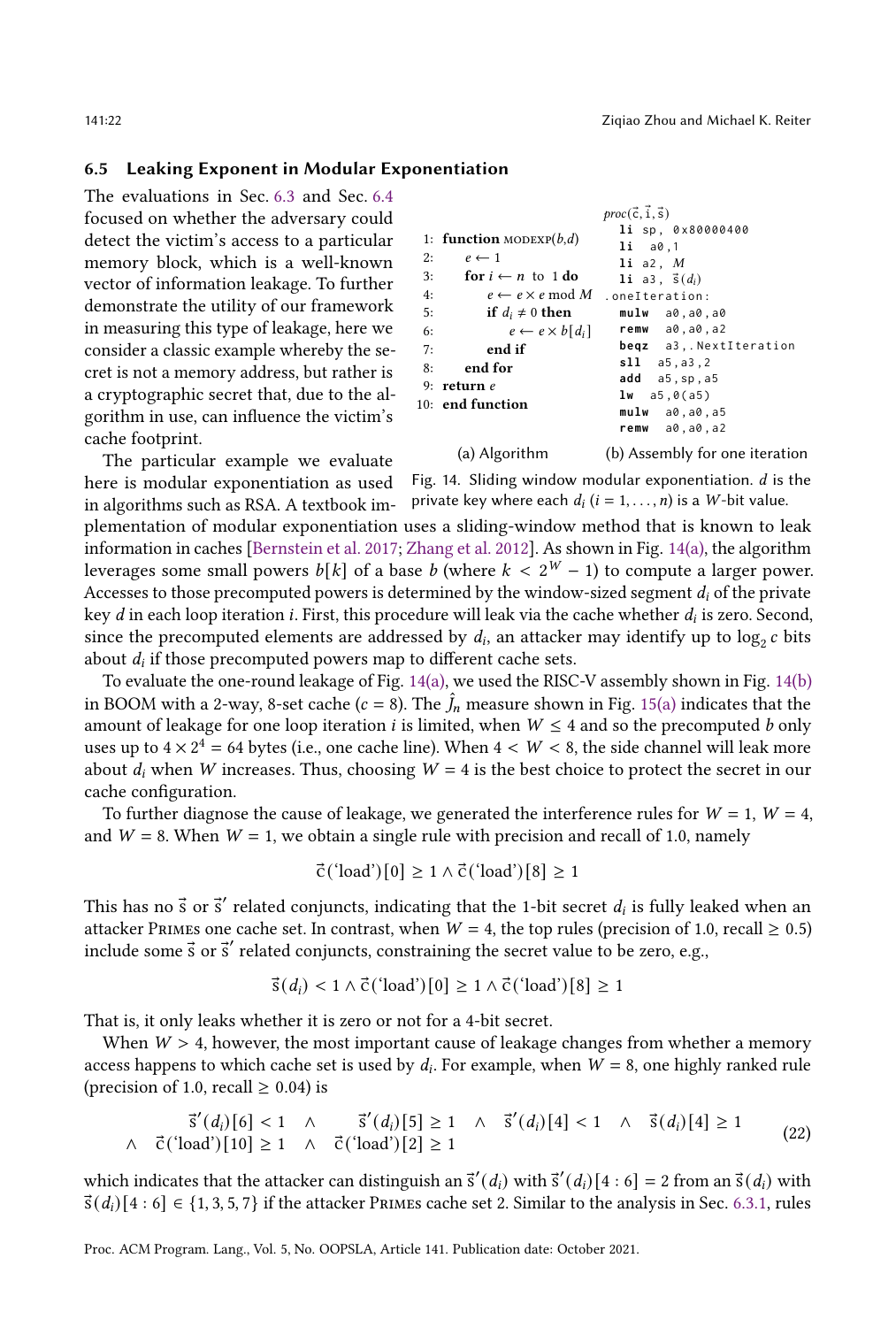<span id="page-22-1"></span>

Fig. 16. Speculative execution example. Assembly in [\(e\)](#page-22-2) is snippet from compilation of pseudocode in [\(b\).](#page-22-2) Replacing lines  $10-16$  $10-16$  with [\(d\)](#page-22-2) gives the analogous assembly for the pseudocode in [\(c\).](#page-22-2)

for  $W = 8$  illustrate that an attacker can reveal the cache set used by the victim (e.g., secret bits 4-6) when priming all cache sets.

#### <span id="page-22-0"></span>6.6 Cache-Based Side Channels in Speculative Execution

(c) Bounds check with short dependency

(d) Short speculation

<span id="page-22-2"></span>victimFunc(offset,secret) arr1[offset] ← secret read arr1.size from memory; conditionalAccess(offset, arr1.size)

1 . shortDependency : 2 **lbu** a0, 0x100(t3)

SPECTRE and its variants have received widespread attention in recent years. In a SPECTRE attack, a CPU predicts the outcome of a conditional branch and executes instructions based on that prediction to reduce delays incurred by those instructions if its prediction was correct. However, even if the prediction is incorrect, then some changes to the hardware state caused by speculative execution will persist even after the mispredicted computations have been discarded. These changes propagate information to exploitable cache-based side channels, allowing the attacker to steal it.

To explore such leaks using our framework, we used the software pseudocode in Fig. [16\(b\)](#page-22-2) and Fig. [16\(c\),](#page-22-2) each of which accesses an element of array arr2 at a secret index arr1[offset]. The bounds check on offset is dependent on a complex sequence of computations in Fig. [16\(b\)](#page-22-2) and on reading arr1.size from memory in Fig. [16\(c\).](#page-22-2) Theoretically, speculative execution may leak

<span id="page-22-6"></span><span id="page-22-5"></span><span id="page-22-4"></span><span id="page-22-3"></span> **remuw** a0 , a4 , t2 . conditionalAccess : **bleu** a0 , a1 ,. end **add** t3 , t3 , a1 **lbu** a3 ,0 x0 ( t3 ) **sll** a3, a3, 6<br>22 **and** a3. a3. 0 **and** a3 , a3 ,0 x3ff **add** a3 , t4 , a3 **lbu** a4 ,0( a3 )

<span id="page-22-7"></span>(e) Long speculation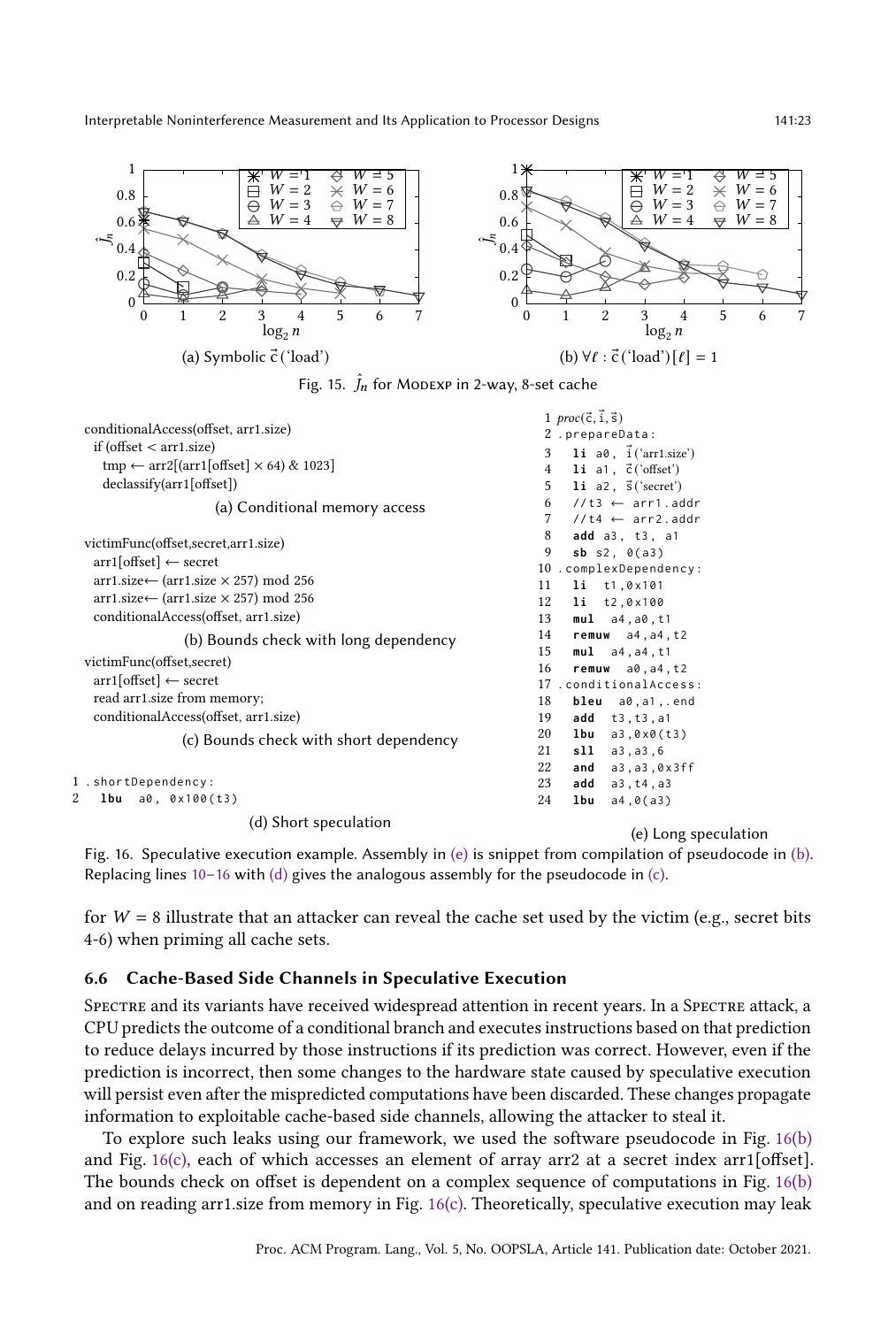arr1[offset] through cache-based side channels in both cases if the dependency is not resolved before speculative execution, i.e., by bringing arr2[(arr1[offset]  $\times$  64) & 1023] into cache. Fig. [16\(e\)](#page-22-2) shows an important snippet of RISC-V assembly for Fig. [16\(b\)](#page-22-2) running on BOOM with a 2-way, 8-set cache. To evaluate the software snippet in Fig. [16\(c\),](#page-22-2) we change the block denoted by .complexDependency (Lines  $10-16$  $10-16$ ) with the .shortDependency in Fig. [16\(d\).](#page-22-2) Furthermore, we evaluated a mitigation similar to **lfence** [\[Int 2018\]](#page-26-12), by adding a RISC-V instruction '**fence** r,r' just after Line [18](#page-22-5) in Fig. [16\(e\).](#page-22-2)

We assume the attacker can control the offset value  $\vec{c}$  ('offset'), train the *GShare* branch predictor  $\vec{c}$  ('bpd') shown in Fig. [7,](#page-15-0) and use FLUSH+RELOAD to observe  $\vec{o}$  ('hit'). The attacker can use the FLUSH+RELOAD-style attacks to precisely determine the index into arr2 if arr2 is shared and thus four bits of arr1[offset]. Note that the secret value  $\vec{s}$  ('secret') is assigned to  $arr1[offset]$  as the first step of Fig. [16\(c\)](#page-22-2) and Fig. [16\(b\).](#page-22-2) We presume that  $\vec{\tau}$  ('arr1.size') is an attacker-known but not controlled variable;

<span id="page-23-0"></span>

Fig. 17.  $\hat{J}^{\delta}_{n}$  for Spectre in different procedures

thus, we include it as one output parameters as well, i.e.,  $\vec{\sigma}$  ('arr1.size')  $\leftarrow$   $\vec{\tau}$  ('arr1.size').

As shown in Fig. [17,](#page-23-0) the  $j_n$  measures for 'ShortSpec' (denoting Fig. [16\(d\)\)](#page-22-2) and 'Fence' are some-what similar to that for 'LongSpec' (denoting Fig. [16\(e\)\)](#page-22-2)-contrary to what intuition would suggest. This counterintuitive result is due to the fact that leakage from in-bounds array accesses is also being counted. By declassifying in-bounds array elements (i.e., declassifying arr1[offset] if  $\vec{c}$  ('offset')  $\langle \vec{r} \rangle$  ('arr1.size')), we obtain a better picture of when leakage occurs. Specifically, when measuring the leakage with declassification of in-bounds array elements,  $\hat{J}_n^\delta$  indicates that both  $proc$ with the short dependency ('ShortSpec+ $\delta$ ') and proc with the **fence** mitigation ('Fence+ $\delta$ ') do not leak out-of-boundary memory contents, while the *proc* with the longer dependency ('LongSpec+ $\delta$ ') continues to leak secret data and indeed, is just slightly lower than 'complexDepend'.

In generating interference rules for *proc* with a long speculation (Fig. [16\(e\)\)](#page-22-2), the linear feature

$$
L_0 = 0.005 \times \vec{s} \text{ ('secret')} - 0.003 \times \vec{s} \text{ ('secret')} - 0.494 \times \vec{c} \text{ ('offset')} + 0.496 \times \vec{t} \text{ ('arr1.size')} \tag{23}
$$
  

$$
\approx 0.5 \times \vec{t} \text{ ('arr1.size')} - 0.5 \times \vec{c} \text{ ('offset')} \tag{24}
$$

and specifically the conjunct  $L_0 < 1$  appears in many of the top ranked rules. Using the approximation of  $L_0$  above,  $L_0 < 1$  implies that  $\vec{\tau}$ ('arr1.size')  $< \vec{\tau}$ ('offset') + 2, and so the offset is indeed out-of-bounds.

An example rule with precision 1.0 and recall 0.30 is

$$
L_0 < 1 \land \vec{C} \left( \text{`bpd[0].state'} \right) [1] < 1 \land |\vec{s} \left( \text{`secret'} \right) [2] - \vec{s}' \left( \text{`secret'} \right) [2]| \ge 1 \tag{25}
$$

This rule indicates that an attacker can determine the third bit of the secret when the second bit of the state of the prediction entry  $\vec{c}$  ('bpd{0}.state') is 0 ('strongly untaken') or 1 ('weakly untaken'). Analogous rules appear in the list for each of bits 0-2 and 4 of the secret. Other highly ranked rules (also with precision 1.0 and recall 0.30) are

$$
L_0 < 1 \land \vec{c} \text{ ('bpd{0}.CFT)}[0] \ge 1 \land |\vec{s} \text{ ('secret')}[0] - \vec{s} \text{ ('secret')}[0]| \ge 1 \tag{26}
$$

<span id="page-23-2"></span><span id="page-23-1"></span>
$$
L_0 < 1 \land \vec{C} \left( \text{`bpd{0}.CFI'} \right)[1] < 1 \land |\vec{s} \left( \text{`secret'} \right)[3] - \vec{s}' \left( \text{`secret'} \right)[3]| \ge 1 \tag{27}
$$

Rule [\(26\)](#page-23-1) leaks the first bit of the secret when the 'CFI' value (i.e.,  $\vec{c}$  ('bpd{0}.CFI')) in the prediction entry is 1 or 3, and [\(27\)](#page-23-2) leaks the fourth bit when the 'CFI' value is 0 or 1. In these cases, the 'CFI'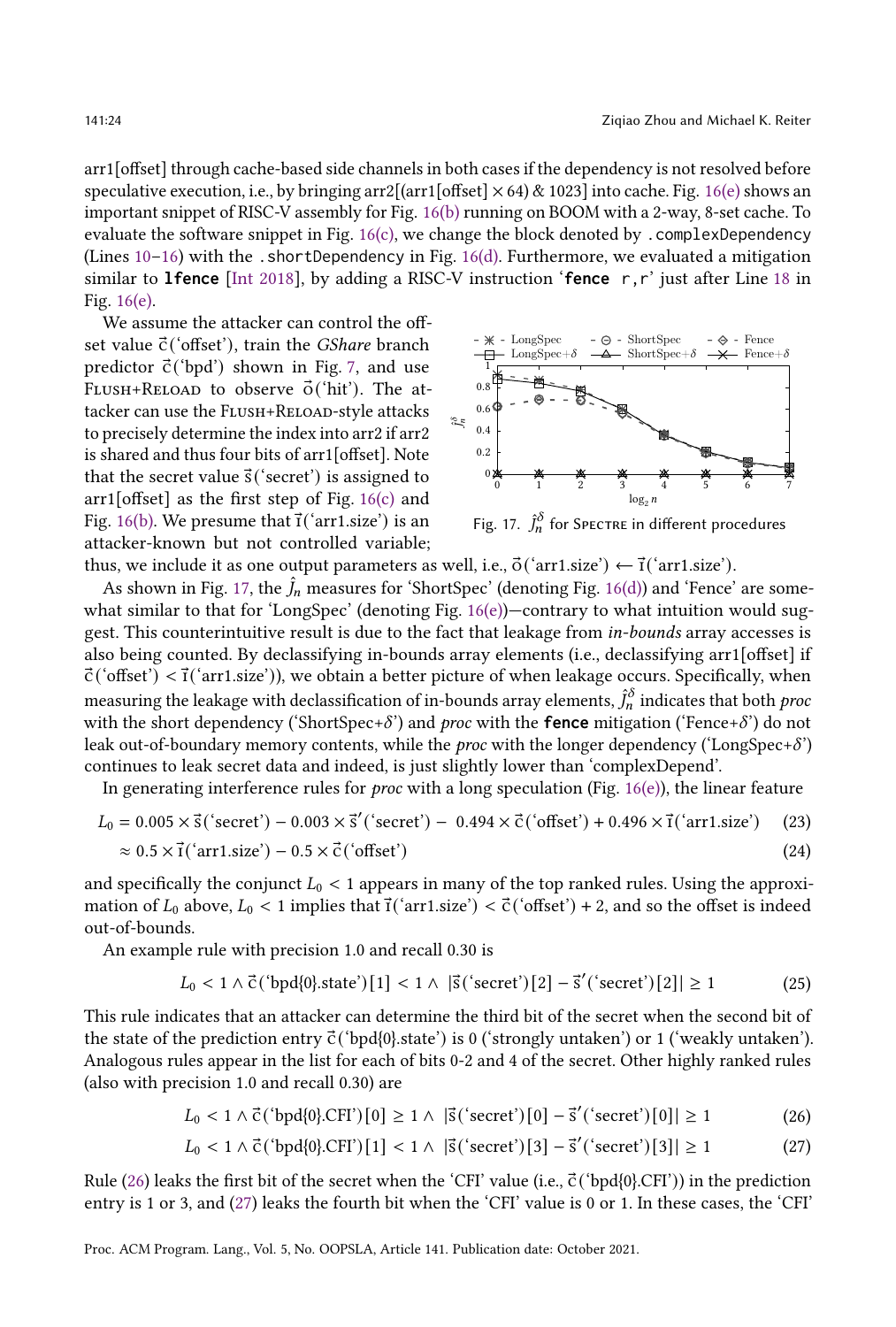value does not match the CFI portion of the instruction address (i.e., the address of Line [18](#page-22-5) in Fig.  $16(e)$ ), which was 0x80000800 + 0x44 (= 0b0 10 00100), yielding a CFI portion of 0b 10 and *bidx* of 0b00. Because of the mismatch on CFI value,  $\vec{c}$  ('bpd{0}.state') is ignored and so speculation will not execute Lines  $19-24$  $19-24$ . Though [\(26\)](#page-23-1) and [\(27\)](#page-23-2) are specific to the first or fourth bit of the secret, respectively, analogous rules appear for each of bits 0-3.

The simplicity of these rules stands in stark contrast to the complexity of the Yosys-generated per-cycle transition logic  $\tau_{proc}(\vec{p}^{t-1}, \vec{p}^t)$ , which includes 459,170 bit variables and 1,922,229 clauses in CNF, or the postcondition  $\Pi_{proc}$ , which still includes 5,413 bit variables and 41,940 clauses. Clearly, our interpretation rules are vastly simpler for the analyst to consider than these alternatives.

Fig. [18\(a\)](#page-24-1) shows the cumulative precision and recall for all leakage rules in this case study. However, we do not need to use all rules for interpretation, since most rules do not help much with the cumulative recall. For example, considering only rules that improve cumulative recall by  $\geq 1\%$ gives 12 rules that achieve 0.97 precision and 0.98 recall (Fig. [18\(b\)\)](#page-24-1).

We have performed this evaluation using earlier BOOM versions and noticed that the out-ofbounds leakage was partially eliminated in version  $2.2.3<sup>6</sup>$  $2.2.3<sup>6</sup>$  $2.2.3<sup>6</sup>$  Since version 2.2.1, the miss handling (MSHR) module of the L1 cache tracks branch prediction results and discards the pending cache refill request if a misprediction is detected before the refill commit.

#### <span id="page-24-0"></span>7 PERFORMANCE

In this section, we discuss the runtime performance of DINoMe on the case studies described in Sec. [6.](#page-14-0) In DINoMe, we have four important components: an automated logical formula generator (Sec. [5.1\)](#page-11-0), a model counter (Sec. [5.2\)](#page-12-0), a sampler (Sec. [5.3\)](#page-13-0), and a rule learner (Sec. [4.3\)](#page-8-0). This section reports the time costs in the first three stages for all case studies we have evaluated. We performed those experiments on a DELL PowerEdge R815 server with 2.3GHz AMD Opteron 6376 processors and 128GB memory.

<span id="page-24-2"></span><sup>&</sup>lt;sup>6</sup>In BOOM version 2.2.1, the victim program described in Fig. [16\(c\)](#page-22-2) also suffers the out-of-bounds leakage and thus has 'ShortSpec' close to 'LongSpec' and 'ShortSpec+ $\delta$ ' close to 'LongSpec+ $\delta$ '.

<span id="page-24-1"></span>

(a) Sorted by precision first and then recall

(b) Dropping rules that improve cum. recall by  $< 1\%$ (rule index is based on Fig. [18\(a\).](#page-24-1)



<span id="page-24-3"></span>

Fig. 19. Time used in one estimation of  $\hat{J}^\delta(S,S')$ 

Proc. ACM Program. Lang., Vol. 5, No. OOPSLA, Article 141. Publication date: October 2021.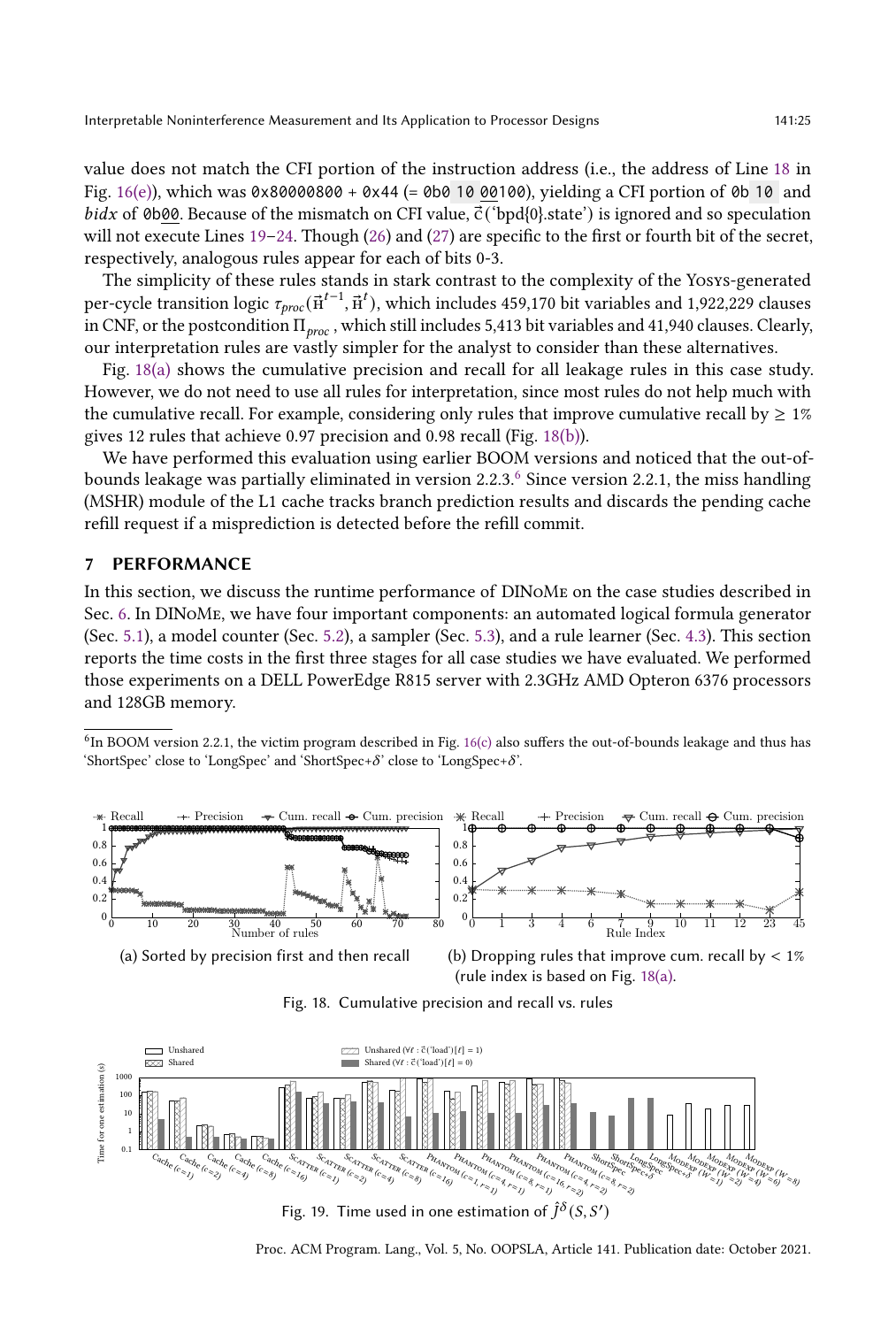<span id="page-25-1"></span>

Fig. 20. Time used in generating one tuple in  $\hat{NS}$  or  $\hat{IS}$ 

The time to generate and simplify the logical postcondition is primarily influenced by the number of RISC-V BOOM cycles represented by that postcondition, as we incrementally compose the formula cycle by cycle. Computing  $\Pi_{proc}$  required 20-40 minutes for the memory accessing experiments (100 cycles) in Sec. [6.3](#page-17-0) and Sec. [6.4;](#page-18-0) 45 minutes for the modular exponentiation experiments (120 cycles) in Sec. [6.5;](#page-21-1) and around 2 hours for the Spectre experiments (150 cycles) in Sec. [6.6.](#page-22-0) Different from [Zhou et al.](#page-29-2) [\[2018\]](#page-29-2), DINoMe assembles the postcondition without path splitting per branch (and so avoids path explosion) and defers its solving task to a simplification step and final cycle, which reduces the complexity dramatically.

Fig. [19](#page-24-3) shows the runtime to compute *one* estimate of  $\hat{J}(S, S')$  or  $\hat{J}^{\delta}(S, S')$  in the model counting process; note the logarithmic y-axis. Specifically, counting for cache-based side channels in SCATTERCACHE and PHANTOMCACHE are much more expensive than others, where one estimate requires up to 16 minutes. The difficulty in counting for SCATTERCACHE (denoted by 'SCATTER') and PHANTOMCACHE (denoted by 'PHANTOM') is due to the large size of their counting variables. For SCATTERCACHE, the memory-to-cache mapping uses  $log_2(c) \times w$  bits per domain per memory block for 32 memory blocks. Specifically, the 8-way 2-set SCATTERCACHE (denoted by 'SCATTER  $(c = 2)$ , uses 512 bits to represent  $\vec{\tau}(M)$ , which means the counting process would add hundreds of XOR constraints to compute one estimate, which greatly increases the difficulty to find a feasible solution. To obtain the sample sets  $\hat{IS}$  and  $\hat{NS}$ , the sampling process generates a tuple in  $\hat{IS}$  or  $\hat{NS}$ within seconds, as illustrated in Fig. [20.](#page-25-1)

Our reported results reflect estimations of  $\hat{J}(S, S')$  or  $\hat{J}^{\delta}(S, S')$  for at least 100 S, S' pairs per n, and we sampled up to 100,000 tuples in  $\hat{I}S$  and  $\hat{N}S$ . These estimations and samplings are trivially parallelizable and so, with horizontal scaling, can be performed in total times approaching those in Fig. [19](#page-24-3) and Fig. [20](#page-25-1) to the extent budget allows.

#### <span id="page-25-0"></span>8 LIMITATIONS

Despite the scalability represented by DINoMe specifically for analyzing processor designs, it still has limitations. First, due to the complexity of hardware logic, generating the postcondition  $\Pi_{pro}(\vec{c}, \vec{0}, \vec{1}, \vec{s})$  for a *proc* representing both the OS and the application would require more CPU cycles than the number to which we have been able to scale DINoMe thus far. The DINoMe workloads described in this paper represent a tradeoff, using a sequence of opcodes with concretized operations and selected symbolic operands above a partially symbolic hardware specification. To evaluate with more complicated software, a possible solution is to highly concretize the initial hardware state (especially for the memory and cache states) or highly concretize the software, at the cost of possibly missing some potential leakage that remains hidden due to this concretization.

A second limitation of DINoMe, and specifically of its generation of interpretation rules to explain leakage, is that the interpretation rules may not be complete, for two reasons. First, the interpretation rules might skip a rule that covers few leakage samples (i.e., with low recall). A possible way to address this source of incompleteness is to declassify the sources of leakage exposed in the inference rules that *are* learned, and then rerun the learning process again. Second, the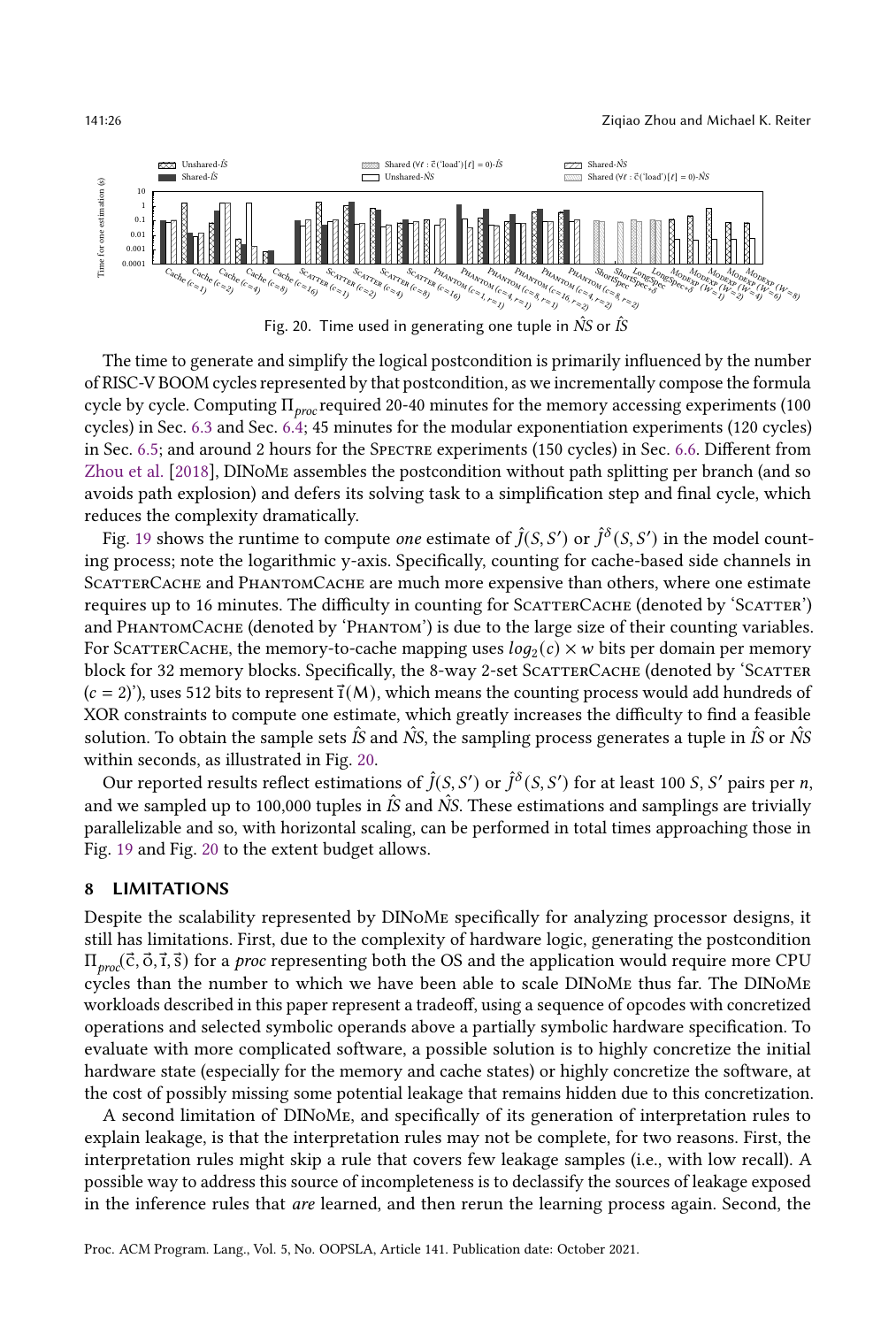conditions that result in leakage might be more complicated than can be learned using decision trees built using local linear classifiers. Alternative learning methods might be tried, though doing so while retaining interpretability will be a challenge.

# <span id="page-26-3"></span>9 CONCLUSION

Scaling high-fidelity, static noninterference measurement to complex computations has been a challenge since the introduction of noninterference in the 1980s [\[Goguen and Meseguer 1982\]](#page-27-0). We believe that we have advanced the state-of-the-art in this area both generally and specifically for its application to processor designs. Certain innovations in our DINoMe framework, such as the cycle-by-cycle construction of the logical postcondition for processor execution, are specific to processor designs. Others, such as our methods for declassification and interpreting leakage results, are not. Together, however, they permit the measurement of leakage in complex scenarios, as we demonstrated through using DINoMe to analyze leakage due to speculative execution in the BOOM core and of published defenses to mitigate it. Our analysis enables comparisons between defenses to discover, e.g., the processor and defense parameterizations where one defense outperforms the other. Though the performance of DINoMe suggests that static measurement of noninterference for processors is still too time-intensive for highly interactive use, it is fast enough to permit multiple analysis iterations per day in many cases. And through its improvements in declassification and interpretability, it substantially facilitates human understanding of its measurement results.

#### ACKNOWLEDGMENTS

We are grateful to our shepherd, Prof. Andrew Myers, and to the anonymous reviewers for numerous constructive suggestions for improving this paper. This work was supported in part by grant 2113345 from the National Science Foundation and by a gift from Intel.

#### REFERENCES

- <span id="page-26-12"></span>2018. Intel Analysis of Speculative Execution Side Channels. Technical Report. Intel Corp. [https://www.intel.com/content/](https://www.intel.com/content/www/us/en/architecture-and-technology/intel-analysis-of-speculative-execution-side-channels-paper.html) [www/us/en/architecture-and-technology/intel-analysis-of-speculative-execution-side-channels-paper.html](https://www.intel.com/content/www/us/en/architecture-and-technology/intel-analysis-of-speculative-execution-side-channels-paper.html)
- <span id="page-26-2"></span>O. Aciiçmez. 2007. Yet another microarchitectural attack: Exploiting I-cache. In ACM Workshop on Computer Security Architecture. 11-18. <https://doi.org/10.1145/1314466.1314469>
- <span id="page-26-4"></span>J. B. Almeida, M. Barbosa, G. Barthe, F. Dupressoir, and M. Emmi. 2016. Verifying constant-time implementations. In  $25^{th}$ USENIX Security Symposium. 53-70.
- <span id="page-26-8"></span>R. A. Aziz, G. Chu, C. Muise, and P. Stuckey. 2015. #∃SAT: Projected Model Counting. In 18<sup>th</sup> International Conference on Theory and Applications of Satisfiability Testing (LNCS). 121-137. [https://doi.org/10.1007/978-3-319-24318-4\\_10](https://doi.org/10.1007/978-3-319-24318-4_10)
- <span id="page-26-0"></span>M. Backes, B. Kopf, and A. Rybalchenko. 2009. Automatic discovery and quantification of information leaks. In  $30^{th}$  IEEE Symposium on Security and Privacy. 141-153. <https://doi.org/10.1109/SP.2009.18>
- <span id="page-26-10"></span>T. Ball, B. Cook, V. Levin, and S. K. Rajamani. 2004. SLAM and Static Driver Verifier: Technology transfer of formal methods inside Microsoft. In 4<sup>th</sup> International Conference on Integrated Formal Methods (LNCS), Vol. 2999. 1-20. [https:](https://doi.org/10.1007/978-3-540-24756-2_1) [//doi.org/10.1007/978-3-540-24756-2\\_1](https://doi.org/10.1007/978-3-540-24756-2_1)
- <span id="page-26-7"></span>A. Banerjee, D. A. Naumann, and S. Rosenberg. 2008. Expressive declassification policies and modular static enforcement. In  $29^{th}$  IEEE Symposium on Security and Privacy. 339–353. <https://doi.org/10.1109/SP.2008.20>
- <span id="page-26-5"></span>G. Barthe, G. Betarte, J. Campo, C. Luna, and D. Pichardie. 2014. System-level non-interference for constant-time cryptography. In 21<sup>st</sup> ACM Conference on Computer and Communications Security. 1267–1279. <https://doi.org/10.1145/2660267.2660283>
- <span id="page-26-11"></span>D. J. Bernstein, J. Breitner, D. Genkin, L. G. Bruinderink, N. Heninger, T. Lange, C. V. Vredendaal, and T. Yarom. 2017. Sliding right into disaster: Left-to-right sliding windows leak. In 19<sup>th</sup> International Conference on Cryptographic Hardware and Embedded Systems (LNCS), Vol. 10529. 555-576. [https://doi.org/10.1007/978-3-319-66787-4\\_27](https://doi.org/10.1007/978-3-319-66787-4_27)
- <span id="page-26-6"></span>S. Blazy, D. Pichardie, and A. Trieu. 2019. Verifying constant-time implementations by abstract interpretation. Journal of Computer Security 27, 1 (2019), 137-163. [https://doi.org/10.1007/978-3-319-66402-6\\_16](https://doi.org/10.1007/978-3-319-66402-6_16)
- <span id="page-26-1"></span>C. Celio, P. Chiu, B. Nikolic, D. A. Patterson, and K. Asanovic. 2017. BOOMv2: an open-source out-of-order RISC-V core. In 1st Workshop on Computer Architecture Research with RISC-V (CARRV).
- <span id="page-26-9"></span>S. Chakraborty, K. S. Meel, and M. Y. Vardi. 2013. A scalable approximate model counter. In Principles and Practice of Constraint Programming (LNCS), Vol. 8124. 200-216. [https://doi.org/10.1007/978-3-642-40627-0\\_18](https://doi.org/10.1007/978-3-642-40627-0_18)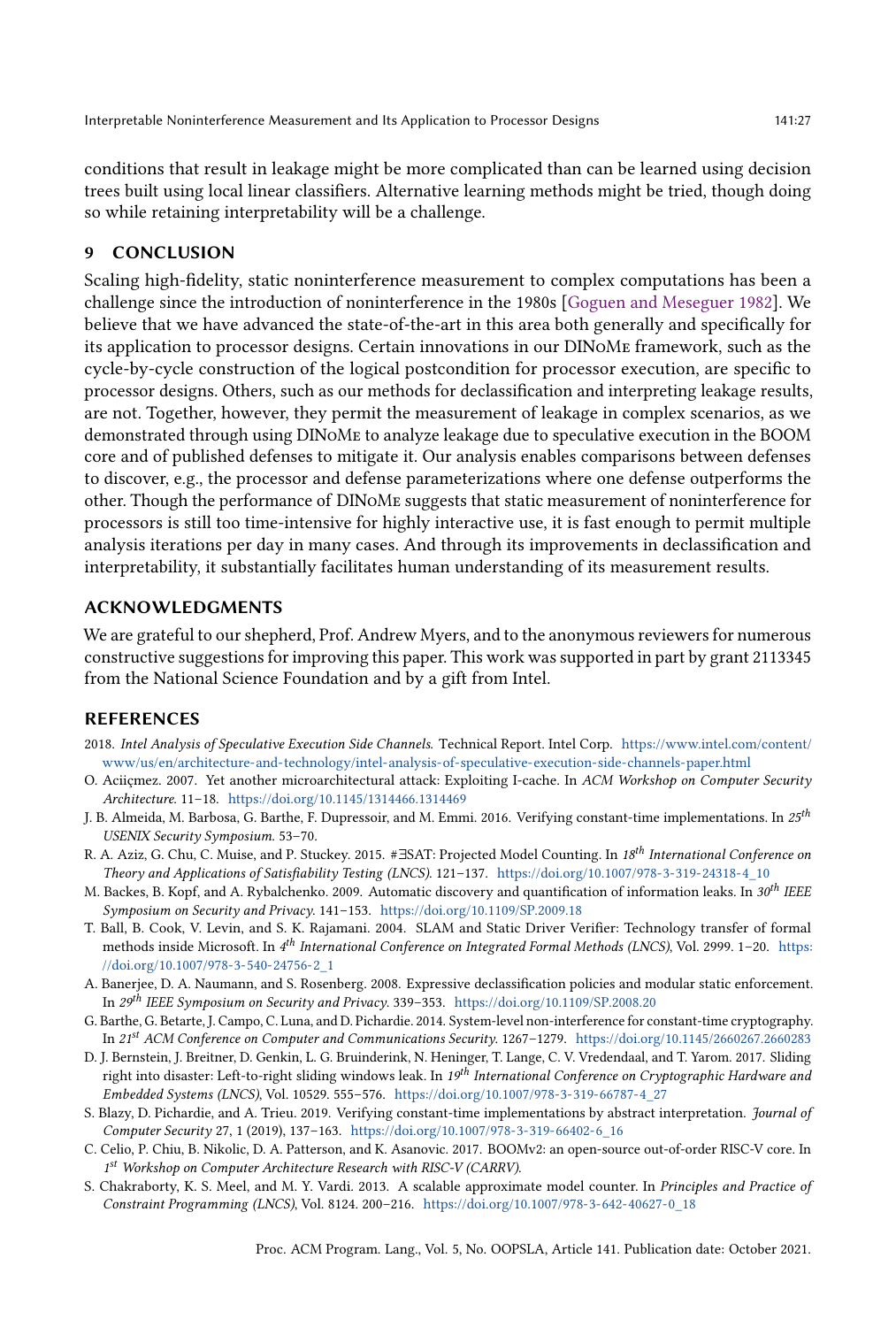- <span id="page-27-9"></span>P. Chapman and D. Evans. 2011. Automated black-box detection of side-channel vulnerabilities in web applications. In 18th ACM Conference on Computer and Communications Security. 263-274. <https://doi.org/10.1145/2046707.2046737>
- <span id="page-27-5"></span>S. Chattopadhyay, M. Beck, A. Rezine, and A. Zeller. 2017. Quantifying the Information Leak in Cache Attacks via Symbolic Execution. In 15<sup>th</sup> ACM International Conference on Formal Methods and Models for System Design (Vienna, Austria). New York, NY, USA, 25-35. <https://doi.org/10.1145/3288758>
- <span id="page-27-16"></span>S. Chattopadhyay and A. Roychoudhury. 2018. Symbolic verification of cache side-channel freedom. IEEE Transactions on Computer-Aided Design of Integrated Circuits and Systems 37, 11 (2018), 2812-2823. [https://doi.org/10.1109/TCAD.2018.](https://doi.org/10.1109/TCAD.2018.2858402) [2858402](https://doi.org/10.1109/TCAD.2018.2858402)
- <span id="page-27-15"></span>C. Chen, K. Lin, C. Rudin, Y. Shaposhnik, S. Wang, and T. Wang. 2018. An Interpretable Model with Globally Consistent Explanations for Credit Risk. arXiv[:cs.LG/1811.12615](https://arxiv.org/abs/cs.LG/1811.12615)
- <span id="page-27-25"></span>T. Chen and C. Guestrin. 2016. Xgboost: A scalable tree boosting system. In 22<sup>rd</sup> ACM SIGKDD International Conference on Knowledge Discovery and Data Mining. 785-794. <https://doi.org/10.1145/2939672.2939785>
- <span id="page-27-12"></span>S. Chong and A. C. Myers. 2004. Security policies for downgrading. In 11<sup>th</sup> ACM conference on Computer and communications security. 198-209. <https://doi.org/10.1145/1030083.1030110>
- <span id="page-27-20"></span>W. W. Cohen and Y. Singer. 1999. A simple, fast, and effective rule learner. 16<sup>th</sup> AAAI Conference on Artificial Intelligence 99 (1999), 335-342. <https://doi.org/10.5555/315149.315320>
- <span id="page-27-6"></span>G. Doychev, B. Köpf, L. Mauborgne, and J. Reineke. 2013. CacheAudit: A tool for the static analysis of cache side channels. In  $22^{nd}$  USENIX Security Symposium. 431-446.
- <span id="page-27-23"></span>B. Dutertre. 2015. Solving exists/forall problems with yices. In Workshop on satisfiability modulo theories.
- <span id="page-27-11"></span>C. Dwork, F. McSherry, K. Nissim, and A. Smith. 2006. Calibrating Noise to Sensitivity in Private Data Analysis. In  $3^{rd}$ Theory of Cryptography Conference (LNCS), Vol. 3876. 265-284. [https://doi.org/10.1007/11681878\\_14](https://doi.org/10.1007/11681878_14)
- <span id="page-27-22"></span>J. Fan. 1993. Local linear regression smoothers and their minimax efficiencies. The Annals of Statistics (1993), 196-216. <https://doi.org/10.1214/aos/1176349022>
- <span id="page-27-24"></span>R. Fan, K. Chang, C. Hsieh, X. Wang, and C. Lin. 2008. LIBLINEAR: A library for large linear classification. Journal of Machine Learning Research 9, Aug (2008), 1871–1874. <https://doi.org/10.5555/1390681.1442794>
- <span id="page-27-13"></span>A. Ferraiuolo, R. Xu, D. Zhang, A. C. Myers, and G.E. Suh. 2017. Verification of a practical hardware security architecture through static information flow analysis. In 22<sup>nd</sup> International Conference on Architectural Support for Programming Languages and Operating Systems. 555-568. <https://doi.org/10.1145/3093337.3037739>
- <span id="page-27-21"></span>M. Fokkema. 2020. Fitting Prediction Rule Ensembles with R Package pre. Journal of Statistical Software 92, 12 (2020), 1-30. <https://doi.org/10.18637/jss.v092.i12>
- <span id="page-27-19"></span>J. H. Friedman. 2001. Greedy function approximation: a gradient boosting machine. Annals of Statistics (2001), 1189-1232.
- <span id="page-27-18"></span>J. H. Friedman and B. E. Popescu. 2008. Predictive learning via rule ensembles. The Annals of Applied Statistics 2, 3 (2008), 916-954. <https://doi.org/10.1214/07-AOAS148>
- <span id="page-27-26"></span>R. Giacobazzi and I. Mastroeni. 2004. Abstract non-interference: Parameterizing non-interference by abstract interpretation. ACM SIGPLAN Notices 39, 1 (2004), 186-197. <https://doi.org/10.1145/982962.964017>
- <span id="page-27-14"></span>R. Giacobazzi and I. Mastroeni. 2018. Abstract non-interference: a unifying framework for weakening information-flow. ACM Transactions on Privacy and Security (TOPS) 21, 2 (2018), 1-31. <https://doi.org/10.1145/3175660>
- <span id="page-27-4"></span>K. V. Gleissenthall, R. G. Kıcı, D. Stefan, and R. Jhala. 2019. IODINE: Verifying Constant-Time Execution of Hardware. In 28<sup>th</sup> USENIX Security Symposium. 1411-1428.
- <span id="page-27-17"></span>P. Godefroid, M. Y. Levin, and D. Molnar. 2012. SAGE: Whitebox Fuzzing for Security Testing. Queue 10, 1 (2012), 20-27. <https://doi.org/10.1145/2090147.2094081>
- <span id="page-27-0"></span>J. A. Goguen and J. Meseguer. 1982. Security policies and security models. In 3<sup>rd</sup> IEEE Symposium on Security and Privacy. 11-20. <https://doi.org/10.1109/SP.1982.10014>
- <span id="page-27-8"></span>J. W. Gray. 1991. Toward a mathematical foundation for information flow security. In  $12^{nd}$  IEEE Symposium on Security and Privacy. 21-34. <https://doi.org/10.1109/RISP.1991.130769>
- <span id="page-27-10"></span>X. Guo, R. G. Dutta, J. He, M. M. Tehranipoor, and Y. Jin. 2019. QIF-Verilog: Quantitative Information-Flow based Hardware Description Languages for Pre-Silicon Security Assessment. In IEEE International Symposium on Hardware Oriented Security and Trust. 91-100. <https://doi.org/10.1109/HST.2019.8740840>
- <span id="page-27-1"></span>J. Kelsey. 2002. Compression and information leakage of plaintext. In 9<sup>th</sup> International Workshop on Fast Software Encryption. 263-276. [https://doi.org/10.1007/3-540-45661-9\\_21](https://doi.org/10.1007/3-540-45661-9_21)
- <span id="page-27-2"></span>P. Kocher, J. Horn, A. Fogh, D. Genkin, D. Gruss, W. Haas, M. Hamburg, M. Lipp, S. Mangard, and T. Prescher. 2019. Spectre attacks: Exploiting speculative execution. In  $40^{th}$  IEEE Symposium on Security and Privacy. 1-19. [https://doi.org/10.1109/](https://doi.org/10.1109/SP.2019.00002) [SP.2019.00002](https://doi.org/10.1109/SP.2019.00002)
- <span id="page-27-3"></span>M. Lipp, M. Schwarz, D. Gruss, T. Prescher, W. Haas, A. Fogh, J. Horn, S. Mangard, P. Kocher, S. Genkin, Y. Yarom, and M. Hamburg. 2018. Meltdown: Reading Kernel Memory from User Space. In 27<sup>th</sup> USENIX Security Symposium. 973-990.
- <span id="page-27-7"></span>P. Malacaria, MHR. Khouzani, C. S. Pasareanu, Q. Phan, and K. Luckow. 2018. Symbolic Side-Channel Analysis for Probabilistic Programs. In 31<sup>st</sup> IEEE Computer Security Foundations Symposium. 313-327. <https://doi.org/10.1109/CSF.2018.00030>

Proc. ACM Program. Lang., Vol. 5, No. OOPSLA, Article 141. Publication date: October 2021.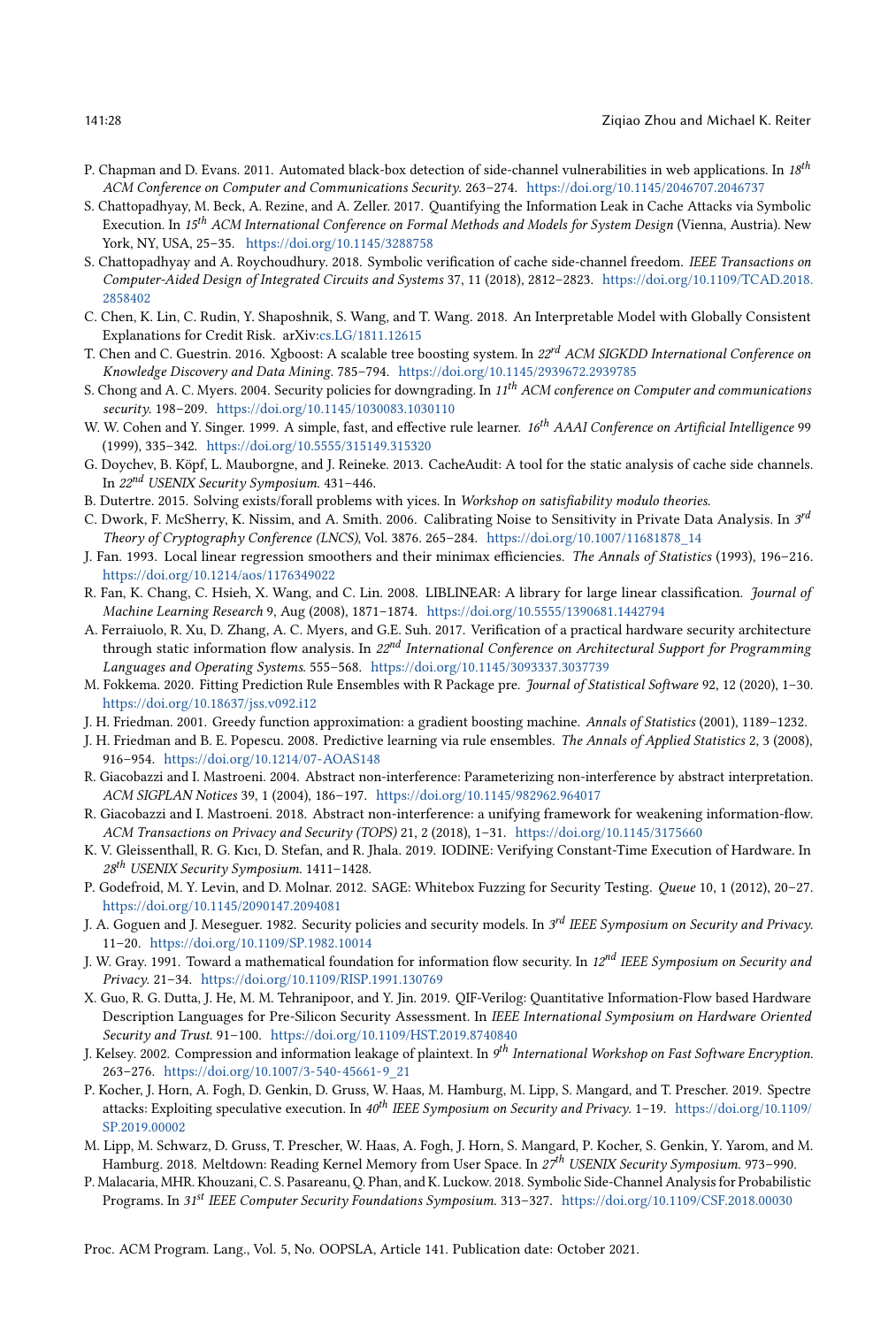- <span id="page-28-16"></span>M. McCall, H. Zhang, and L. Jia. 2018. Knowledge-Based Security of Dynamic Secrets for Reactive Programs. In 31st IEEE Computer Security Foundations Symposium. 175-188. <https://doi.org/10.1109/CSF.2018.00020>
- <span id="page-28-20"></span>C. Molnar. 2019. Interpretable Machine Learning. [https://christophm.github.io/interpretable-ml-book/.](https://christophm.github.io/interpretable-ml-book/)
- <span id="page-28-8"></span>S. Nilizadeh, Y. Noller, and C. S. Păsăreanu. 2019. DifFuzz: Differential Fuzzing for Side-Channel Analysis. In 41st International Conference on Software Engineering. 176-187. <https://doi.org/10.1109/ICSE.2019.00034>
- <span id="page-28-9"></span>O. Oleksii, T. Bohdan, S. Mark, and F. Christof. 2020. SpecFuzz: Bringing Spectre-type vulnerabilities to the surface. In  $29^{th}$ USENIX Security Symposium.
- <span id="page-28-4"></span>D. A. Osvik, A. Shamir, and E. Tromer. 2006. Cache attacks and countermeasures: The case of AES. In Topics in Cryptology CT-RSA (LNCS), Vol. 3860. 1-20. [https://doi.org/10.1007/11605805\\_1](https://doi.org/10.1007/11605805_1)
- <span id="page-28-6"></span>C. Percival. 2005. Cache missing for fun and profit. In BSDCan 2005. <https://doi.org/10.1.1.187.8383>
- <span id="page-28-0"></span>Q. Phan and P. Malacaria. 2014. Abstract model counting: A novel approach for quantification of information leaks. In  $9^{th}$  ACM Symposium on Information, Computer and Communications Security. 283-292. <https://doi.org/10.1145/2590296.2590328>
- <span id="page-28-26"></span>A. Pnueli, Y. Rodeh, O. Strichman, and M. Siegel. 2002. The small model property: How small can it be? Information and Computation 178, 1 (2002), 279-293. [https://doi.org/10.1016/S0890-5401\(02\)93175-5](https://doi.org/10.1016/S0890-5401(02)93175-5)
- <span id="page-28-22"></span>M. T. Ribeiro, S. Singh, and C. Guestrin. 2016. "Why should I trust you?": Explaining the predictions of any classifier. In 22<sup>nd</sup> ACM SIGKDD International Conference on Knowledge Discovery and Data Mining. 1135-1144. [https://doi.org/10.1145/](https://doi.org/10.1145/2939672.2939778) [2939672.2939778](https://doi.org/10.1145/2939672.2939778)
- <span id="page-28-23"></span>M. T. Ribeiro, S. Singh, and C. Guestrin. 2018. Anchors: High-precision model-agnostic explanations. In 32<sup>rd</sup> AAAI Conference on Artificial Intelligence. 1527-1535. <https://ojs.aaai.org/index.php/AAAI/article/view/11491>
- <span id="page-28-17"></span>A. Sabelfeld and A. C. Myers. 2003. A model for delimited information release. In 2<sup>nd</sup> International Symposium on Software Security - Theories and Systems (LNCS), Vol. 3233. 174-191. [https://doi.org/10.1007/978-3-540-37621-7\\_9](https://doi.org/10.1007/978-3-540-37621-7_9)
- <span id="page-28-18"></span>A. Sabelfeld and D. Sands. 2009. Declassification: Dimensions and Principles. Journal of Computer Security (2009), 517-548. <https://doi.org/10.5555/1662658.1662659>
- <span id="page-28-14"></span>S. Sahai, P. Subramanyan, and R. Sinha. 2020. Verification of Quantitative Hyperproperties Using Trace Enumeration Relations. In 32<sup>nd</sup> International Conference on Computer Aided Verification (LNCS), Vol. 12224. 201-224. [https://doi.org/10.1007/978-](https://doi.org/10.1007/978-3-030-53288-8_11) [3-030-53288-8\\_11](https://doi.org/10.1007/978-3-030-53288-8_11)
- <span id="page-28-13"></span><span id="page-28-11"></span>T. Seidenfeld. 1986. Entropy and uncertainty. Philosophy of Science 53, 4 (1986), 467-491. <https://doi.org/10.1086/289336>
- G. Smith. 2009. On the Foundations of Quantitative Information Flow. In 12<sup>th</sup> International Conference on Foundations of Software Science and Computational Structures (LNCS), Vol. 5504. 288-302. [https://doi.org/10.1007/978-3-642-00596-1\\_21](https://doi.org/10.1007/978-3-642-00596-1_21)
- <span id="page-28-12"></span>G. Smith. 2011. Quantifying Information Flow Using Min-Entropy. In 8<sup>th</sup> International Conference on Quantitative Evaluation of Systems. 159-167. <https://doi.org/10.1109/QEST.2011.31>
- <span id="page-28-10"></span>Dawn Xiaodong Song, David Wagner, and Xuqing Tian. 2001. Timing Analysis of Keystrokes and Timing Attacks on SSH. In  $10^{th}$  USENIX Security Symposium.
- <span id="page-28-25"></span>M. Soos and K. S. Meel. 2019. BIRD: Engineering an Efficient CNF-XOR SAT Solver and its Applications to Approximate Model Counting. In  $36^{th}$  AAAI Conference on Artificial Intelligence. 1592-1599. [https://doi.org/10.1007/978-3-030-80223-3\\_37](https://doi.org/10.1007/978-3-030-80223-3_37)
- <span id="page-28-1"></span>Qinhan Tan, Zhihua Zeng, Kai Bu, and Kui Ren. 2020. PhantomCache: Obfuscating Cache Conflicts with Localized Randomization. In 27<sup>th</sup> Network and Distributed System Security Symposium. <https://doi.org/10.14722/ndss.2020.24086>
- <span id="page-28-21"></span>T. Wang, T. Wei, Lin Z, and W. Zou. 2009. IntScope: Automatically Detecting Integer Overflow Vulnerability in x86 Binary Using Symbolic Execution. In 16th Network and Distributed System Security Symposium. [https://doi.org/10.1007/978-3-](https://doi.org/10.1007/978-3-642-15497-3_5) [642-15497-3\\_5](https://doi.org/10.1007/978-3-642-15497-3_5)
- <span id="page-28-2"></span>Z. Wang and R. B. Lee. 2007. New cache designs for thwarting software cache-based side channel attacks. In 34<sup>th</sup> International Symposium on Computer Architecture. 494-505. <https://doi.org/10.1145/1273440.1250723>
- <span id="page-28-3"></span>M. Werner, T. Unterluggauer, L. Giner, M. Schwarz, D. Gruss, and S. Mangard. 2019. ScatterCache: Thwarting Cache Attacks via Cache Set Randomization. In 28<sup>th</sup> USENIX Security Symposium. Santa Clara, CA, 675-692.
- <span id="page-28-24"></span>C. Wolf. [n.d.]. Yosys Open SYnthesis Suite. [http://www.clifford.at/yosys/.](http://www.clifford.at/yosys/)
- <span id="page-28-19"></span>Y. Xiao, Y. Zhang, and R. Teodorescu. 2020. SPEECHMINER: A Framework for Investigating and Measuring Speculative Execution Vulnerabilities. In 27<sup>th</sup> Network and Distributed System Security Symposium. [https://doi.org/10.14722/ndss.](https://doi.org/10.14722/ndss.2020.23105) [2020.23105](https://doi.org/10.14722/ndss.2020.23105)
- <span id="page-28-5"></span>Y. Yarom and K. E. Falkner. 2014. FLUSH+RELOAD: A high resolution, low noise, L3 cache side-channel attack. In 23rd USENIX Security Symposium. 719-732.
- <span id="page-28-15"></span>H. Yasuoka and T. Terauchi. 2014. Quantitative information flow as safety and liveness hyperproperties. Theoretical Computer Science 538 (2014), 167-182. <https://doi.org/10.4204/EPTCS.85.6>
- <span id="page-28-7"></span>D. Zhang, Y. Wang, G. E. Suh, and A. C. Myers. 2015. A Hardware Design Language for Timing-Sensitive Information-Flow Security. In 20<sup>th</sup> International Conference on Architectural Support for Programming Languages and Operating Systems (Istanbul, Turkey). Association for Computing Machinery, New York, NY, USA, 503--516. [https://doi.org/10.1145/](https://doi.org/10.1145/2694344.2694372) [2694344.2694372](https://doi.org/10.1145/2694344.2694372)